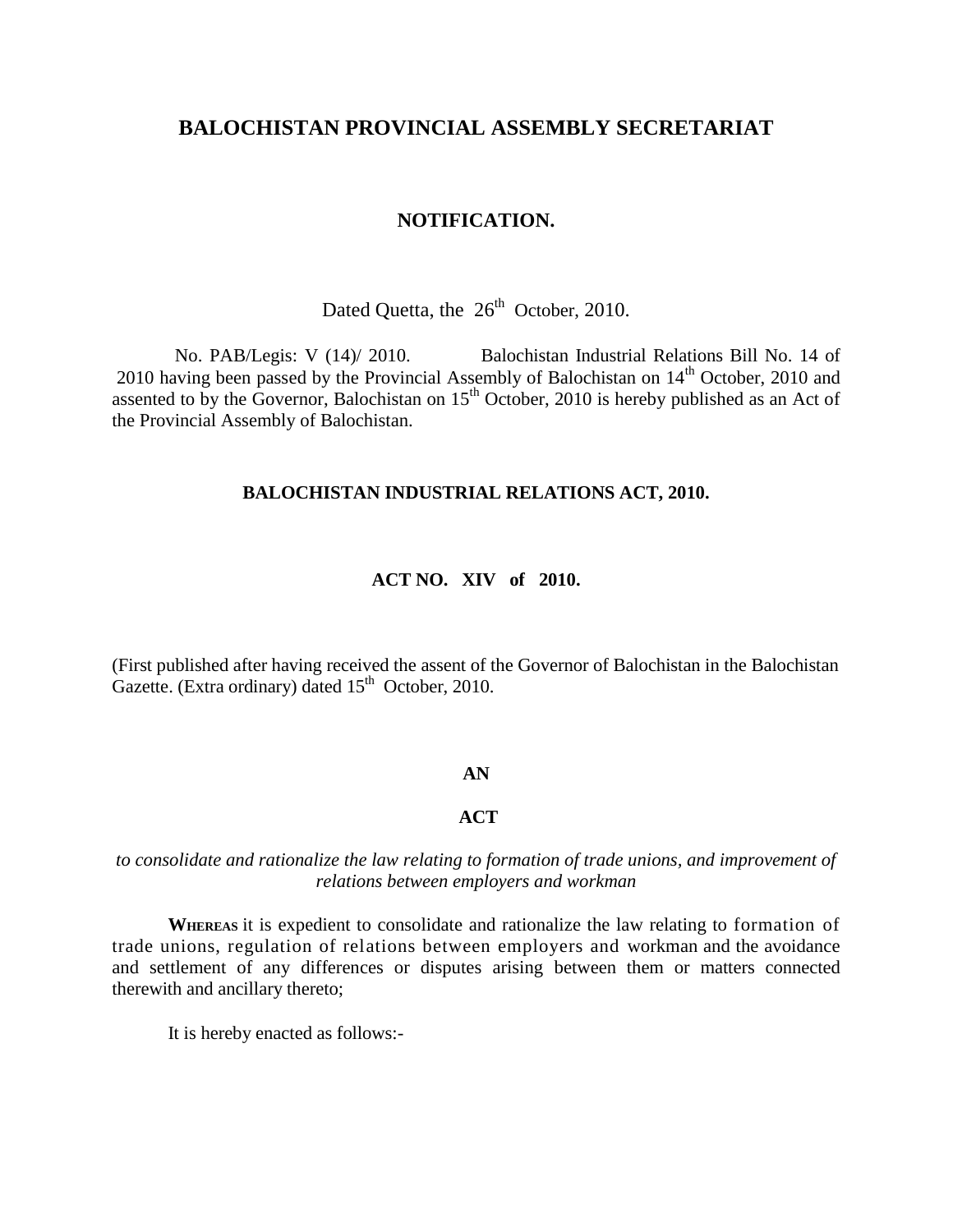**1.** Short title, extent, application and commencement. (1) This Bill may be called the Balochistan Industrial Relations Act, 2010.

- (2) It extends to the whole of Balochistan excluding tribal areas.
- (3) It shall come into force at once.

(4) It shall apply to all persons employed in any establishment or industry to the extent of Balochistan, but shall not apply to any person employed-

- (a) in the Police or any of the Defense Services of Pakistan or any services or installations exclusively connected with or incidental to the Armed Forces of Pakistan including an Ordnance Factory maintained by the Federal Government except those run on commercial basis;
- (b) in the administration of the State other than those employed as workmen by the Railway and Pakistan Post;
- (c) as a member of the Security Staff of the Pakistan International Airlines Corporation, or drawing wages in pay group, not lower than group V, in the establishment of that Corporation as the Federal Government may, in the public interest or in the interest of security of the Airlines, by notification in the official Gazette, specify in this behalf;
- (d) by the Pakistan Security Printing Corporation or the Security Papers Limited;
- (e) by an establishment or institution for the treatment or care of sick, infirm, destitute or mentally unfit persons excluding those run on commercial basis;
- (f) as a member of the Watch and Ward, Security or Fire Service Staff of an oil refinery, an airport or seaport; and
- (g) as a member of the Security or Fire Service Staff of an establishment engaged in the production, transmission or distribution of natural gas or liquefied petroleum gas.
- **2. Definitions.** In this Act unless there is anything repugnant in the subject or context,-
	- (a) "arbitrator" means a person appointed as such under section 47;
	- (b) "award" means the determination by a Labour Court, Arbitrator or Appellate Tribunal of any industrial dispute or any matter relating thereto and includes an interim award;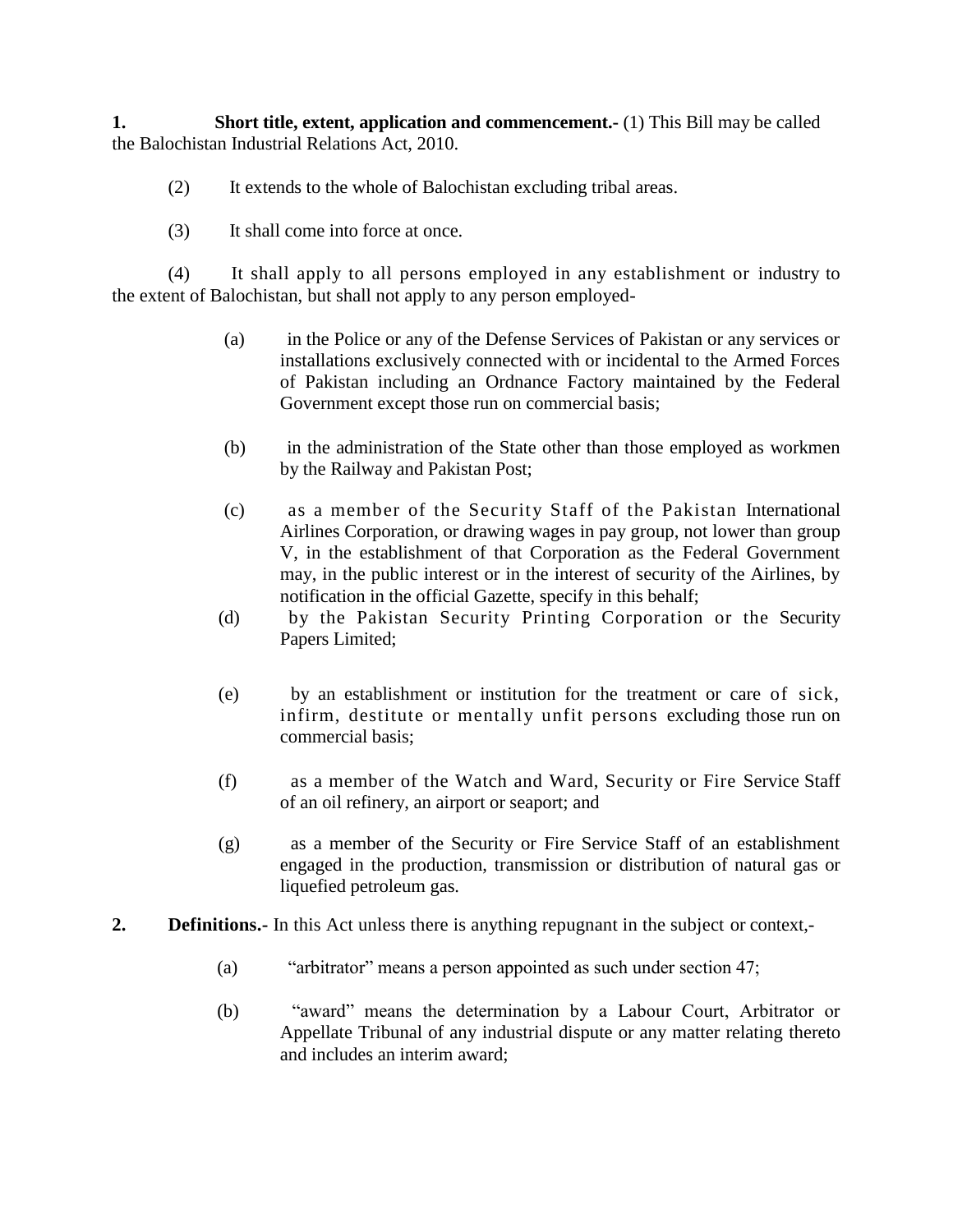- (c) "collective bargaining agent" in relation to an establishment or industry, means the trade union of the workmen which under section 24, is the agent of workmen in the establishment or, as the case may be, industry, in the matter of collective bargaining;
- (d) "collective bargaining unit" means those workers or class of workers of an employer in one or more establishment falling within the same class of industry whose terms and conditions of employment are, or could appropriately be, the subject of collective bargaining together;
- (e) "Commission" means the Industrial Relations Commission constituted under section 25;
- (f) "conciliation proceedings" means any proceedings before a conciliator;
- (g) "Conciliator" means,-

 (i) in respect of disputes which the Commission is competent to adjudicate and determine, a person appointed as such under sub-section (2) of section 43; and

 (ii) in respect of other disputes, a person appointed as such under sub-section (1) of that section;

(h) "employer" in relation to an establishment, means any person or body of persons, whether incorporated or not, who or which employs workmen in the establishment under a contract of employment and includes-

(i) an heir, successor or assignor, as the case may be, of such person or body as aforesaid;

 (ii) any person responsible for the management, supervision and control of the establishment;

(iii) in relation to an establishment run by or under the authority of any department of the Federal Government or Provincial Government, the authority appointed in this behalf or, where no authority is so appointed, the Head of the department;

 (iv) in relation to an establishment run by or on behalf of a local authority, the officer appointed in this behalf, or where no officer is so appointed, the chief executive officer of that authority;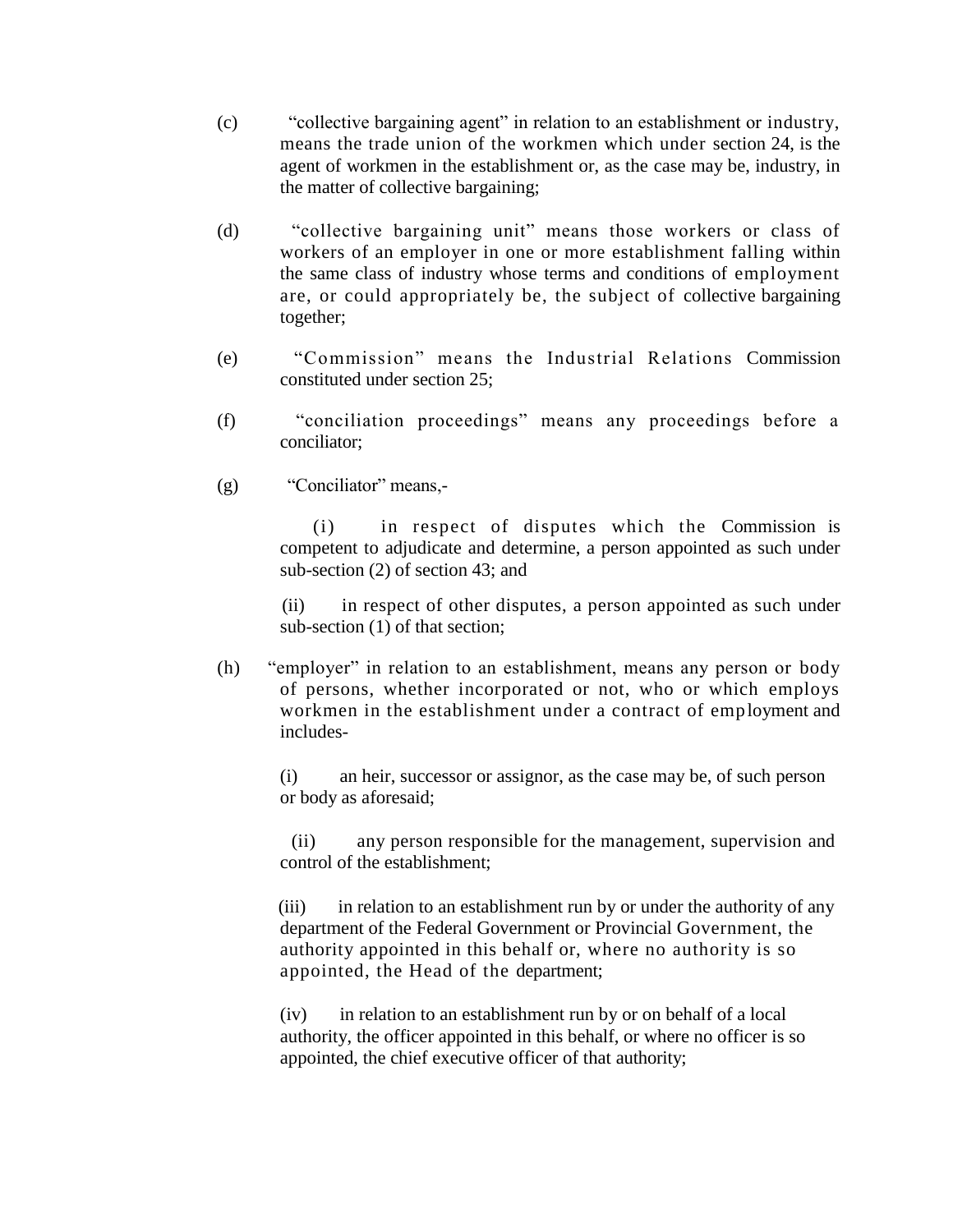**Explanation.-** For the purpose of distinction from the category of "workers" or "workmen", officers and employees of a department of the Federal Government or a Provincial Government or local authority who belong to the superior, managerial, secretarial, directorial, supervisory or agency staff and who have been notified for this purpose in the official Gazette shall be deemed to fall within the category of "employers"; and

(v) in relation to any other establishment, the proprietor of such establishment and every director, manager, secretary, agent or officer or person concerned with the management of the affairs thereof;

- (i) "establishment" means any office, firm, factory, society, undertaking, company, shop, premises or enterprise, which employs workmen directly or through a contractor for the purpose of carrying on any business or industry and includes all its departments and branches, whether situated in the same place or in different places and except in section 30 includes a collective bargaining unit, if any, constituted by any establishment or group of establishments;
- (j) "executive" means the body, by whatever name called, to which the management of the affairs of a trade union is entrusted by its constitution;
- (k) "Government" means Government of Balochistan.
- (l) "illegal lock-out" means a lock-out declared, commenced or continues otherwise than in accordance with the provisions of this Act;
- (m) "illegal strike" means a strike declared, commenced or continues otherwise than in accordance with the provisions of this Act;

(n) "industrial dispute" means any dispute or difference between employers and employers or between employers and workmen or between workmen and workmen which is connected with the employment or nonemployment or the terms of employment or the conditions of work of any person, and is not in respect of the enforcement of such right guaranteed or accrued to him by or under any law other than this Act, or any award or settlement for the time being in force;

(o) "industry" means any business, trade, manufacture, calling, service, employment or occupation of producing goods or services for sale excluding those set up for charitable purposes;

- (p) "inspector" means an inspector appointed under this Act;
- (q) "Labour Court" means a Labour Court established under section 52;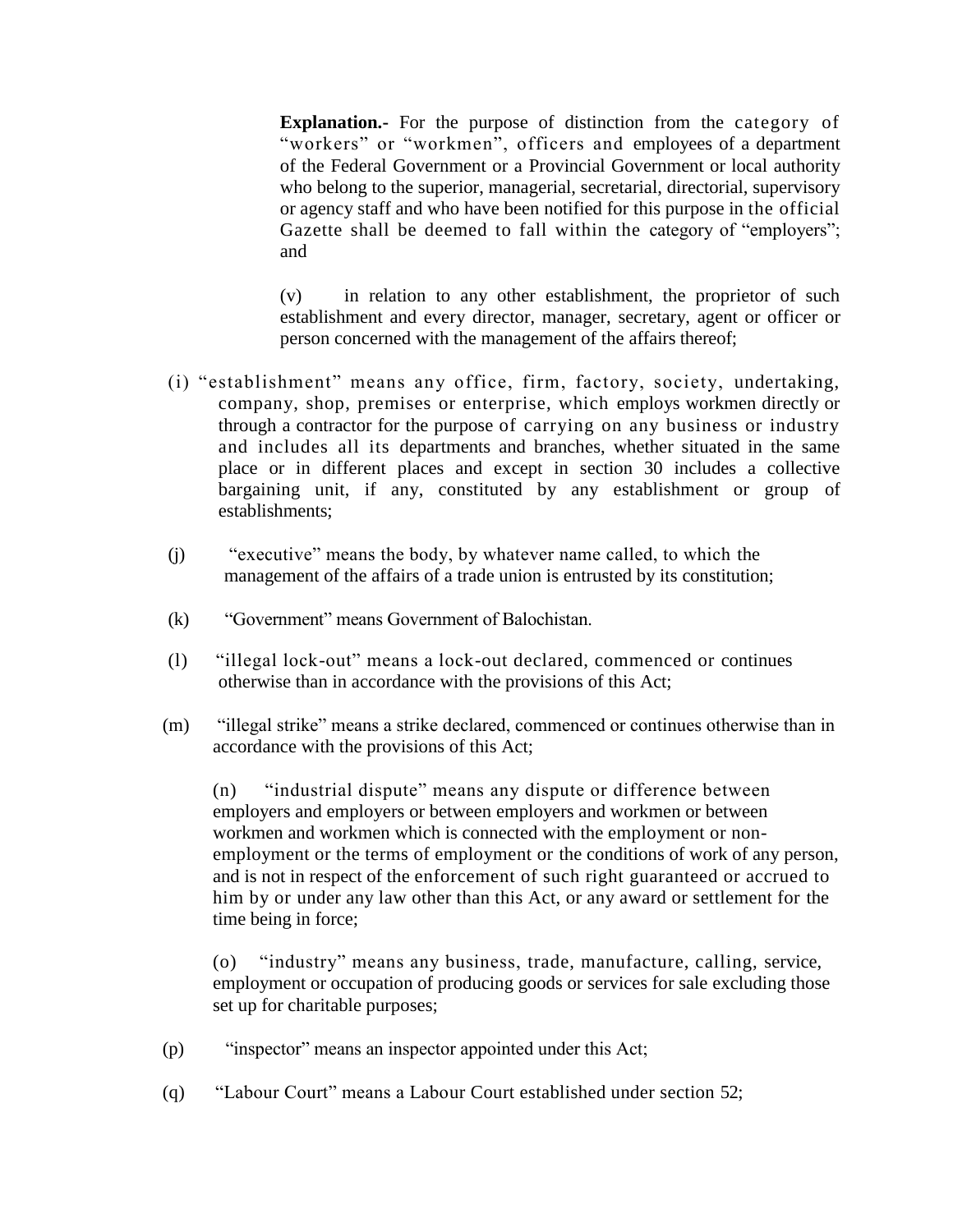(r) "lock-out" means the closing of place of employment or part of such place, or the suspension, wholly or partly, of work by an employer, or refusal, absolute or conditional, by an employer to continue to employ any number of workmen employed by him, where such closing, suspension or refusal occurs in connection with an industrial dispute or is intended for the purpose of compelling workmen employed to accept certain terms and conditions of or affecting employment;

(s) "officer" in relation to a trade union, means any member of the executive thereof but does not include an auditor or legal adviser;

(t) "organization" means any organization of workers or of employers for furthering and defending the interests of workers or of employers;

- (u) "prescribed" means prescribed by rules;
	- (v) "public utility service" means any of the services specified in the Schedule;
	- (w) "registered trade union" means a trade union registered under this Act;
	- (x) "Registrar" means a Registrar of trade unions appointed under section 14;
- (y) "rules" means rules made under this Act;

(z) "settlement" means a settlement arrived at in the course of a conciliation proceeding, and includes an agreement between an employer and his workmen arrived at otherwise than in the course of any conciliation proceedings, where such agreement is in writing, has been signed by the parties thereto in such manner as may be prescribed and a copy thereof has been sent to the Provincial Government, the Conciliator and such other person as may be prescribed;

(aa) "strike" means a cessation of work by a body of persons employed in any establishment acting in combination or a concerted refusal, or refusal under a common understanding of any number of persons who are or have been so employed to continue to work or to accept employment;

(bb) "trade union" means any combination of workmen or employers formed primarily for the purpose of regulating the relations between workmen and employers, or workmen and workmen or employers and employers, or for imposing restrictive conditions on the conduct of any trade or business and includes a federation of two or more trade unions;

(cc) "Tribunal" means a Labour Appellate Tribunal constituted under section 55; and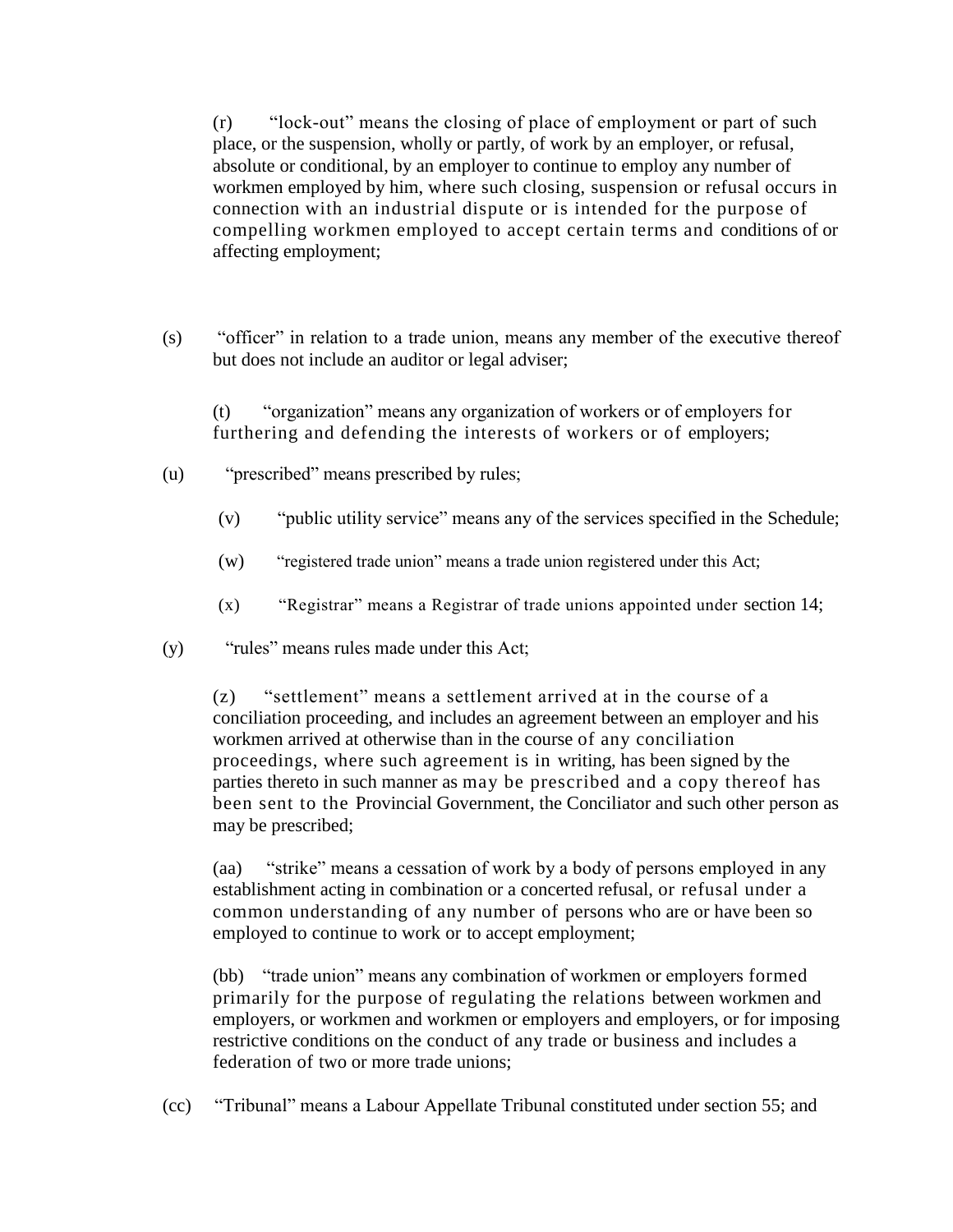(dd) "worker" and "workman" mean person not falling within the definition of employer who is employed (including employment as a supervisor or as an apprentice) in an establishment or industry for hire or reward either directly or through a contractor whether the terms of employment express or implied, and, for the purpose of any proceedings under this Act in relation to an industrial dispute includes a person who has been dismissed, discharged, retrenched, laid-off or otherwise removed from employment in connection with or as a consequence of that dispute or whose dismissal, discharge, retrenchment, layoff, or removal has led to that dispute but does not include any person who is employed mainly in managerial or administrative capacity.

**3. Trade unions and freedom of association.-** Subject to the provisions of this Act and notwithstanding any other law for the time being in force,-

(a) workers, without distinction whatsoever, shall have the right to establish and, subject to the rules of the organization concerned, to join associations of their own choice without previous authorization:

> Provided that no worker shall be entitled to be a member of more than one trade union at any one time and on joining another trade union the earlier membership shall automatically stand cancelled;

(b) employers, without distinction whatsoever, shall have the right to establish and, subject only to the rules of the organization concerned, to join other associations of their own choice without previous authorization;

(c) every trade union and employers association shall frame its own constitution and rules to elect its representatives in full freedom to organize its administration and activities and to formulate its programmes; and

(d) workers' and employers' organizations shall have the right to establish and join federations and confederations and any such organization, federation or confederation shall have the right to affiliate with other organizations and confederations of workers' and employers' organizations.

**4. Application for registration.-** Any trade union may, under the signature of its President and the Secretary, apply to the Registrar for registration of the trade union under this Act.

**5.** Requirements for application. Every application for registration of Trade Union shall be made to the Registrar and shall be accompanied by-

- (a) a statement showing-
- (i) the name of the trade union and the address of its Head Office;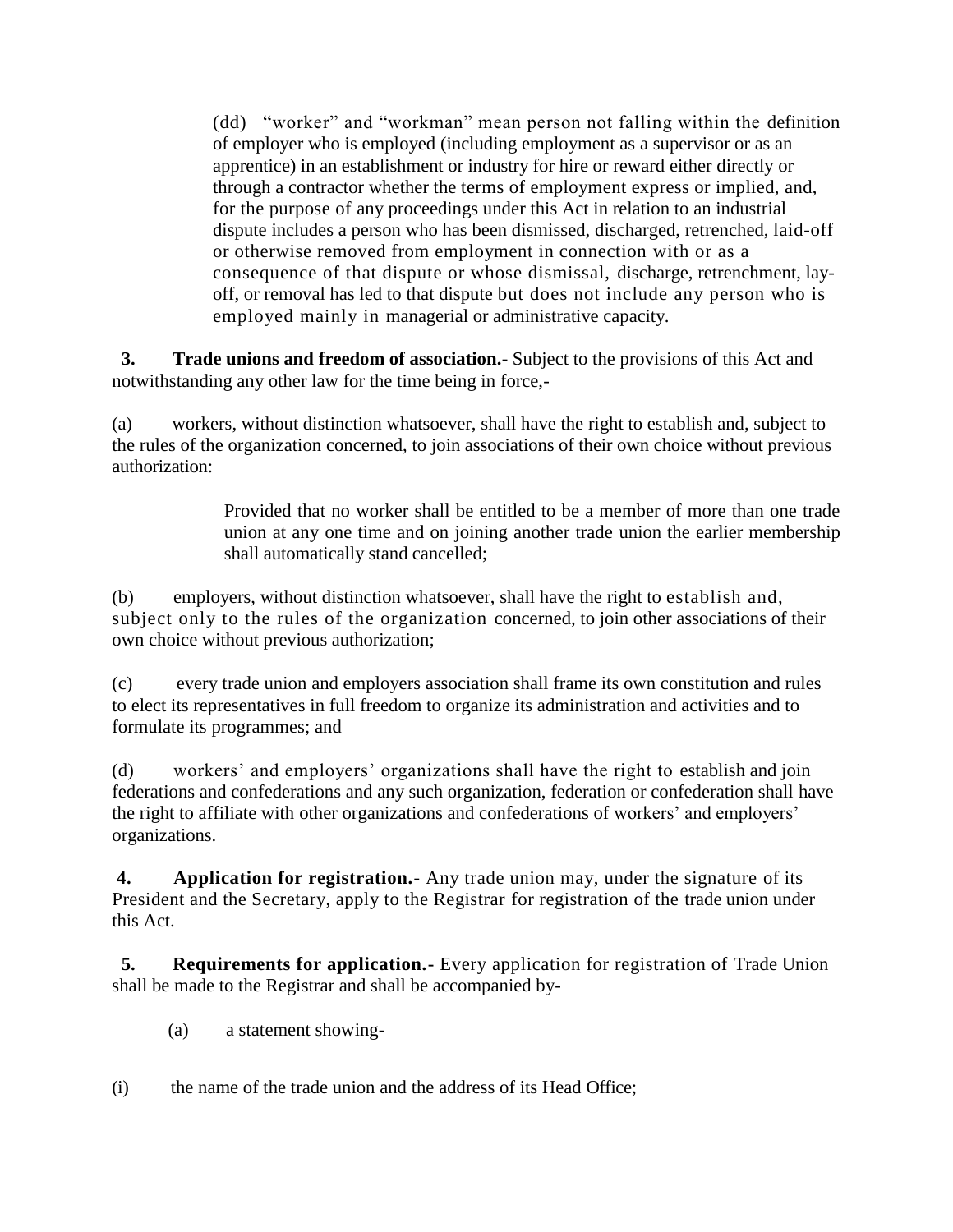- (ii) date of formation of the union;
- (iii) the titles, names, ages, addresses and occupations of the officers of the trade union;
- (iv) statement of total paid membership;
	- (v) the name of the establishment or group of establishments, or the industry, as the case may be, to which the trade union relates along with a statement of the total number of workers employed therein;
	- (vi) the names and addresses of the registered trade unions in the establishment group of establishments or industry, as the case may be, to which the union relates;

(vii) in case of a federation of trade unions, the names, addresses and registration number of member-unions; and

(viii) in case of confederation of federations, the names, addresses and registration numbers of member federations.

- (b) three copies of the constitution of the trade union together with a copy of the resolution by the members of the trade union adopting such constitution bearing the signature of the Chairman of the meeting;
- (c) a copy of the resolution by the members of the trade union authorizing its President and the Secretary to apply for its registration; and
- (d) in case of a federation of trade unions, a copy of the resolution from each of the constituent unions agreeing to become a member of the federation.
- (e) in case of a confederation of federations, a copy of the resolution from each of the constituent federation agreeing to become a member of the confederation.

**6.** Requirements for registration.- (1) A trade union shall not be entitled to registration under this Act unless the constitution thereof provide for the following matters, namely.-

- (a) the name and address of the trade union;
- (b) the objects for which the trade union has been formed;
- (c) the purposes for which the general funds of the union shall be utilized;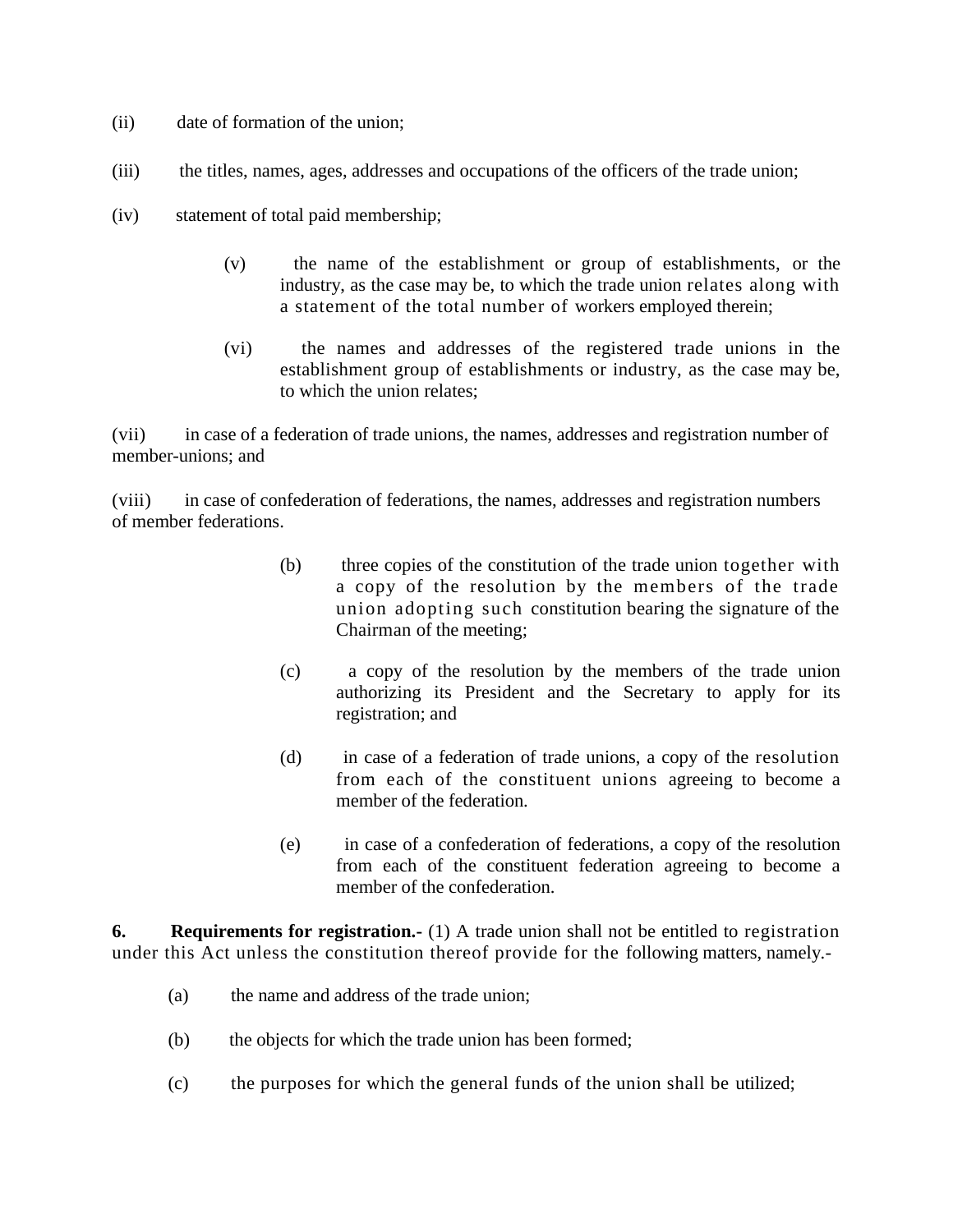- (d) the number of persons forming the executive which shall not exceed the prescribed limit and shall include not less than seventy-five percent from amongst the workmen actually engaged or employed in the establishment or group establishments or the industry for which the trade union has been formed;
- (e) the conditions under which a member shall be entitle to any benefit assured by the constitution of the trade union and under which any fine or forfeiture may be imposed on him;
- (f) the maintenance of a list of the members of the trade union and of adequate facilities for the inspection thereof by the officers and members of the trade union;
- $(g)$  the manner in which the constitution shall be amended, varied or rescinded;
- (h) the safe custody of the funds of the trade union, its annual audit, the manner of audit and adequate facilities for inspection of the account books by the officers and members of the trade union;
- (i) the manner in which the trade union may be dissolved;
- (j) the manner of election of officers by the general body of the trade union and the term, not exceeding two years, for which an officer may hold office upon his election or re-election;
- (k) the procedure for expressing no confidence in any officer of the trade union; and
- (l) the meeting of the executive and of the general body of the trade union so that the executive shall meet at least once in every three months and the general body at least once a year.

(2) Without prejudice to the provisions of sub-section (1), a trade union of workmen shall not be entitled to registration under this Act -

- (a) unless all its members are workmen actually engaged or employed in the industry with which the trade union is connected; and
- (b) where there are two or more registered trade unions in the establishment, group of establishments or industry with which the trade union is connected, unless it has as its members not less than one-fifth of the total number of workmen employed in such establishment, group of establishments or industry, as the case may be.

### **7. Disqualification for being an officer of a trade union.-** Not-

withstanding anything contained in the constitution or rules of a trade union, a person who has been convicted of offence under section-77 of the Act or heinous offence under the Pakistan Penal Code (Act No. XLV of 1860) shall be disqualified from being elected as, or from being, an officer of a trade union.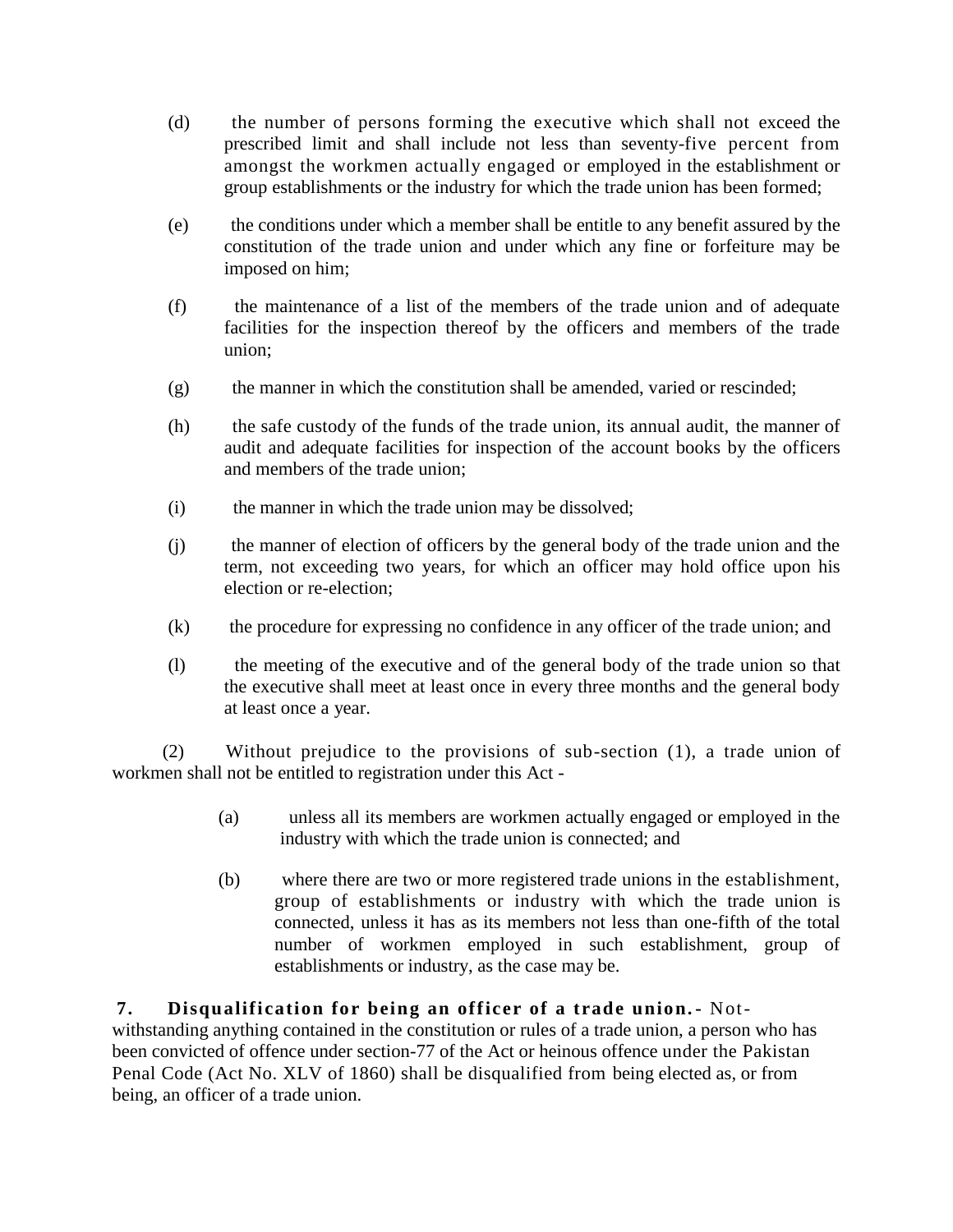**8. Registered trade union to maintain register, etc.-**Every registered trade union shall maintain in such form as may be prescribed-

(a) a register of members showing particulars of subscriptions paid by each member;

(b) an accounts book showing receipts and expenditure; and

(c) a minute book for recording the proceedings of meetings.

**9. Registration.-** (1) The Registrar, on being satisfied that the trade union has complied with all the requirements of this Act, shall register the trade union in a prescribed register and issue a registration certificate in the prescribed form within a period of fifteen days from the date of receipt of the application. In case the application is found by the Registrar to be deficient in a material respect he shall communicate in writing his objections to the trade union within a period of fifteen days from the receipt of the application and the trade union shall reply thereto within a period of fifteen days from the receipt of the objections.

(2) When the objections raised by the Registrar have been satisfactorily met, the Registrar shall register the trade union as provided in subsection (1) and issue a certificate of registration in the prescribed form within three days of the date of the objections having been so met. In case the objections are not satisfactorily met, the Registrar may reject the application.

(3) In case the application has been rejected or the Registrar has delayed disposal of the application beyond the period of fifteen days provided in sub-section (1) or has not issued a certificate of registration within a period of three days as provided in sub-section (2), as the case may be, the trade union may appeal to the Labour Court who for reasons to be stated in its judgment may pass an order directing the Registrar to register the trade union and to issue a certificate of registration or may dismiss the appeal.

(4) Notwithstanding anything contained in any other provision of this Act, every alteration made in the constitution of a registered trade union and every proceeding of election of its officers or change of its officers shall be notified by registered post by the trade union to the Registrar within fifteen days of such election or change for approval.

(5) The Registrar may refuse to register such election of officers or change of officers or alteration or change made in the constitution if it is in contravention of any of the provisions of this Act, or if it is in violation of the constitution of the trade union.

(6) Subject to the provision of sub-section (5), every inclusion or exclusion of any constituent unit of a federation of trade unions shall be notified by registered post by the federation to the Registrar within fifteen days of such inclusion or exclusion.

(7) In case there is a dispute in relation to the election of the officers or change of officers or alteration made in the constitution of a trade union, the member or officer of any trade union is aggrieved by the refusal of the Registrar under sub-section (5), any office bearer or member of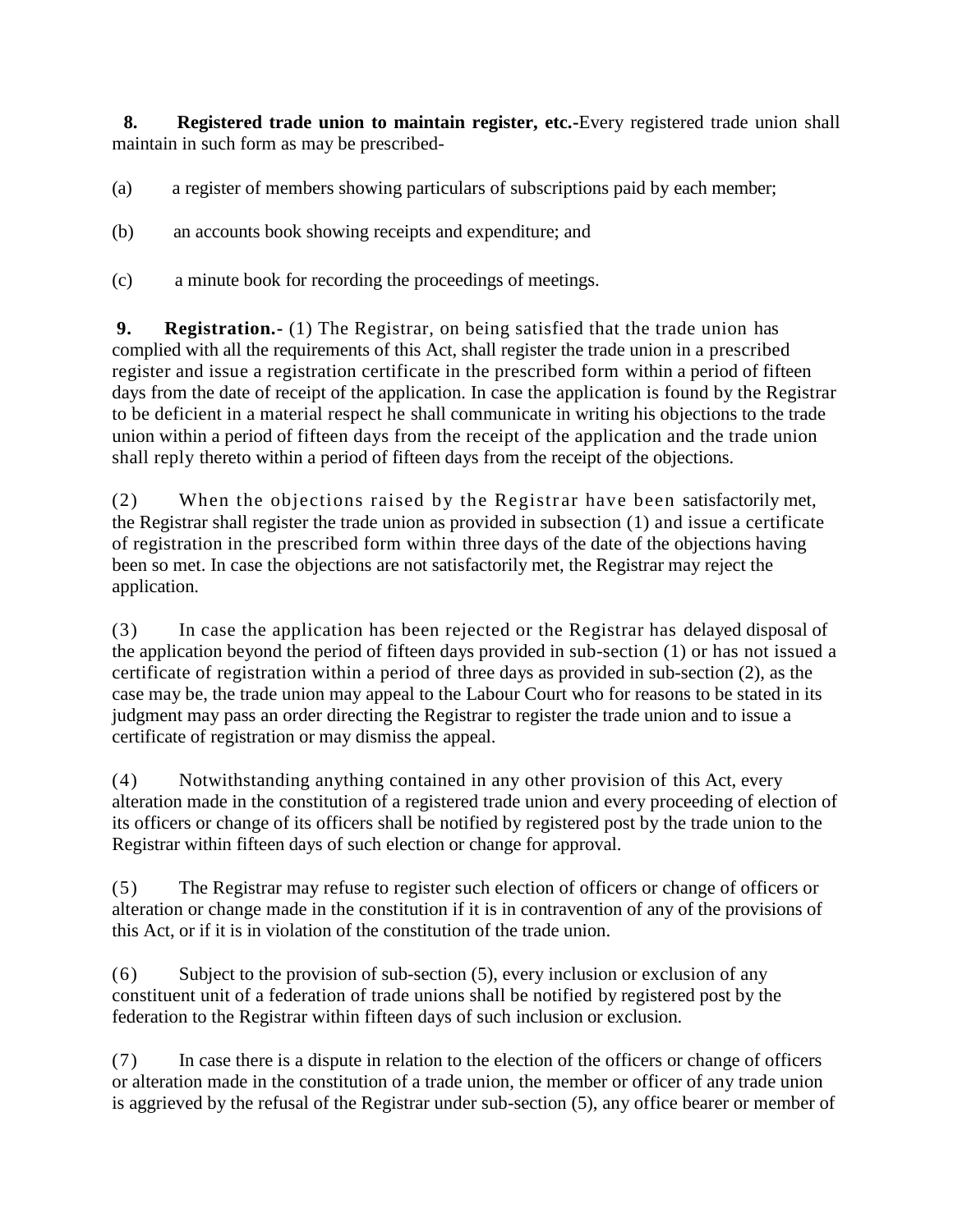the trade union may apply or appeal to the Labour Court, who shall within seven days of receipt of the application or appeal, as the case may be, pass an order either directing the Registrar to register the change or alteration in the constitution or in the officers of the trade union or may, for reasons to be recorded in writing, direct the registrar to hold fresh elections of the union under his supervision.

## **10. Transfer, etc., of officer of trade union during pendency of application for**

**registration.-** Save with the prior permission of the Registrar, no officer of a trade union of workmen shall be transferred, discharged, dismissed or otherwise punished during the pendency of an application for registration of the trade union with the Registrar, provided that the union has notified the names of its officers to the employer in writing.

**11. Certificate of registration.-** The Registrar, on registering a trade union under section 9, shall issue a certificate of registration in the prescribed form which shall be conclusive evidence that trade union has been duly registered under this Act.

**12. Cancellation of registration.-** (1) The registration of a trade union shall be cancelled if the Labour Court so directs upon a complaint in writing made by the Registrar that the trade union has-

> (a) contravened or has been registered in contravention of any of the provisions of this Act or the rules;

- (b) contravened any of the provisions of its constitution; or
- (c) made in its constitution any provision which is inconsistent with this Act or the rules.

(2) Where any person who is disqualified under section 7 from being elected as, or from being, an officer of a trade union is elected as an officer of a registered trade union, the registration of that trade union shall be cancelled if the Labour court, upon a complaint in writing made in this behalf by the Registrar, so directs.

(3) The registration of a trade union shall be cancelled by the Registrar if, after holding such inquiry as he deems fit, he finds that such trade union:

- (a) has dissolved itself or has ceased to exist; or
- (b) has not been a contestant in a referendum for the determination of collective bargaining agent; or
- (c) has not applied for determination of collective bargaining agent under section 24 (2) within two months of its registration as another union or promulgation of this Act, whichever is earlier, provided there does not already exist a collective bargaining agent determined under section 24(9)(e) in an establishment, or group of establishments or industry; or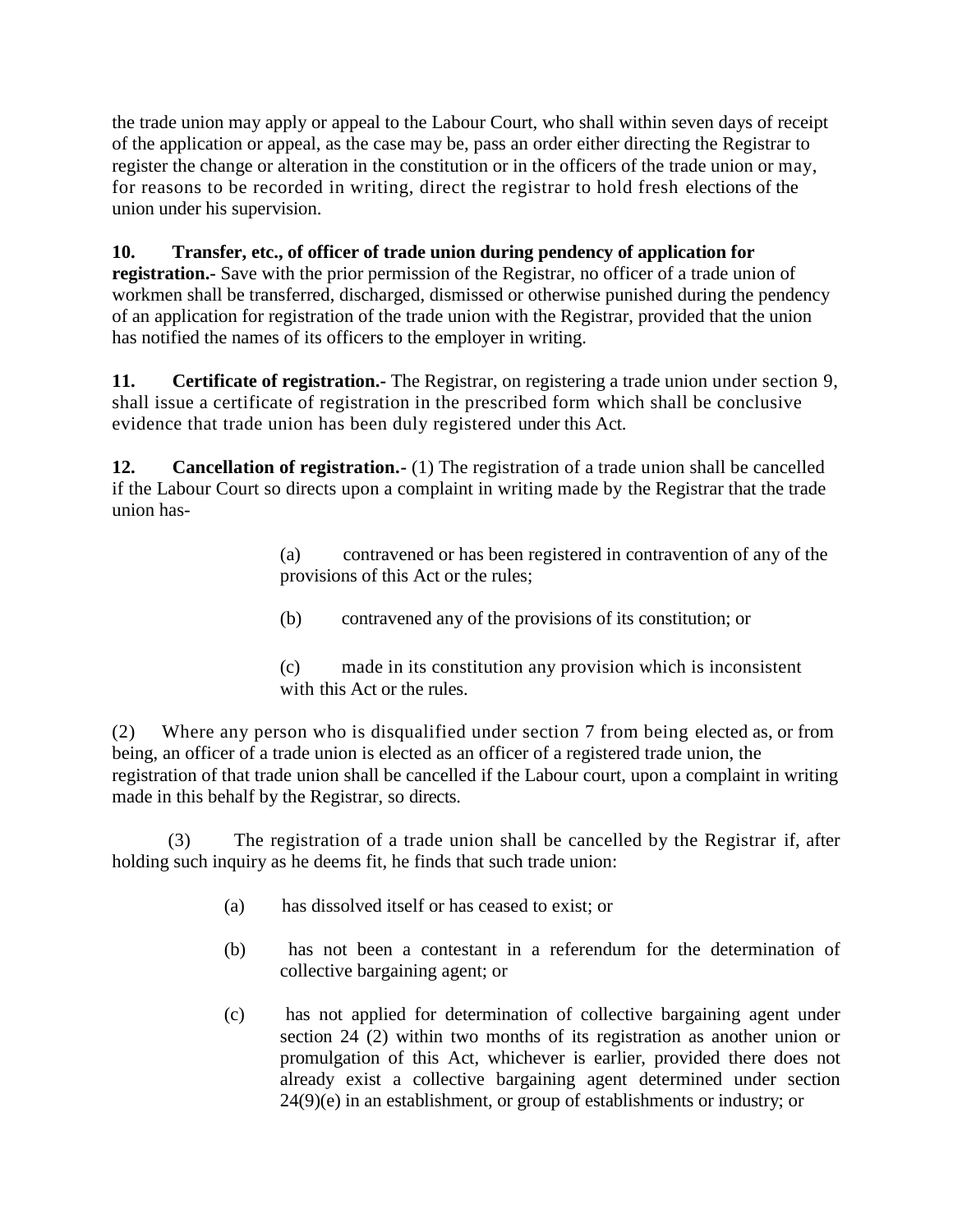(d) has secured less than fifteen percent of polled votes as per final list of voters, during a referendum for the determination of collective bargaining agent.

**13. Appeal against cancellation.-** Any trade union aggrieved by an order passed-

(a) by the Labour Court under sub-section (1) or sub-section (2) of section 12 may prefer appeal to the Tribunal within thirty days of the passing of the said order; or

(b) by the Register under sub-section (3) of section 12 may prefer appeal to the Labour Court within thirty days of the passing of the said order.

**14. Registrar of trade unions.-** For the purpose of this Act, the Provincial Government shall, by notification in the official Gazette, appoint as many persons as it considers necessary to be Registrars of trade unions and, where it appoints more than one Registrars, shall specify in the notification the area within which each one of them shall exercise and perform the powers and functions under this Act.

**15. Powers and functions of Registrar.-** The Registrar shall have the following powers and functions:-

(a) the registration of trade unions under this Act and the maintenance of a register for the purpose;

(b) to lodge, or authorize any person to lodge, complaints with the Labour Court or Commission for action, including prosecution, against trade unions, employers, workers or other persons for any alleged offence or any unfair labour practice or violation of any provision of the Act or for expending the funds of a trade union in contravention of the provisions of its constitution;

(c) the determination of the question as to which one of the trade unions in an establishment or an industry is entitled to be certified as the collective bargaining agent in relation to that establishment or industry.

(d) give notice of, and declare, a strike in accordance with the provisions of this Act; and

(e) to inspect the accounts and record of the registered trade unions, or investigate or hold such inquiry in the affairs of the trade unions as he deems fit either by himself or through any officer subordinate to him and to authorize him in writing in this behalf; and

(f) such other powers and function as may be prescribed.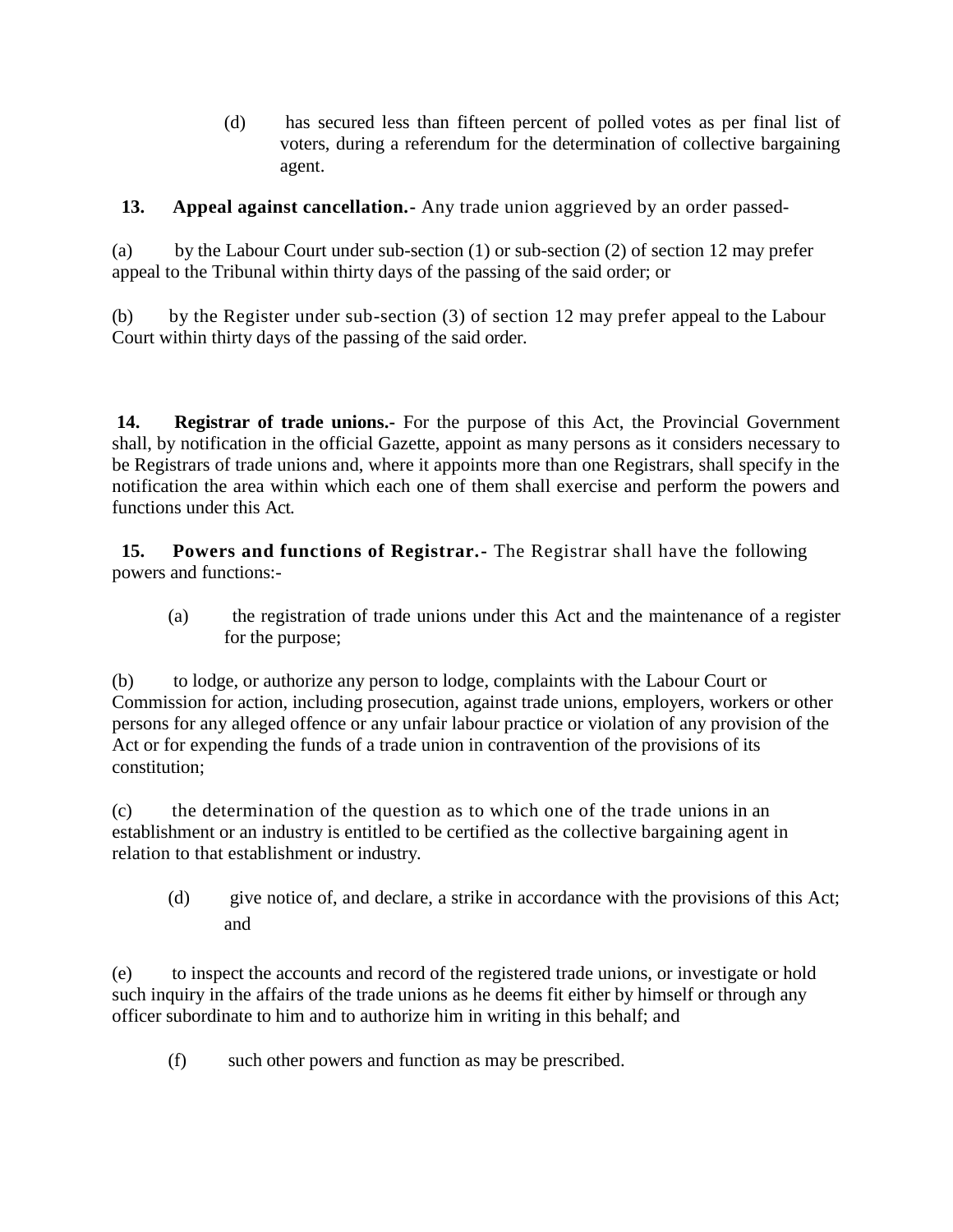**16. Incorporation of registered trade union.-** (1) Every registered trade union shall be a body corporate by the name under which it is registered, shall have perpetual succession and a common seal and the power to contract and to acquire, hold and dispose of property, both movable and immovable, and shall by the said name sue or be sued.

(2) The Societies Registration Act, 1860 (XXIV of 1860), the Cooperative Societies Act, 1925 (W.P. Act VII of 1925) and the Companies Ordinance, 1984 (XLVII of 1984), shall not apply to any registered trade union and the registration of any trade union under any of the aforesaid Acts shall be void.

**17. Unfair labour practices on the part of employers.-** (1) No employer or trade union of employers and no person acting on behalf of either shall-

(a) impose any condition in a contract of employment seeking to restrain the right of a person who is a party to such contract to join a trade union or continue his membership of a trade union;

(b) refuse to employ or refuse to continue to employ any person on the ground that such person is, or is not a member or officer of a trade union;

(c) discriminate against any person in regard to any employment, promotion, condition of employment or working condition on the ground that such person is, or is not, a member or officer of a trade union;

(d) dismiss, discharge, remove from employment or transfer or threaten to dismiss, discharge or remove from employment or transfer a workman or injure or threaten to injure him in respect of his employment by reason that the workman.

- (i) is or proposes to become, or seeks to persuade any other person to become, a member or officer of a trade union; or
- (ii) participate in the promotion, formation or activities of a trade union;
- (e) induce any person to refrain from becoming, or to cease to be a member or officer of a trade union, by conferring or offering to confer any advantage on, or by procuring or offering to procure any advantage for such person or any other person;

(f) compel or attempt to compel any officer of the collective bargaining agent to arrive at a settlement by using intimidation, coercion, pressure, threat, confinement to a place, physical injury, disconnection of water, power and telephone facilities and such other methods;

(g) interfere with or in any way influence the balloting provided for in section 24;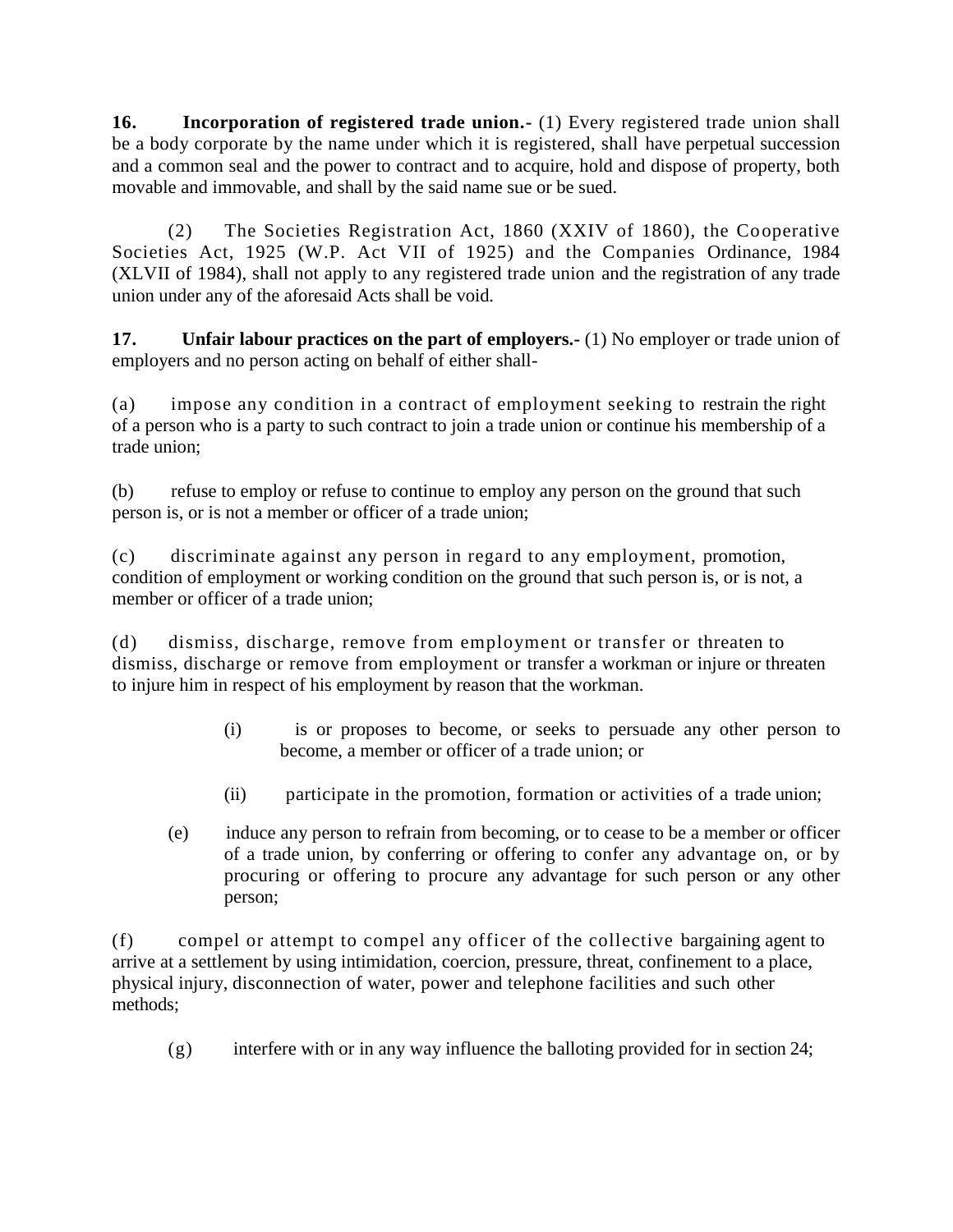(h) recruit any new workman during the period of a notice of strike under section 44 or during the currency of a strike which is not illegal except where the Conciliator having been satisfied that complete cessation of work is likely to cause serious damage to the machinery or installation, has permitted temporary employment of a limited number of workmen in the section where the damage is likely to occur;

(i) close down the whole of the establishment in contravention of Standing Order 11-A of the Industrial and Commercial Employment (Standing Orders) Ordinance, 1968 (W.P. Ord. VI of 1968); or

(j) Commence, continue, instigate or incite others to take part in , or expend or supply money or otherwise act in furtherance or support of, an illegal lockout.

(2) Nothing in sub-section (1) shall be deemed to preclude an employer from requiring that a person upon his appointment or promotion to managerial position shall cease to be, and shall be disqualified from being, a member or officer of a trade union of workmen.

### **18. Unfair labour practices on the part of a workmen.-** (1) No workmen or other person or trade union of workmen shall-

- (a) persuade a workman to join or refrain from joining a trade union during working hours;
- (b) intimidate any person to become, or refrain from becoming, or to continue to be, or to cease to be a member or officer of a trade union;
- (c) induce any person to refrain from becoming, or cease to be a member or officer of a trade union, by intimidating or conferring or offering to confer any advantage on, or by procuring or offering to procure any advantage for such person or any other person;

(d) compel or attempt to compel the employer to accept any demand by using intimidation, coercion, pressure threat, confinement to, or ouster from, a place, dispossession, assault, physical injury, disconnection of telephone, water or power facilities or such other methods; or

(e) commence, continue, instigate or incite others to take part in, or expend or supply money or otherwise act in furtherance or support of, an illegal strike or a go-slow.

**Explanation.- In clause (e) the expression** 'go-slow' means an organized, deliberate and purposeful slowing down of normal output, or the deterioration of the normal quality of work by a body of workmen acting in a concerted manner, but does not include the slowing down of normal output, or the deterioration of the normal quality of work which is due to mechanical defect, breakdown of machinery, failure or defect in power supply or in the supply of normal materials and spare parts of machinery.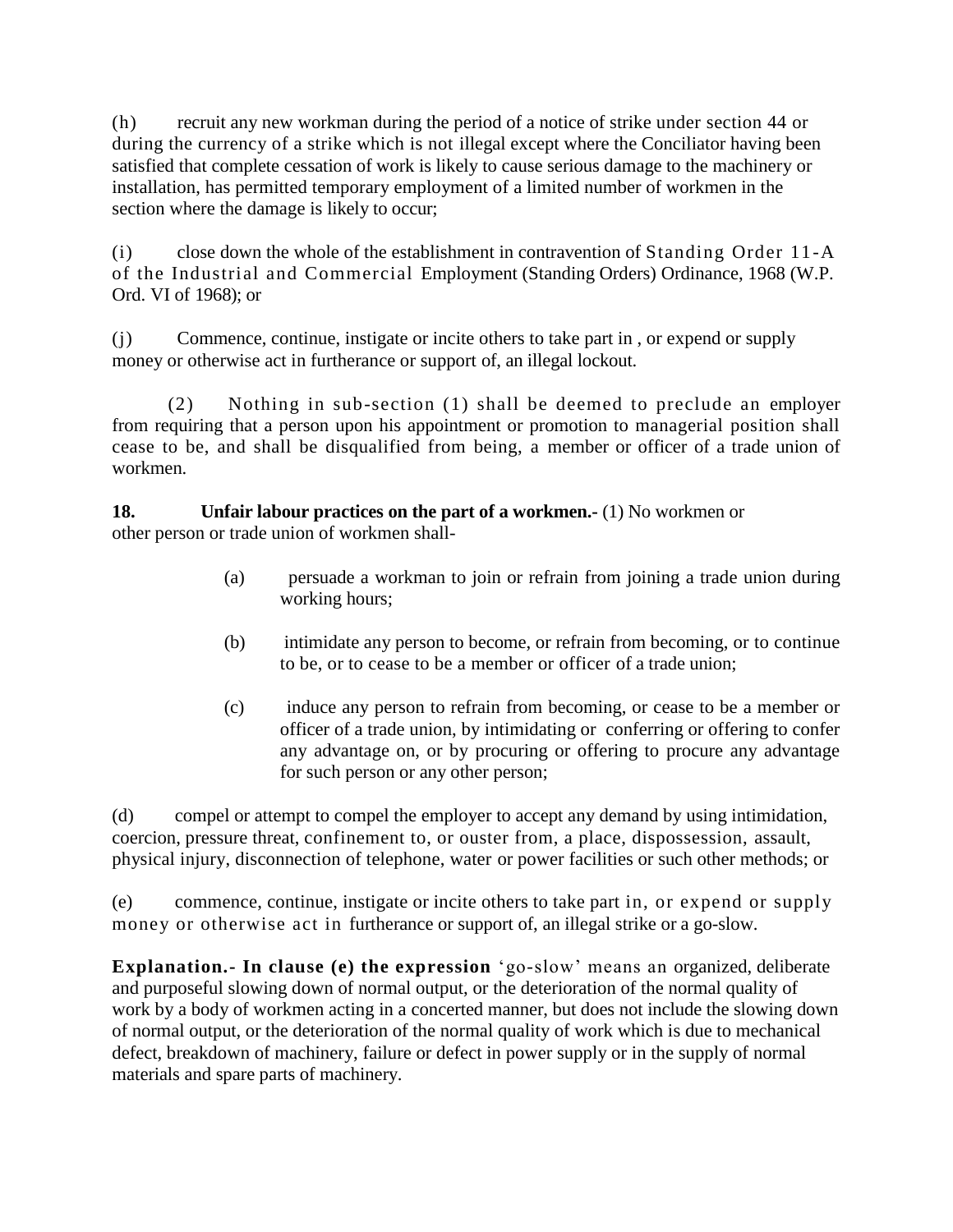(2) It shall be an unfair practice for a trade union to interfere with a ballot held under section 24 by the exercise of undue influence, intimidation, impersonation or bribery through its executive or through any person acting on its behalf.

**19. Law of conspiracy limited in application.-** No officer or member of a registered trade union or a collective bargaining agent as certified by the Registrar shall be liable to punishment under sub-section (2) of section 120-B of the Pakistan Penal Code, 1860 (XLV of 1860), in respect of any agreement made between the members thereof for the purpose of furthering any such object of the trade union as is specified in its constitution referred to in section 6, unless the agreement is an agreement to commit an offence, or otherwise violates any other law for the time being in force.

**20. Immunity from civil suit in certain cases.** (1) No suit or other legal proceedings shall be maintainable in any civil court against any registered trade

union or a collective bargaining agent or any officer or member thereof in respect of any action done in contemplation or furtherance of an industrial dispute to which the trade union is a party on the ground only that such act induces some other person to break a contract of employment, or that it is an interference with the trade, business or employment of some other person or with the right of some other person to dispose of his capital or of his labour as he wills.

(2) A trade union shall not be liable in any suit or other legal proceedings in any civil court in respect of any tortuous act done in good faith in contemplation or furtherance of an industrial dispute by an agent of the trade union if it is proved that such person acted without the knowledge of, or contrary to express instructions given by, the executive of the trade union.

**21. Enforceability of agreement.-** Notwithstanding anything contained in any other law for the time being in force, an agreement between the members of a trade union shall not be void or void able by reason only that any of the objects of the agreement are in restraint of trade:

Provided that nothing in this section shall enable any civil court to entertain any legal proceedings instituted for the express purpose of enforcing, or recovering damages for the breach of any agreement concerning the conditions on which any member of a trade union shall or shall not sell their goods, transact business or work, employ or be employed.

# **22. Registration of federation of trade union and confederation-**

(1) Any two or more registered trade unions may, if their respective general bodies so resolved, constitute a federation by executing an instrument of federation and apply to the Registrar for the registration of the federation:

Provided that a trade union of workmen shall not join a federation which comprises a trade union of employers; nor shall a trade union of employers join a federation which comprises a trade union of workmen.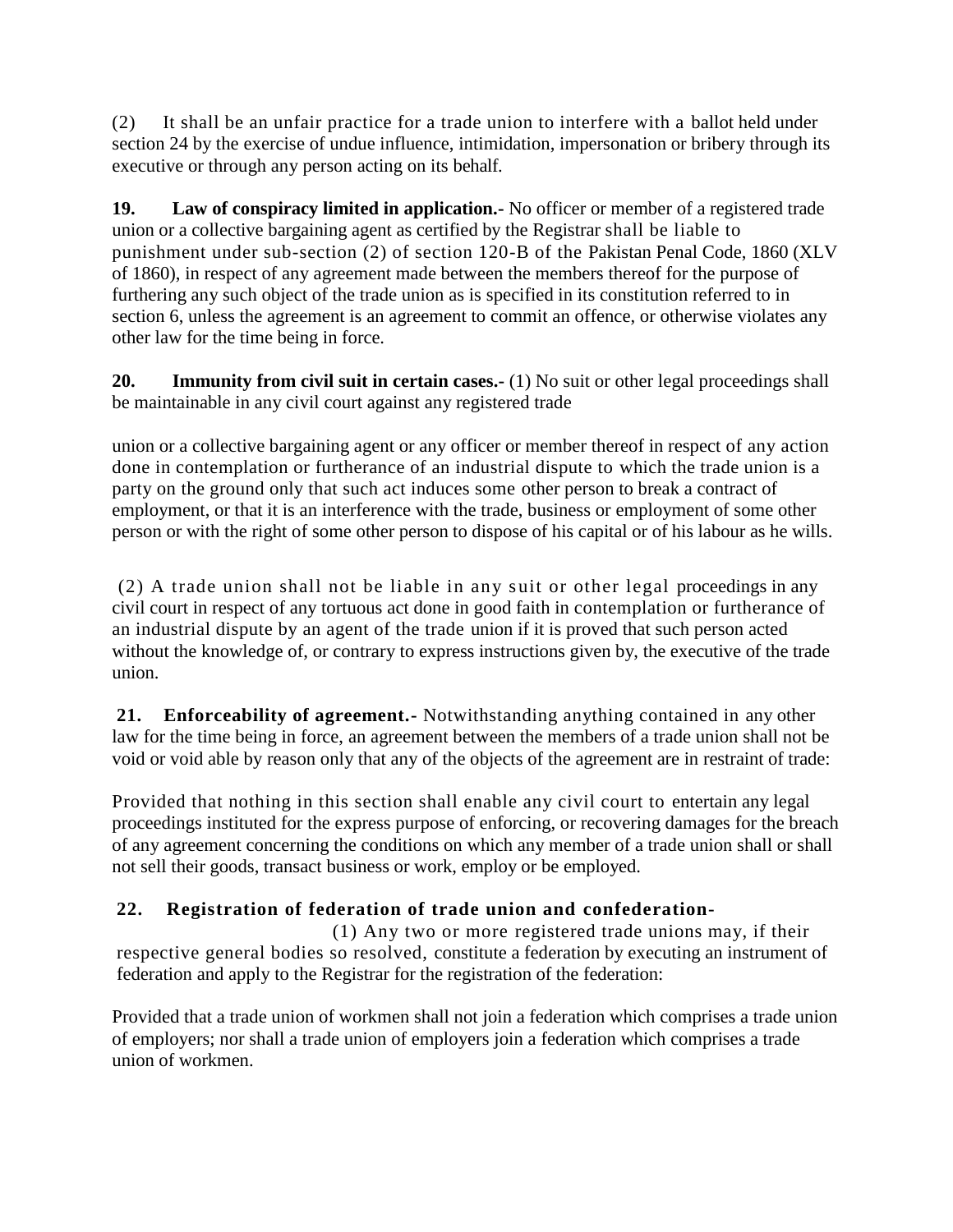(2) Any two or more registered federations may, if their respective federated trade unions so resolved, constitute a confederation by executing an instrument of confederation and apply to the registrar for the registration of the confederation:

Provided that a federation of trade unions of workmen shall not join a confederation which comprises a federation of employees; nor shall a federation of employers join a confederation which comprises a federation of workmen.

 (3) An instrument of federation referred to in sub-section (1) shall, among other things, provide for the procedures to be followed by the federated trade unions and federations as the case may be, the rights and responsibilities of the federation and the federated trade union or federations.

 (4) An application for the registration of a federation of trade unions shall be signed by the Presidents of all the trade unions constituting the federation or by the officers of these trade unions respectively authorized by the trade unions in this behalf and shall be accompanied by three copies of the instrument of federation referred to in sub-section (1).

 (5) An application for the registration of a confederation shall be signed by the Presidents of all the federations constituting the confederation or by the officers of these federations respectively authorized by the federation in this behalf and shall be accompanied by three copies of the instrument of confederation referred to in sub-section (2).

(6) Subject to sub-sections (1), (2), (3) and (4), the provisions of the Act shall, so far as may be and with the necessary modifications, apply to a federation of trade unions as they apply to a trade union.

**23. Returns-** (1) There shall be sent annually to the Registrar, on or before such date as may be prescribed, a general statement, audited in the prescribed manner, of all receipts and expenditure of every registered trade union during the year ending on the 31<sup>st</sup> day of December, next preceding such prescribed date, and of the assets and liabilities of the trade union existing on such 31st day of December, as may be prescribed.

(2) Together with the general statement there shall be sent to the Registrar a statement showing all changes of office bearers made by the trade union during the year to which the general statement refers, together also with statement of the total paid membership and a copy of the constitution of the trade union corrected up to the date of the dispatch thereof to the Registrar.

(3) A copy of every alteration made in the constitution of a registered trade union and of a resolution of the general body having the effect of a provision of the constitution, shall be sent to the Registrar within fifteen days of the making of the alteration or adoption of the resolution.

(4) In case the registered trade union is member of a federation, the name of the federation shall be given in the annual statement.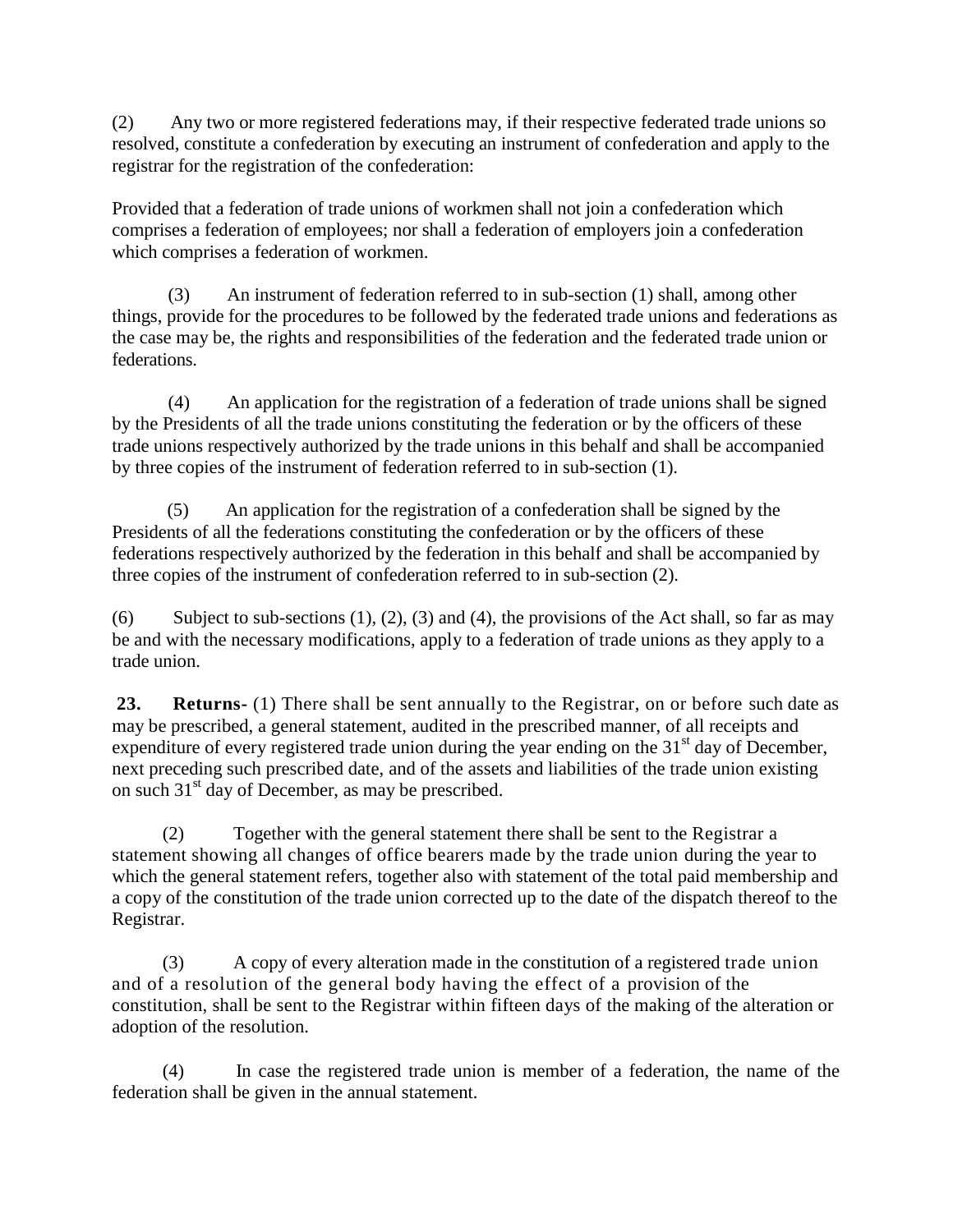(5) In case the registered federation is member of a confederation the name of the confederation shall be given in the annual statement.

**24. Collective bargaining agent.-** (1) Where there is only one registered trade union in an establishment or a group of establishments, that trade union shall if it has as its members not less than one-third of the total number of workmen employed in such establishment or group of establishments or industry upon an application made in this behalf be certified by the Registrar in the prescribed manner to be the collective bargaining agent for such establishment or group of establishments, or industry.

(2) Where there are more registered trade unions than one in an establishment or a group of establishments or industry, the Registrar shall upon an application made in this behalf by one-fifth of the total number of workmen employed in such establishment or group of establishments or industry or by the employer or the Government, hold within fifteen days from the making of the application, a secret ballot to determine as to which one of such trade unions shall be the collective bargaining agent for the establishment or group of establishments or industry.

Provided that the Registrar may, in the case of a large establishment having its branches in more than one town, hold the secret ballot within thirty days from the making of the application:

Provided further that the Registrar shall not entertain any application under this subsection in respect of an establishment or group of establishments, consisting of, or including, a seasonal factory within the meaning of section 4 of the Factories Act, 1934 (XXV of 1934), unless such application is made during the month in which the number of workmen employed in such factory in a year is usually the maximum.

(3) Upon receipt of an application under sub-section (2), the Registrar shall, by notice in writing call upon every registered trade union in the establishment or group of establishments to which the application relates-

- (a) to indicate whether it desires to be a contestant in the secret ballot to be held for determining the collective bargaining agent in relation to such establishment or group of establishments or industry; and
- (b) if it so desires, to submit to him within the time specified in the notice a list of its members showing, in respect of each member, his parentage, age, the section or department and the place in which he is employed, his ticket number and the date of his becoming a member and if union is a federation of trade unions, a list of its affiliated trade unions together with a list of members of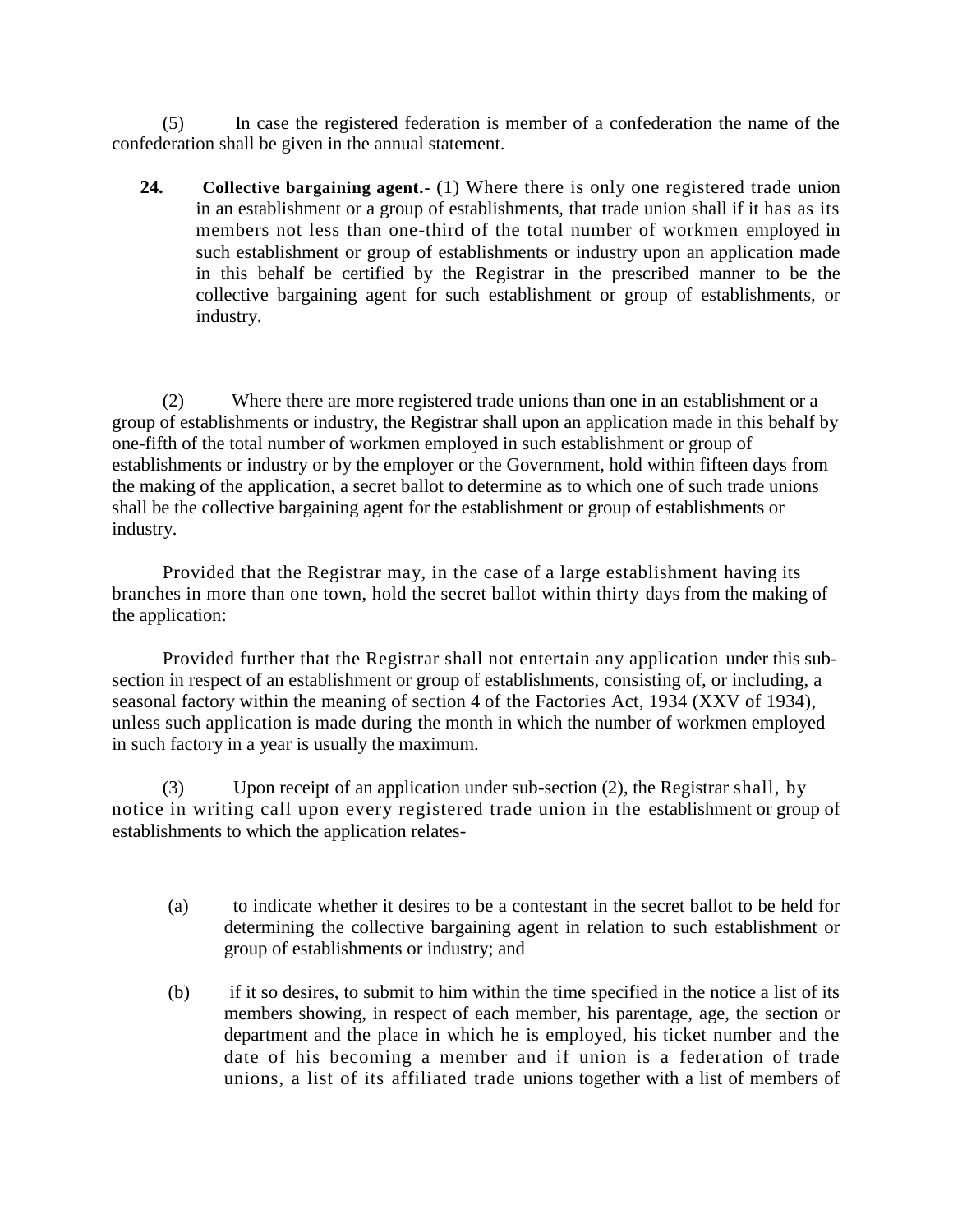each such trade union showing in respect of each such member the said particulars.

- (4) Every employer shall-
	- (a) on being so required by the Registrar, submit a list of all workmen employed in the establishment or group of establishments or industry excluding those whose period of employment in the establishment or group of establishments or industry is less than three months and showing, in respect of each workman, his parentage, age, the section or department and the place in which he is employed, his ticket number and the date of his employment in the establishment or group of establishments or industry; and
	- (b) provide such facilities for verification of the lists submitted by him and the trade unions as the Registrar may require:

Provided that, in computing the period of three months referred to in clause (a) in the case of a workman employed in a seasonal factory within the meaning of section 4 of the Factories Act, 1934 (XXV of 1934), the period during which he was employed in that factory during the preceding season shall also be taken into account.

(5) The Registrar shall, after verification of the lists submitted by the trade unions, prepare a list of voters in which shall be included the name of every workman whose period of employment as computed in accordance with sub-section (4), is not less than three months and who is a member of any of the contesting trade unions and shall, at least four days prior to the date fixed for the poll, send to each of the contesting trade unions a certified copy of the list of voters so prepared.

(6) Every workman who is a member of any of the contesting trade unions and whose name appears in the list of voters prepared under sub-section (5) shall be entitled to vote at the poll to determine the collective bargaining agent.

(7) Every employer shall provide all such facilities in his establishment as may be required by the Registrar for the conduct of the poll but shall not interfere with, or in any way influence, the voting.

(8) No person shall canvass for vote within a radius of fifty meters of the polling station.

(9) For the purpose of holding secret ballot to determine the collective bargaining agent, the Registrar shall-

> (a) fix the date for the poll and intimate the same to each of the contesting trade unions and also to every employer;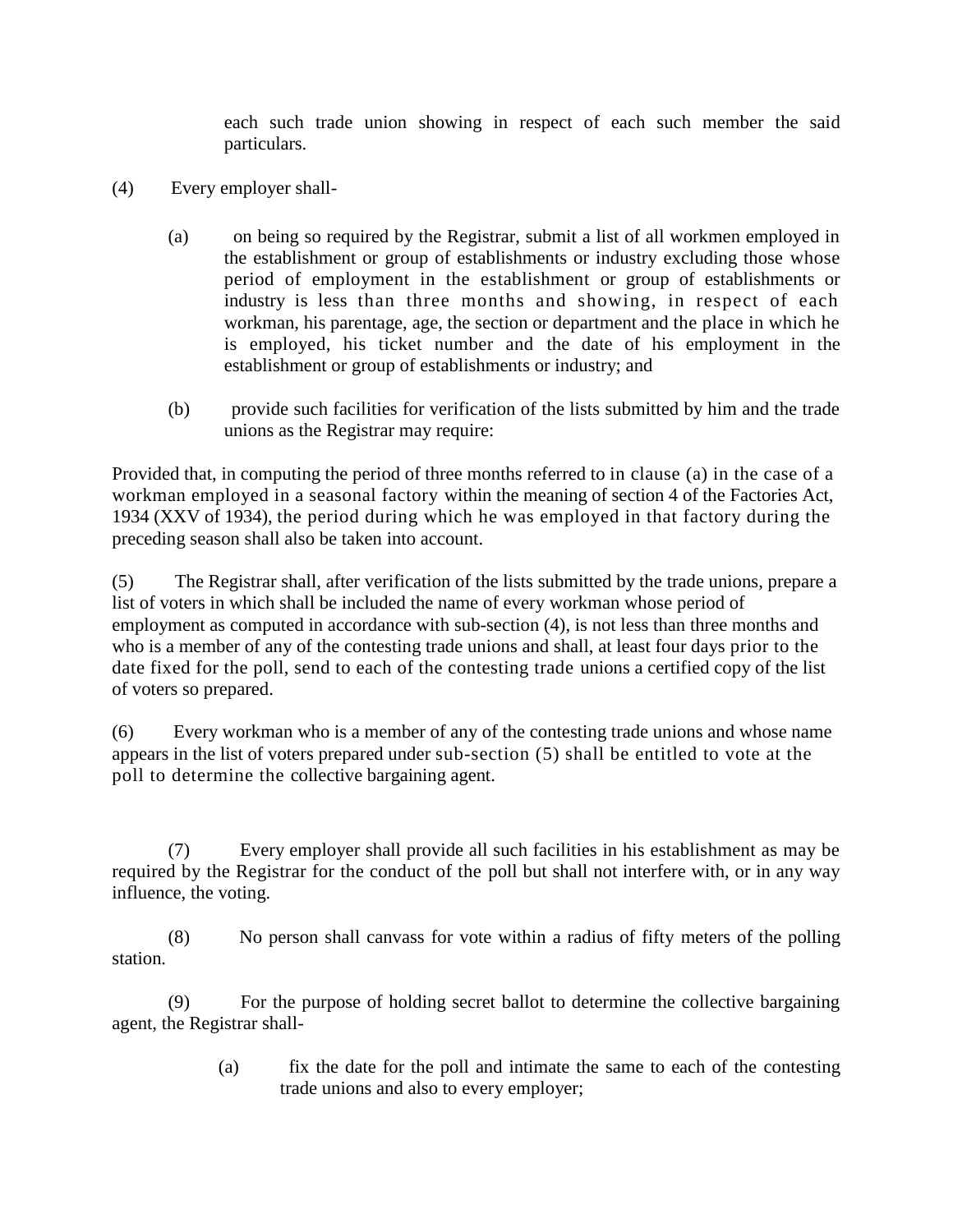(b) on the date fixed for the poll so placed in the polling station set up for the purpose the ballot boxes which shall be sealed in the presence of the representatives of the contesting trade unions as to receive the ballot papers;

- (c) conduct the poll at the polling station at which the representatives of the contesting trade unions shall have the right to be present;
- (d) after the conclusion of the poll and in the presence of such of the representatives of the contesting trade unions as may be present, open the ballot boxes and count the votes; and
- (e) after the conclusion of the count, certify the trade union which has received the highest number of votes to be the collective bargaining agent:

Provided that no trade union shall be certified to be the collective bargaining agent for an establishment or group of establishments or industry unless the number of votes received by it is not less than one-third of the total number of workmen employed in such establishment or group of establishments or industry.

Provided further that, if no trade union secures such number of votes in the first poll, a second poll shall be held between the trade unions which secure the two highest numbers of votes in the first poll and the trade union which secures a majority of the votes cast at the second poll shall be certified in the prescribed manner to be the collective bargaining agent:

Provided further that, if the number of votes secured by two or more trade unions securing the highest number of votes is equal, further poll hall be held between them until one of them secures a majority of the votes cast at such further poll.

(10) If no trade union indicates under clause (a) of sub-section (3) that it desires to be a contestant in the secret ballot, the Registrar shall certify the trade union which has made the application under sub-section (2) to be the collective bargaining agent.

Provided that no trade union shall be certified to be collective bargaining agent for an establishment or group of establishments or industry under sub-section (10) unless it has as its members not less than one third of the total numbers of the workmen employed in the establishment or group of establishments or industry.

(11) where a registered trade union has been certified under clause (e) of sub-section (9) to be the collective bargaining agent for an establishment or group of establishments or industry, no application for the determination of the collective bargaining agent for such establishment or group of establishments or industry shall be entertained within a period of two years from the date of such certification except where the registration of such certification except where the registration of such a registered trade union is cancelled before the expiration of the period.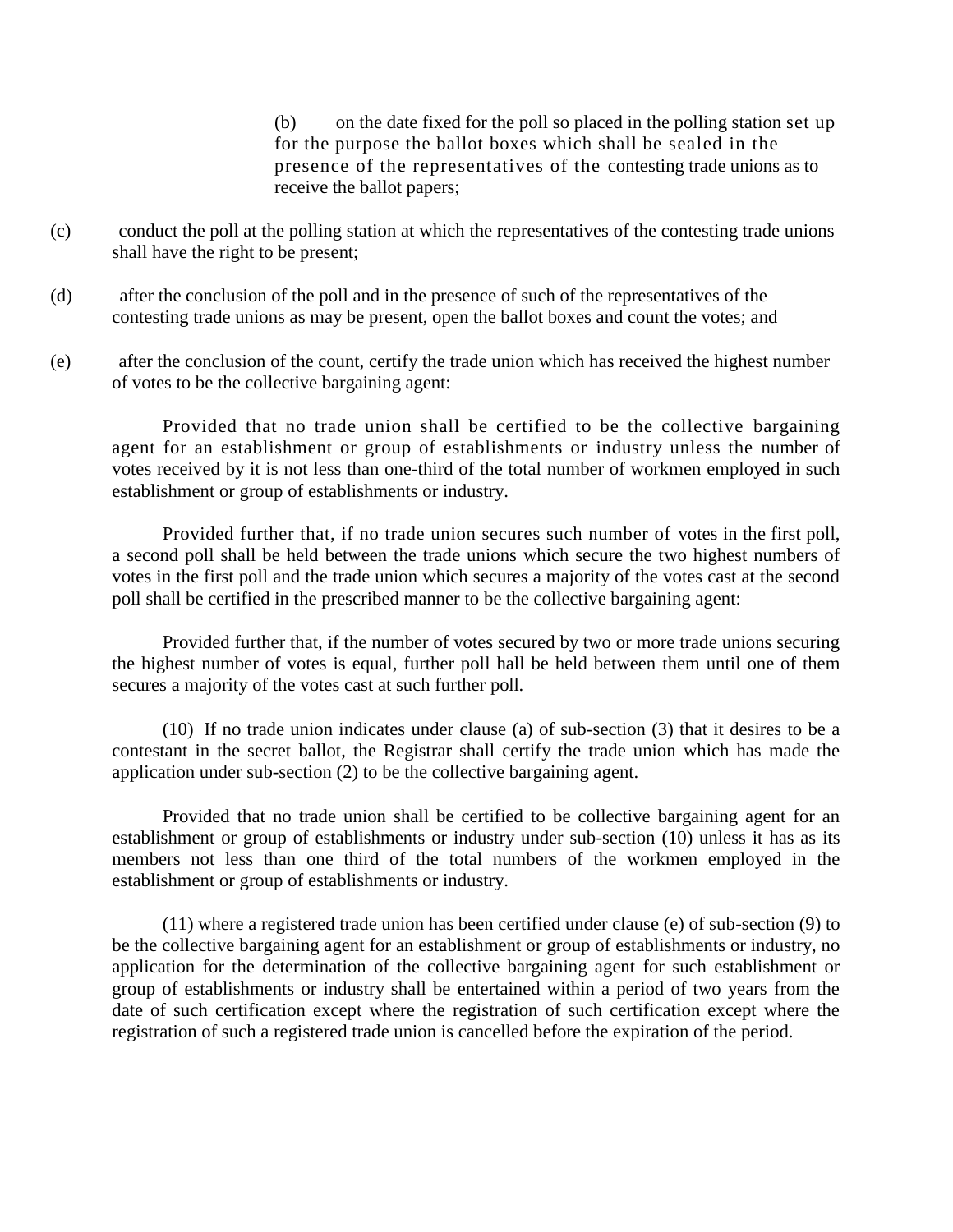(12) A collective bargaining agent may, without prejudice to its own position, plead as a party to any proceedings under this Act to which it is itself a party or any federation of trade unions of which it is a member.

(13) The collective bargaining agent in relation to an establishment or group of establishments or industry shall be entitled to-

- (a) undertake collective bargaining with the employer or employers on matters connected with employment, non-employment, the term of employment or the conditions of work other than matters which relate to the enforcement of any right guaranteed or secured to it or any workman by or under any law, other than this Act, or any award or settlement;
- (b) represent all or any of the workmen in any proceeding;
- (c) give notice of, and declare, a strike in accordance with the provisions of this Act; and
- (d) nominate representatives of workmen on the Board of Trustees of any welfare institutions or Provident Funds and of the Workers Participation Fund established under the Companies Profits (Workers Participation) Act, 1968(XII of 1968).

(14) The Registrar may authorize in writing an officer to perform all or any of his functions under this section.

**25. Industrial Relations Commission.-** (1) The Government shall constitute an Industrial Relations Commission.

(2) The Commission shall consist of not less than five members, including the Chairman.

(3) The qualification for appointment as a member or as the Chairman of the Commission shall be such as may be determined by the Government.

(4) The Chairman and other members of the Commission shall be appointed by the Government.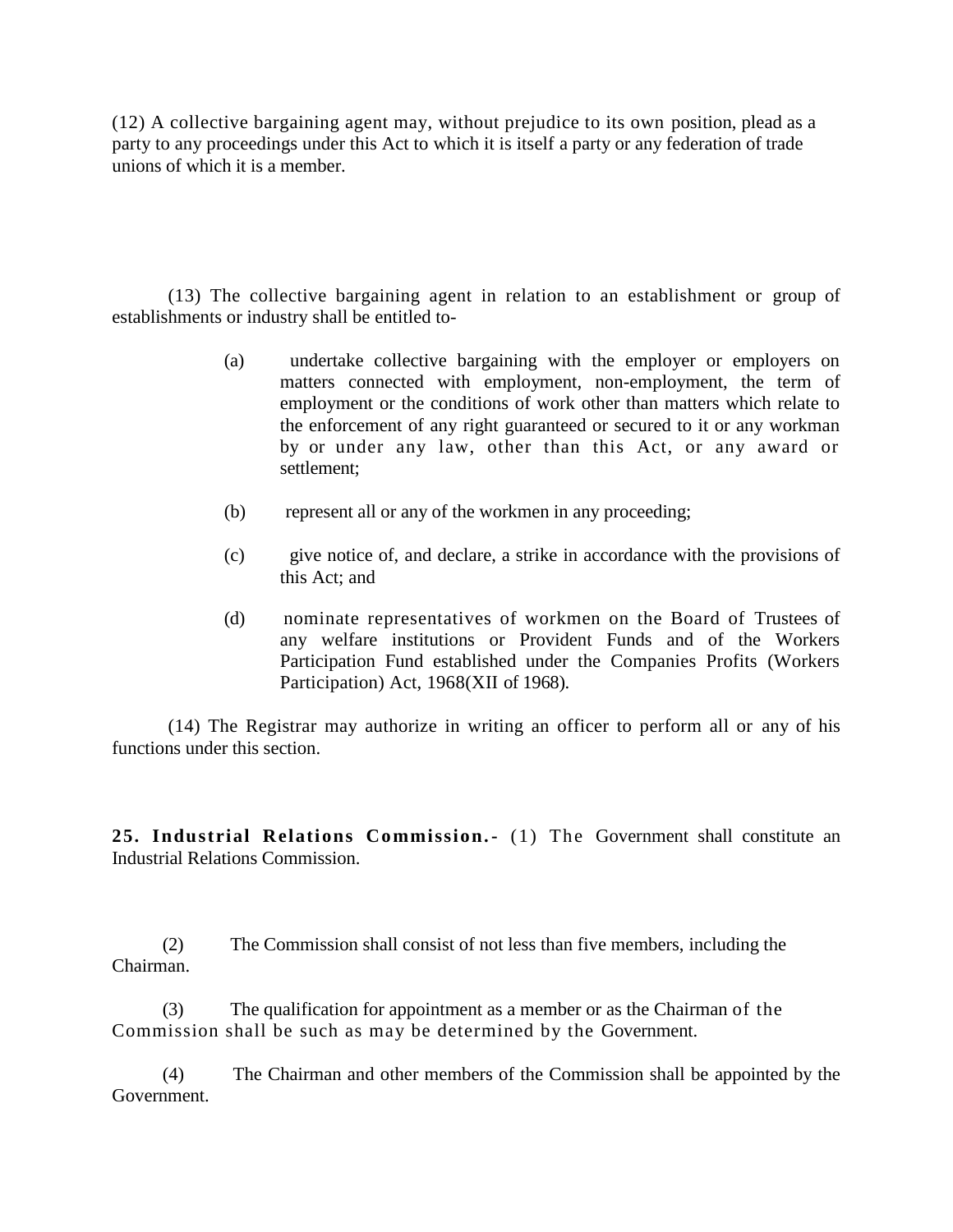(5) Two of the members shall be appointed in the prescribed manner to advise the Chairman, one to represent the employers and the other to represent industry-wise trade unions, federations of such trade unions and federations at the provincial level.

(6) The Chairman of the Commission may, in addition to the representatives of workers appointed to the Commission, co-opt, in cases where he deems it necessary, from amongst workers belonging to federations at the provincial level such representatives of workers as he may deem fit.

(7) The worker's representative co-opted under sub-section (6) shall be entitled to such honorarium as the Government may, on the advice of the Chairman of the Commission, determine.

- (8) The following shall be the functions of the Commission, namely.—
	- (a) to promote the formation of trade unions of workers within the same industry and federation of such trade unions;
	- (b) to adjudicate and determine a industrial dispute to which an industrywise trade union or a federation of such trade unions is a party and which is not confined to matters of purely local nature and any other industrial dispute which is, in the opinion of the Government, of national importance and is referred to it by that Government;
	- (c) to adjudicate and determine a industrial dispute to which an industrywise trade union or a federation of such trade unions is a party and which is not confined to matters of purely local nature and any other industrial dispute which is, in the opinion of the Government, of national importance and is referred to it by that Government;
	- (d) to register industry-wise trade unions, federations of such trade unions and federations;
	- (e) to determine the collective bargaining agents amongst industrywise trade unions, federations of such trade unions and federations;
	- (f) to try offences punishable under-
		- (i) section 72 other than sub-section (1) and (6) thereof; and
		- (ii) any other section, in so far as they relate to employers or workers in relation to an industry-wise trade union, a federation of such trade unions, a federation at the provincial level or officers of such union or federation;

(g) to deal with cases of unfair labour practices specified in sections 17 and 18 on the part of employers, workers, trade unions of either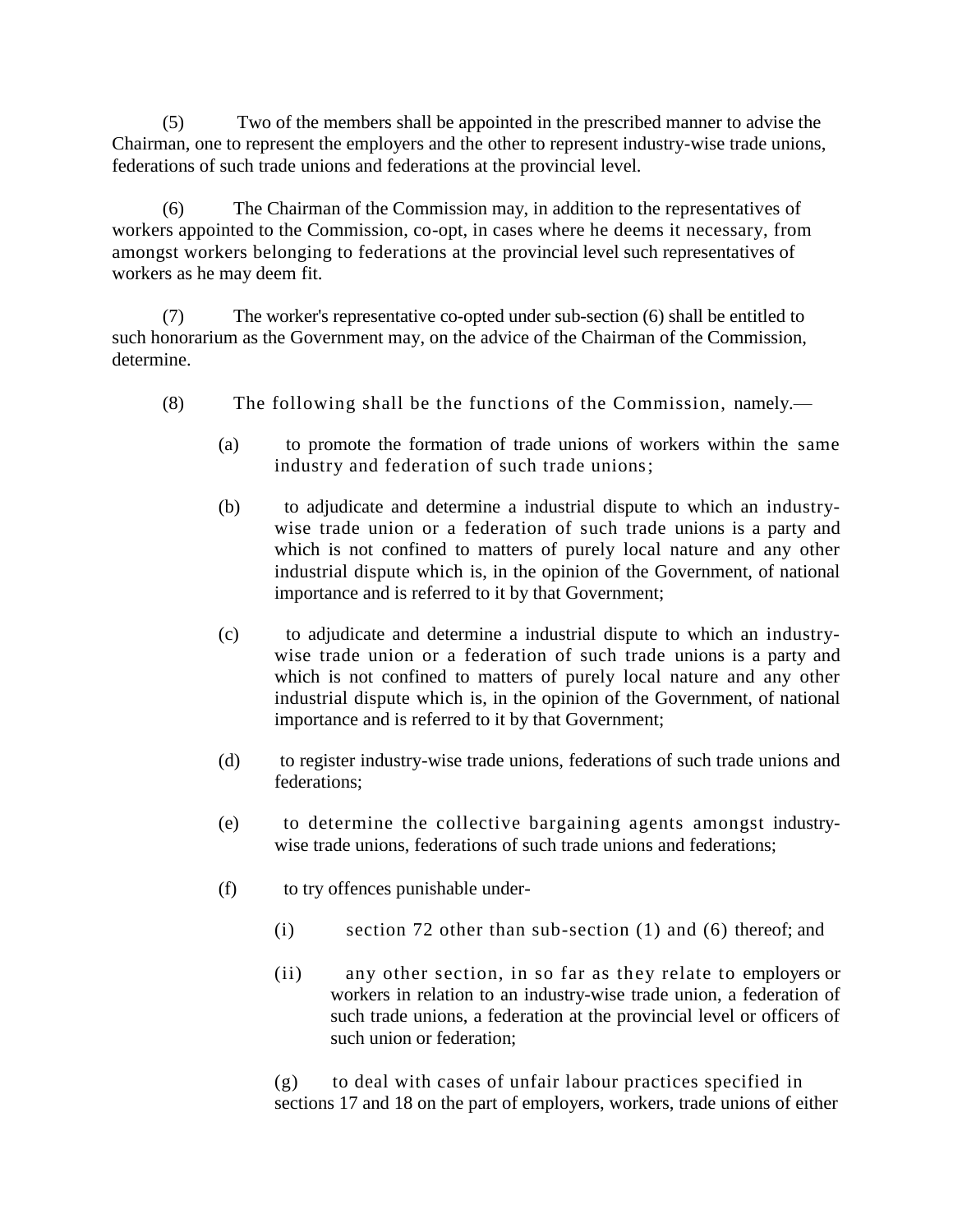of them or persons acting on behalf of any of them, whether committed individually or collectively, in the manner laid down under section 41 or section 50 or in such other way as may be prescribed, and to take, in such manner as may be prescribed by regulations under section 31, measures calculated to prevent an employer or workman from committing an unfair labour practice; and

- (h) such other powers and functions as the Government may, by notification in the official Gazette, assign to it from time to time.
- (9) The Commission may, on the application of a party, or of its own motion-
	- (a) initiate prosecution, trial or proceedings, or take action, with regard to any matter relating to its functions;

(b) withdraw from a Labour Court any application, proceedings or appeal relating to unfair labour practice; or

(c) grant such relief as it may deem fit including interim injunction.

(10) For the purpose of dealing with a case of unfair labour practice of which the Commission is seized, the Commission may-

(a) proceed directly with the case;

- (b) ask the Registrar within whose jurisdiction the case has occurred or is likely to occur to enquire into it and submit a report; or
- (c) refer the case to a Labour Court within whose jurisdiction the case has occurred or is likely to occur, either for report or for disposal.

(11) The Labour Court to whom the case is so referred shall enquire into it and, if the case was referred to it for report, forward its report thereon to the Commission or, if the case was referred to it for disposal, continue the proceedings and dispose of the case as if the proceedings had originally commenced before it and grant such relief as the Commission has the power to grant.

(12) Save as provided in sub-sections (11) and (13) no Registrar, Labour Court or Tribunal shall take any action, or entertain any application or proceedings, in respect of any matter which falls within the jurisdiction of the Commission.

(13) Nothing in this section shall be deemed to exclude the jurisdiction of a Labour Court to entertain cases of unfair labour practices on the part of employers or workmen, whether individually or collectively: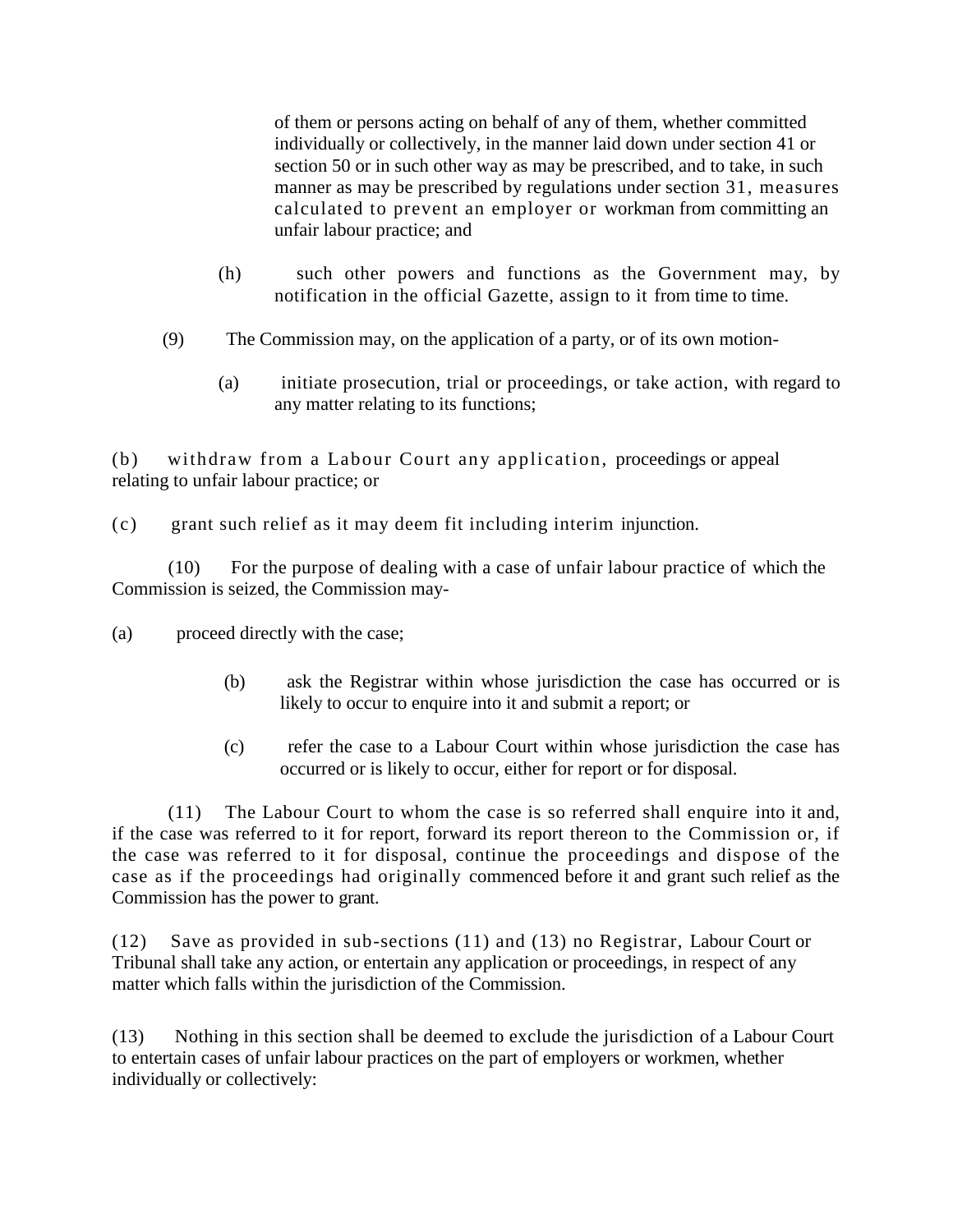Provided that no Court, including Labour Court, shall take any action or entertain any application or proceedings in respect of a case of unfair labour practice which is being dealt with by the Commission.

**Explanation.**-In this section and in the succeeding provisions of this Act, the expressions "industry-wise trade union" "federation of such trade unions" and "federation at the provincial level" refer to a trade union membership of which extends to establishments in more than one town and a federation of trade unions whose membership extends to registered trade unions in more then one town.

**26. Benches of the Commission, etc.-** (1) The Chairman shall exercise general superintendence over its affairs.

(2) for the efficient performance of the functions of the Commission, the Chairman shall constitute-

> (a) a Full Bench of the Commission which shall consist of not less than three members of the Commission; and

(b) as many other Benches of the Commission consisting of one or more members of the Commission as he may deem fit.

(3) The Benches shall-

(a) in relation to cases based on allegations of unfair labour practices brought before the Commission for trial of offences, or enforcement of, or for redress of individual grievances in respect of, any right guaranteed or secured to any employer or worker by or under any law or any award or settlement, perform such functions and exercise such powers as are performed and exercised by a Labour Court; and

(b) in relation to industry-wise trade unions, federations of such trade unions, federations at the provincial level and cases referred to the Commission, perform such functions and exercise such powers as are performed and exercised by a Registrar, a Labour Court or a Tribunal in relation to trade unions and federations of trade unions within a Province, and, for this purpose, any reference in this Act to a "Registrar", "Labour Court", or as the case may be, "Tribunal" shall be deemed to be a reference to the appropriate Bench of the Commission to which such functions are assigned:

> Provided that, in the performance of those functions and in the exercise of those powers, the Benches shall, unless otherwise provided in this Act, follow the procedure laid down in the regulations to be made under section 31.

(4) If any member of the Commission is absent from, or is otherwise unable to attend any sitting of the commission or of a Bench consisting of more than one members of which he is a member, the proceedings of the Commission or Bench may continue, and the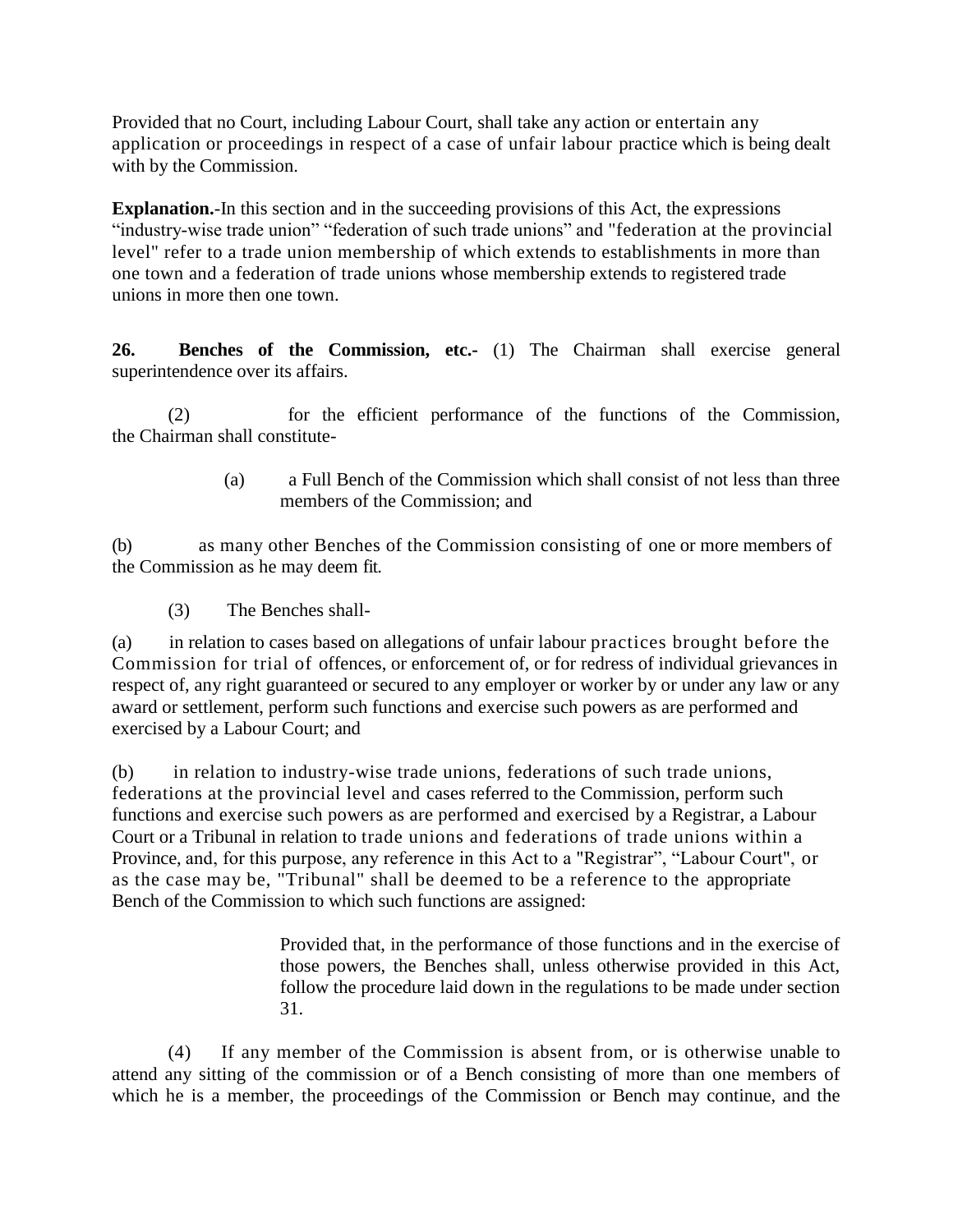decision or award may be given or judgment or sentence may be passed in the absence of such member, and no act, proceedings, decision, or award of the Commission or Bench shall be invalid or be called in question merely on the ground of such absence or of the existence of vacancy in or any defect in the constitution of the Commission or Bench.

- (5) If the members of a Bench differ in opinion as to the decision to be given on any point,-
	- (a) the point shall be decided according to the opinion of the majority, if there is a majority; and
	- (b) If the members are equally divided, they shall state, the point on which they differ and the case shall be referred by them to the Chairman for hearing on such point by one or more of the other members of the Commission, and such point shall be decided according to the opinion of the majority of the members of the Commission who have heard the case, including those who first heard it:

Provided that if, upon any matter requiring the decision of a Bench which includes the Chairman of the Commission as one of its members, there is a difference of opinion among its members and the members so constituting the Bench are equally divided, the opinion of the Chairman shall prevail and the decision of the Bench hall be expressed in terms of the views of the chairman.

(6) Any order or decision made, award given, sentence passed, power exercised, functions performed or proceedings taken by any Bench of the Commission in accordance withthis Act and the order constituting the Bench shall be deemed to be the order or decision made, award given, sentence passed, power exercised, functions performed or proceedings taken, as the case may be, by the Commission.

**Explanation.-** In this section, the expression "The Chairman of the Commission" includes such member of the Commission to be known as Senior Member as the Chairman may nominate to perform the functions, and exercise the powers of the Chairman during his absence.

**27. Additional powers of the Commission.-** In addition to the powers which the Commission has under section 26-

> (a) the Commission shall have power to punish any person who obstructs or abuses its process or disobeys any of its orders or directions, or does anything which tends to prejudice the case of a party before it, or tends to bring it or any of its members in relation to proceedings of the Commission into hatred or contempt, or does anything which, by law, constitutes contempt of Court, with simple imprisonment which may extend to six months or with fine which may extend to fifty thousand rupees, or with both and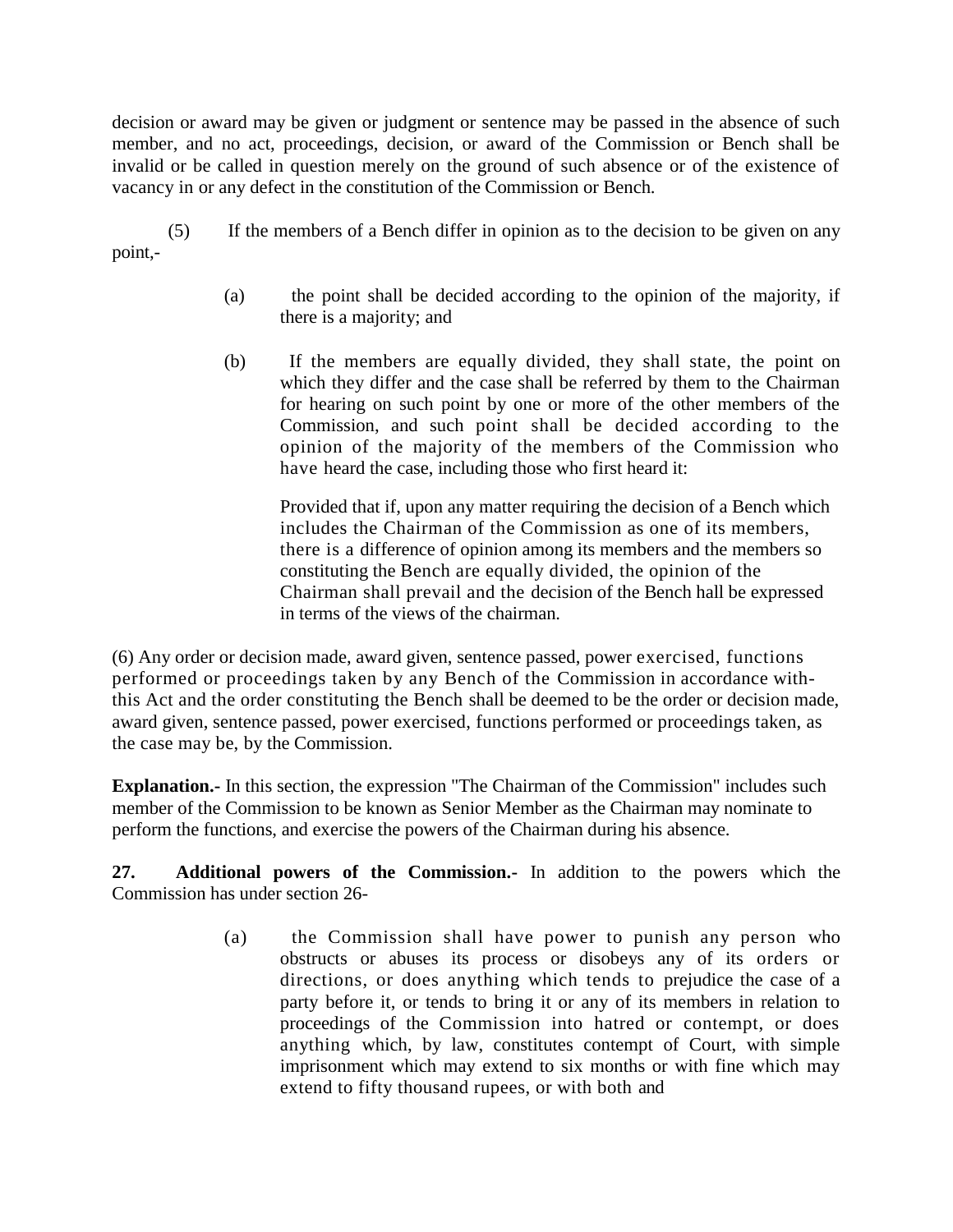(b) for the purposes of any investigation, enquiry or adjudication to be made by the commission under this Act, the Chairman or any member of the commission may at any time between the hours of sunrise and sunset, and any other person authorized in writing by the Chairman or any member of the Commission in this behalf may, after he has given reasonable notice, enter any building, factory, workshop or other place or premises whatsoever and inspect the same or any work, machinery, appliance or article therein or interrogate any person therein in respect of anything situated therein or any matter relevant to matters before the Commission.

**28. Appeals.-(1)** Notwithstanding anything contained in this Act, or in any other law for the time being in force, any person aggrieved by an award or decision given or a sentence or order determining and certifying a collective bargaining unit passed by any Bench of the Commission, other than a Full Bench, may, within thirty days of such award, decision, sentence or order prefer an appeal to the Commission.

(2) An appeal preferred to the Commission under sub-section (1) shall be disposed of by the Full Bench of the Commission which shall,-

(a) if the appeal is from an order determining and certifying a collective bargaining unit, have the power to confirm, set aside, vary or modify such an order; and

(b) if the appeal relates to any other matter, have the same power in relation to the appeal as the Labour Court, the Tribunal or the High Court, as the case may be, would have had if the matter to which the appeal relates were a matter in relation to which an appeal can be preferred to the Labour Court, the Tribunal or the High Court.

**29. Finality of order.-** No court shall entertain any plea as to the jurisdiction of the Commission or as the legality or propriety of anything done or purporting to be done by the commission or any of its Benches, and no order, decision, judgment or sentence of the Commission shall be called in question in any manner, whatsoever, in or before any Court or other authority.

**30. Determination, etc., of collective bargaining unit.-** (1) Where the Commission, on an application made in this behalf, by a trade union of Workmen or a federation of such trade unions, or on a reference made by the Government, after holding such inquiry as it deems fit, is satisfied that for safeguarding the interest of the workmen employed in an establishment or group of establishments belonging to the same employer and the same industry, in relation to collective bargaining, it is necessary, just and feasible to determine one or more collective bargaining units of such workmen in such establishment or group, it may, having regard to the distribution of workers, existing boundaries of the components of such establishment, or group, facilities of communication, general convenience, sameness or similarity of economic activity and other cognate factors,-

> (a) determine and certify one or more collective bargaining units in such establishment or group;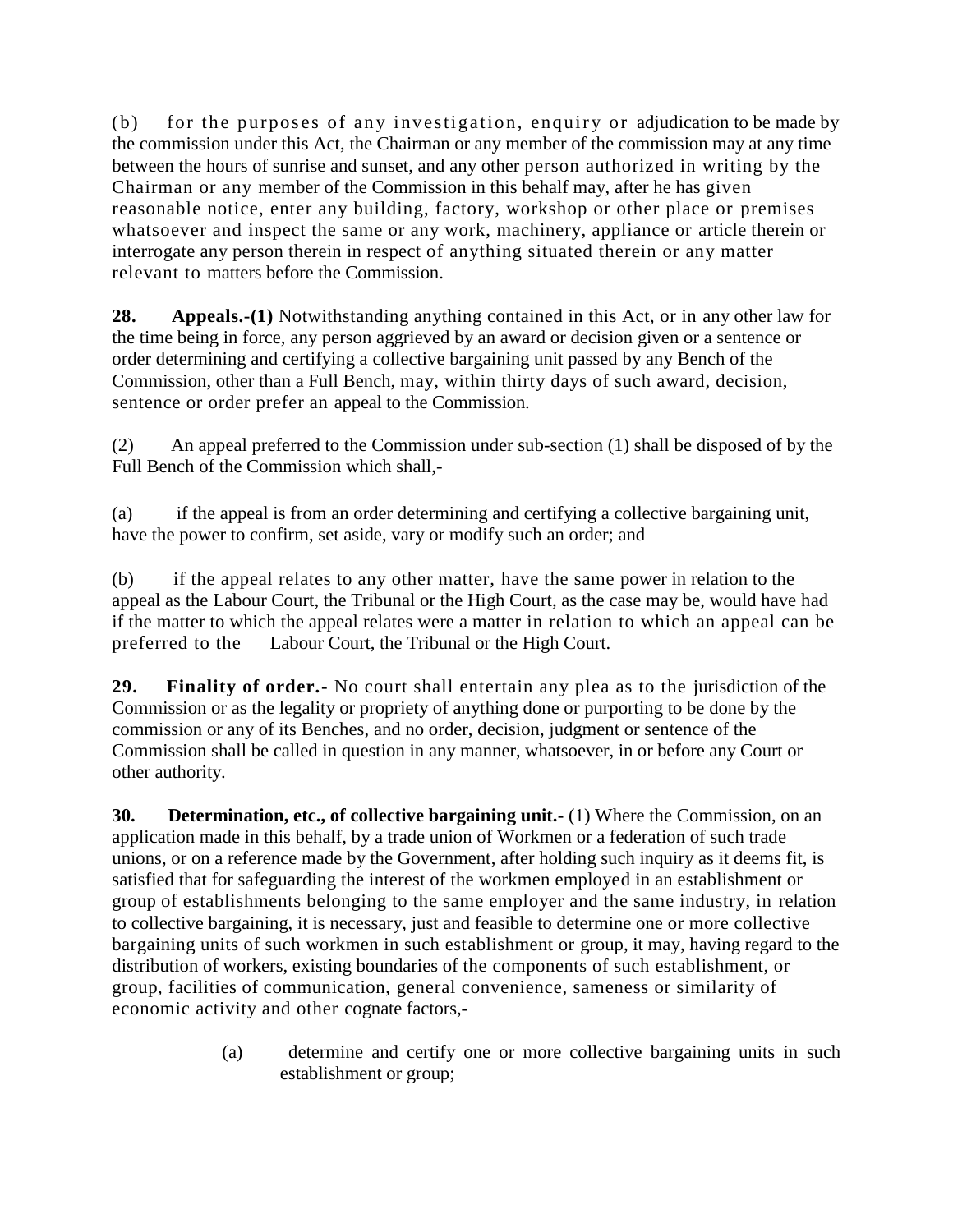- (b) Specify the modifications which, in consequence of the decision under this section, will take effect in regard to the registration of the trade unions and federations of trade unions affected by such decision and certification of collective bargaining agents among such unions and federations, nomination or election of shop stewards, and workers' representatives for participation in the management of the factories, if any, affected by such decision;
- (c) specify the date or dates from and the period, for which all or any of such changes shall take effect:

Provided that the date so specified shall not be a date falling within the period of two years specified in sub-section (11) of section 24 in its application to a collective bargaining agent certified in respect of an establishment or establishments:

Provided further that, after the receipt of a reference for determination of a collective bargaining unit, the Commission may stop or prohibit the proceedings to determine collective bargaining agent under section 24 for any establishment or group of establishments which is likely to be affected by a decision under this section,

- (d) take such measures or issue such directions to the Registrar as may be necessary to give effect to such modifications; and
- (e) determine and certify a collective bargaining agent for each such unit in accordance with section 24 in so far as applicable and with the necessary modifications, if such a unit relates to more than one town, or direct the Registrar to take such action, if such a unit relates to only one town.

(2) Where the commission issues any directions to the Registrar under this section, the Registrar shall comply with them within such period as the Commission may from time to time determine.

(3) After the certification of a collective bargaining unit, no trade union shall be registered in respect of that unit except for the whole of such unit and no certification or proceedings for determination of collective bargaining agent under section 24 shall take place for a part of a collective bargaining unit or a group of collective bargaining units.

(4) An order of the Commission under this section shall have effect notwithstanding anything to the contrary contained in this Act.

**31. Power to make regulations.-** (1) Subject to the provisions of this Act, the commission may, with the prior approval of the Government, make such regulations relating to its procedure and the performance of its functions as it may deem fit, and the regulations shall have effect notwithstanding anything inconsistent therewith contained in the Qanun-e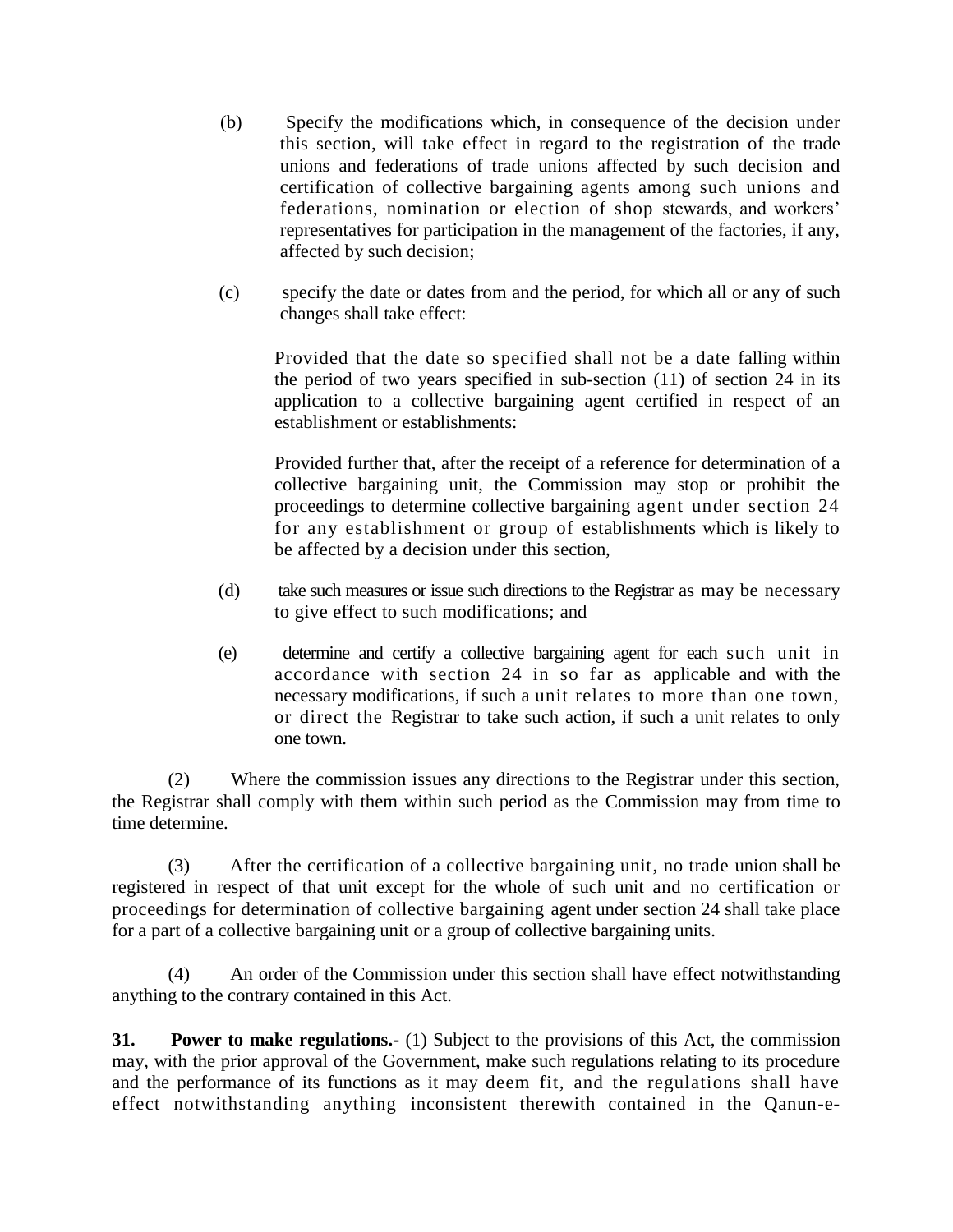Shahadat, 1984 (P.O.10 of 1984), the Code of Criminal procedure, 1898 (Act V of 1898), the code of Civil Procedure, 1908 (Act V of 1908) or any other law for the time being in force.

(2) In particular and without prejudice to the generality of the foregoing power, such regulations may provide for all or any of the following matters, namely:-

- (a) registration of industry-wise trade unions, federations of such trade unions and federations at the provincial level, and the procedure, for such registration;
- (b) determination of collective bargaining units;
	- (c) determination of collective bargaining agent from amongst the industrywise trade unions, federations of such trade unions or, as the case may be, federations at the provincial level, and the procedure therefore;
- (d) procedure, including rules of evidence, for adjudication of industrial dispute;
- (e) procedure, including rules of evidence, for trial of offences;
- (f) procedure for dealing with unfair labour practices;
- (g) Superintendence of the Chairman over the affairs of the Commission;

(h) forms of registers, processes and returns in respect of matters relating to the functions of the Commission; and

(i) fixing of places and times of its sitting and deciding whether to sit in public or in private.

**32. Check off.-** (1) if a collective bargaining agent so requests, the employer of the workmen who are members of a trade union shall deduct from the wages of the workmen such amounts towards their subscription to the funds of the trade union as may be specified, with the approval of each individual workman named in the demand statement furnished by the trade union.

(2) An employer making any deductions under sub-section (1) shall, within fifteen days of the end of the period for which the deduction have been made, deposit the entire amount so deducted by him in the account of the trade union on whose behalf he has made the deductions.

(3) A collective bargaining agent shall maintain with a branch of the National Bank of Pakistan or with a Post Office Savings Bank an account to which shall be credited the entire amount deducted by the employer under subsection (1) from the wages of the members of the trade union.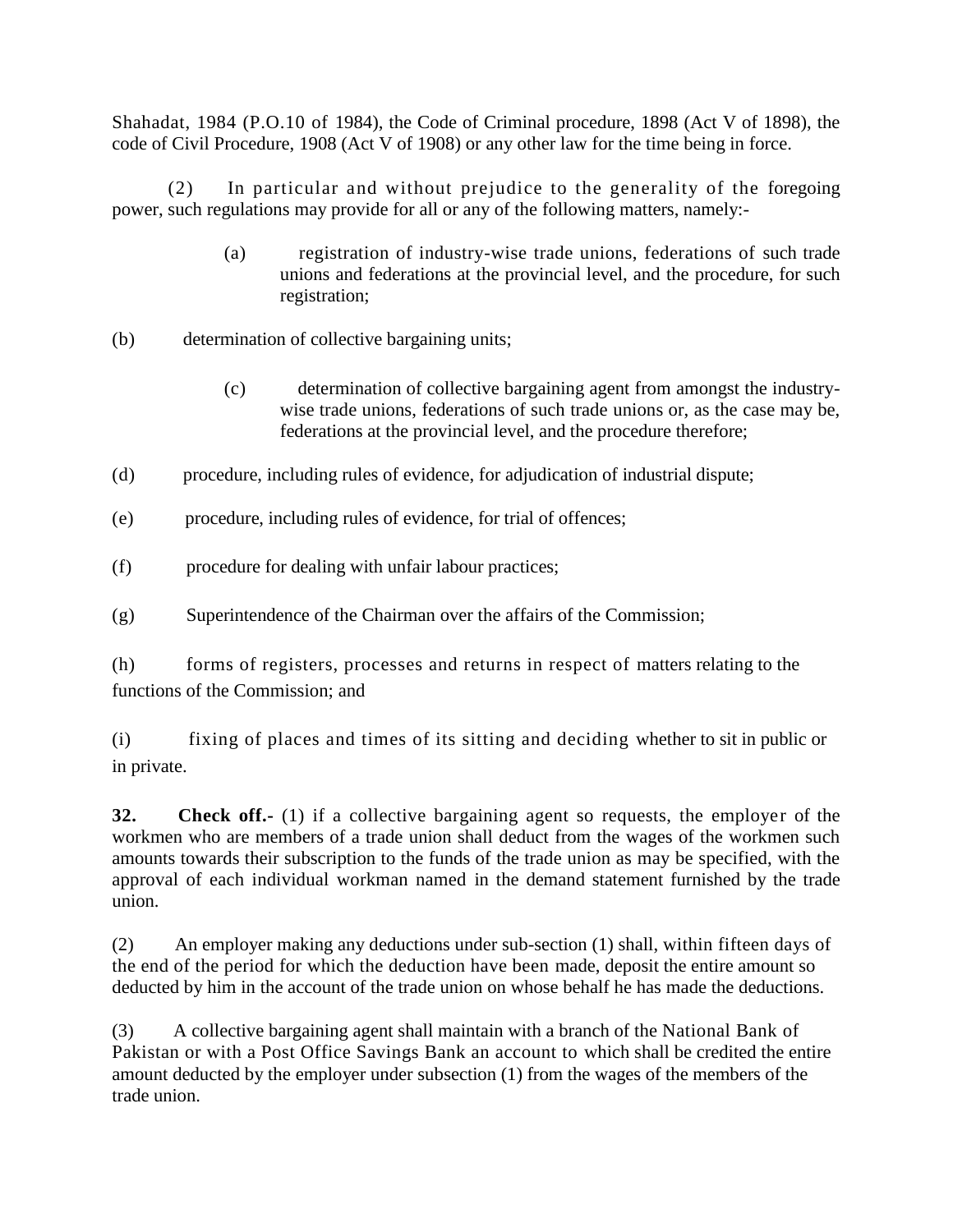(4) The employer shall provide facilities to the collective bargaining agent for ascertaining whether deductions from the wages of its members are being made under sub-section (1).

**33. Shop steward to act as link between labour and management.-** (1) in every establishment in which fifty or more workmen are employed, shop stewards, from amongst the workmen in a shop, section or department of the establishment, shall,—

(a) where there is a collective bargaining agent in the establishment, be nominated by it, or

> (b) where there is no collective bargaining agent in the establishment, be elected at a secret ballot held in the prescribed manner.

(2) The employer shall provide all such facilities in his establishment as may be required for the holding of a ballot under sub-section (1) but shall not interfere with, or in any way influence, the voting.

(3) A shop steward shall hold office for a period of one year from the date of his election or nomination as the case may be.

(4) Any dispute arising out of, or in connection with, the election of a shop steward shall be referred to the Registrar whose decision shall be final and binding on all parties to the dispute.

(5) The shop steward shall act as a link between the workers and the employer, assist in the improvement of arrangements for the physical working conditions and production work in the shop section or department for which he is elected and help workers in the settlement of their problems either connected with work or with any such individual grievance of a workman as is referred to in subsection (1) of section 41.

**34. Workers participation in management.-** (1) in every factory employing fifty persons or more there shall be elected or nominated workers' representatives to participate to the extent of fifty percent in the management of the factory:

Provided that there shall be elected or nominated at least one worker's representative to participate in the management of such factory:

Provided further that, for the purpose of determining the number of workers' representatives in the management of a factory, fractions equal to, or greater than one half shall be regarded as one and lesser fractions shall be ignored.

(2) The workers' representatives shall be workmen employed in the same factory and shall,-

> (a) where there is a collective bargaining agent in the factory, be nominated by it, or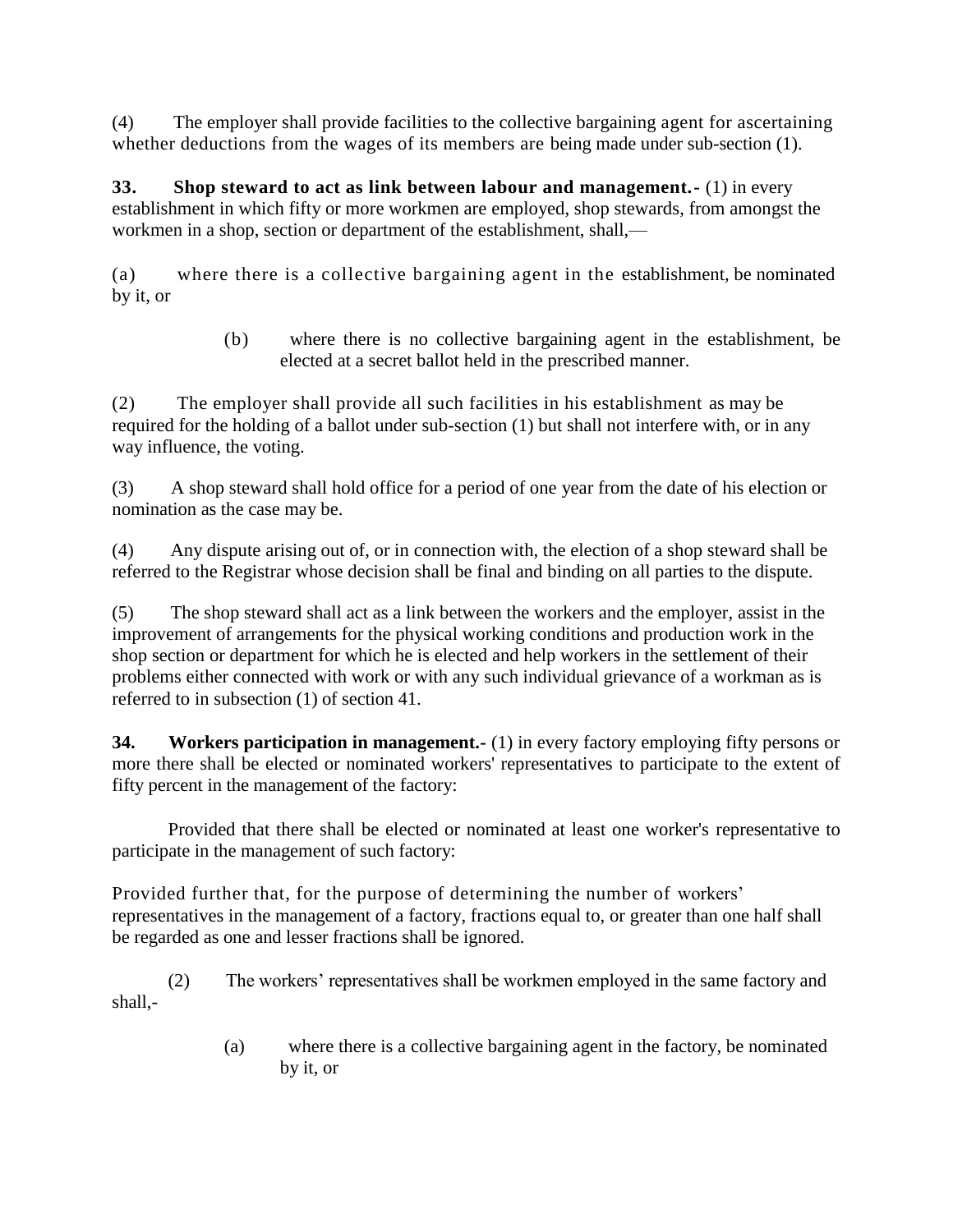(b) where there is no collective bargaining agent in the factory, be elected by simple majority at a secret ballot by all workmen employed in the factory.

(3) The workers' representatives shall hold office for a period of two years from the date of their election or nomination, as the case may be,

(4) The workers' representatives shall participate in all the meetings of the management committee constituted in the prescribed manner and all matters

relating to the management of the factory, except commercial and financial transaction may be discussed in such meetings.

(5) The management shall not take any decision in the following matters without the advice in writing of the workers' representatives, namely:-

- (a) framing of services rules and policy about promotion and discipline of workers;
- (b) changing physical working conditions in the factory;
- (c) in-service training of workers;
- (d) recreation and welfare of workers;
- (e) regulation of daily working hours and breaks;
- (f) preparation of leave schedule; and
	- (g) matters relating to the order and conduct of workers within the factory.

(6) The workers' representatives may on their own initiative give advice in writing concerning the matters specified in sub-section (5) and, where they do so, the management shall convene a meeting within two weeks of the receipt of the advice to discuss its merits with them.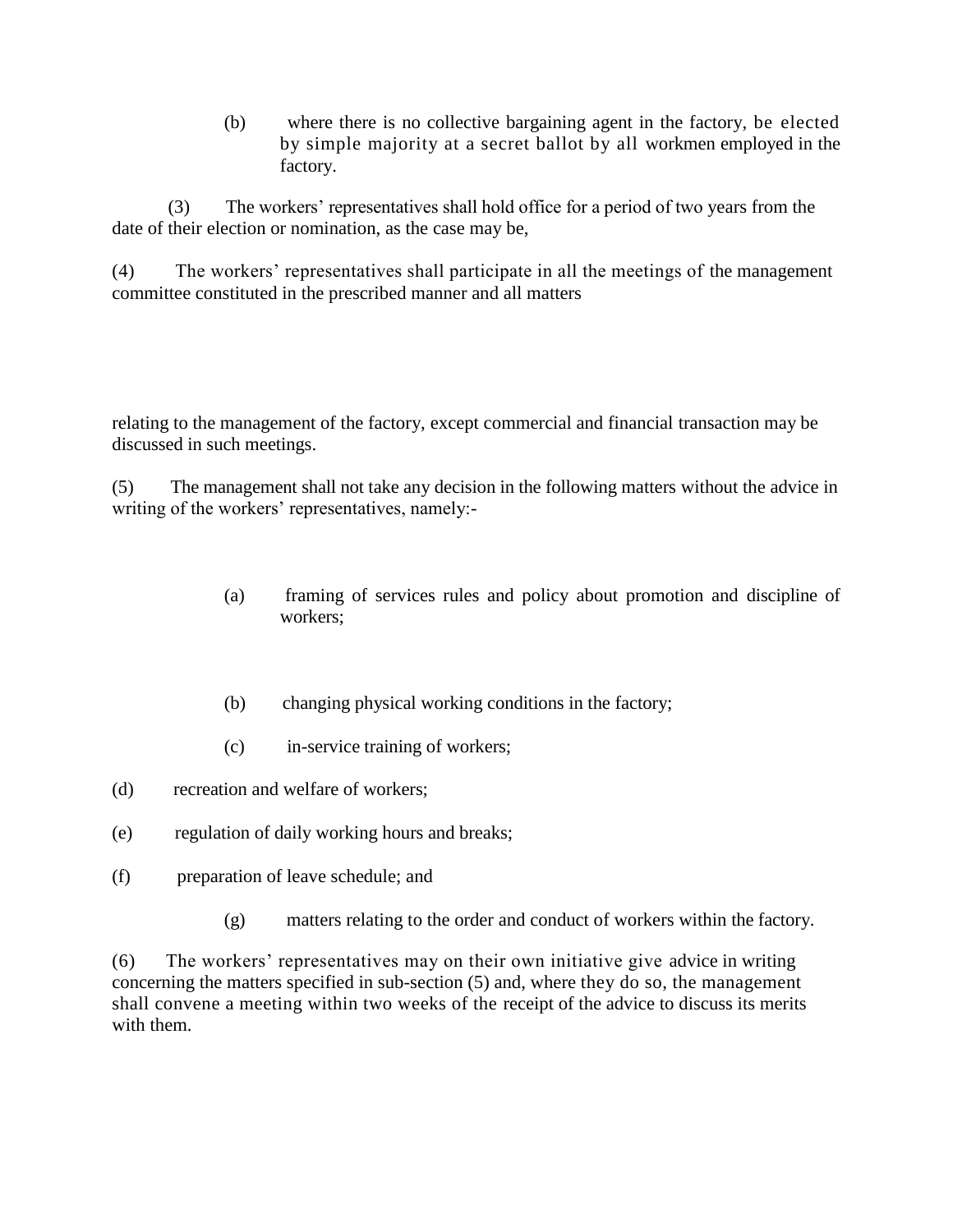(7) The management shall give reply to the workers' representatives within six weeks of the receipt of their advice given under sub-section (5) or subsection (6) and any such advice shall not be rejected except by the person holding the highest position in the management of the factory.

(8) In case the advice of the workers' representatives is rejected by the management of the factory, the matter may, within fifteen days of the advice being so rejected, be taken up by the collective bargaining agent in the Works Council for bilateral negotiations and thereupon the provisions of section 42 shall apply as they apply to the settlement of an industrial dispute in relation to which the views of the employer or the collective bargaining agent have been communicated to the Works Council under sub-section (1) of that section.

**35. Joint management board.-** (1) Every company which owns or manages a factory, and in every factory which is not so owned or managed, and which employs fifty persons or more, the management shall, in the prescribed manner set up a joint management board in which the Workers' participation shall be to the extent of thirty per cent.

(2) The employer's representatives on the joint management board shall be from amongst the Directors or senior executives and the workers'

representatives shall be workmen employed in the factory.

- (3) The joint management board shall look after the following matters, namely:-
- (a) improvement in production , productivity and efficiency;
- (b) fixation of job and piece-rates;
- (c) planned regrouping or transfer of the workers;
	- (d) laying down the principles of remuneration and introduction of new remuneration methods; and
	- (e) provision of minimum facilities for such of the workers employed through contractors as are not covered by the laws relating to welfare of workers.

(4) The joint management board may call for reasonable information about the working of the company or factory from its management and the management shall supply the information called for.

(5) The joint management board shall meet at such intervals as may be prescribed.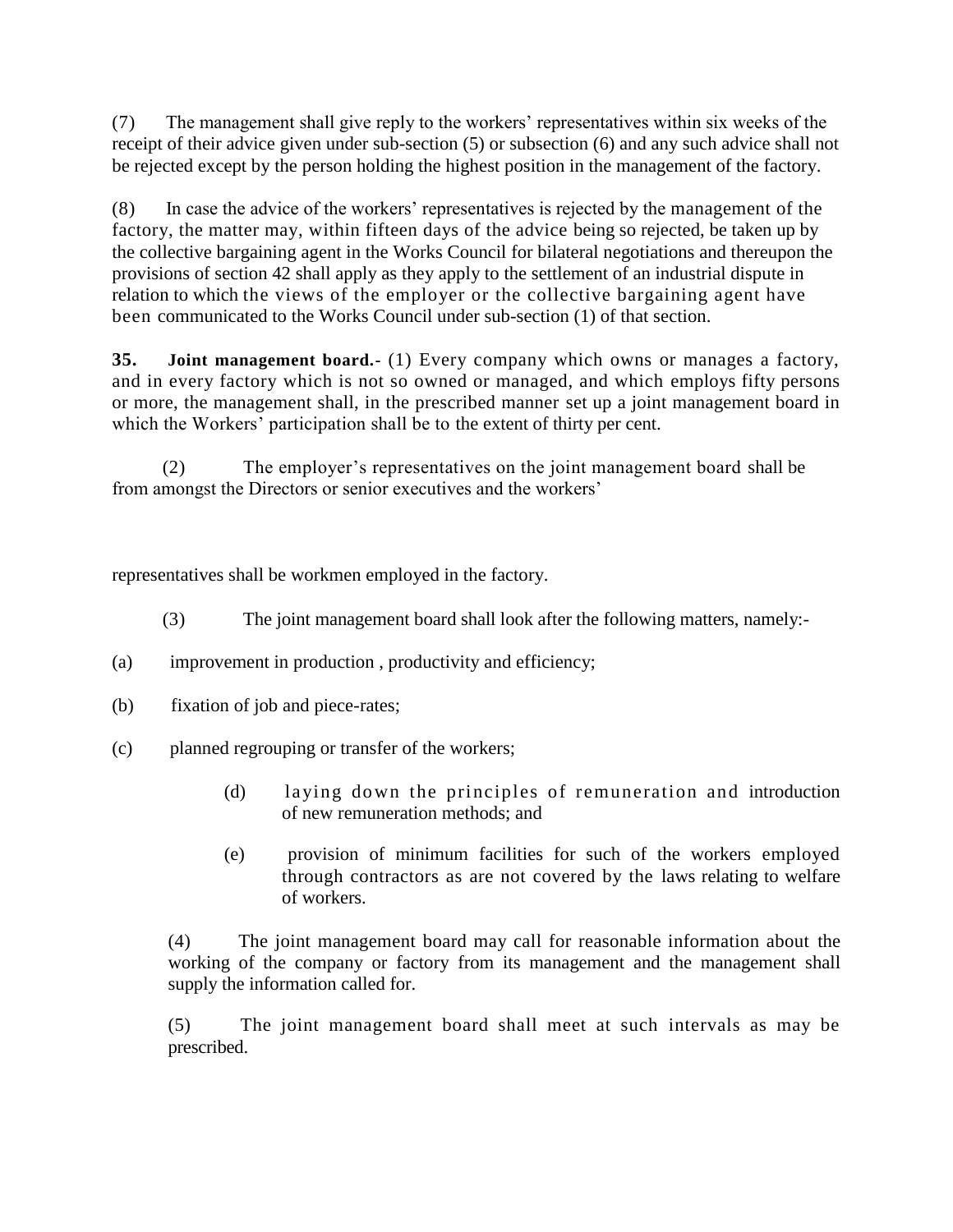(6) The workers' representative shall hold office for such period as may be prescribed.

- (7) In this section,-
- (a) "company" has the same meaning as in the Companies Ordinance, 1984 (XLVII of 1984); and
- (b) "factory" means factory as defined in section 2 clause (j) of the Factories Act, 1934 (XXV of 1934); and
- (c) "management" means the employer.

**36. Inspector.-** (1) The inspectors appointed under section 10 of the Factories Act, 1934 (XXV of 1934), and such other persons, not being Conciliators appointed under this Act, as Government may, by notification in the official Gazette appoint, shall be inspectors for ensuring compliance with the provisions of section 34 and section, 35 within the local limits assigned to each.

- (2) The inspector may-
	- (a) at all reasonable hours enter on any premises and make such examination of any register and document relating to the provisions of section 34 and section 35 and take on the spot or otherwise such evidence of any person, and exercise such other powers of inspection, as he may deem necessary for discharging his duty;
	- (b) call for such information from the management as he may deem necessary for the discharge of his functions and the management shall provide the information called for within such period as may be specified by him; and
	- (c) make a report in writing to the Registrar having jurisdiction of any offence punishable under section 37.

(3) Every inspector shall be deemed to be a public servant within the meaning of section 21 of the Pakistan Penal Code, 1860 (XLV of 1860).

**37. Penalty for obstructing inspector.-** Whoever willfully obstructs an Inspector in the exercise of any power under section 36, or fails to produce on demand by an Inspector any register or other document in his custody relating to the provisions of section 34 and section 35 or the rules, or conceals or prevents any worker in a factory from appearing before or being examined by an Inspector, shall be punishable with fine which may extend to fifty thousand rupees.

**38. Penalty for contravening section 34 or section 35, etc.-** (1) Whoever contravenes the provisions of section 34 or section 35 shall be punishable with fine which may extend to seventy-five thousand rupees.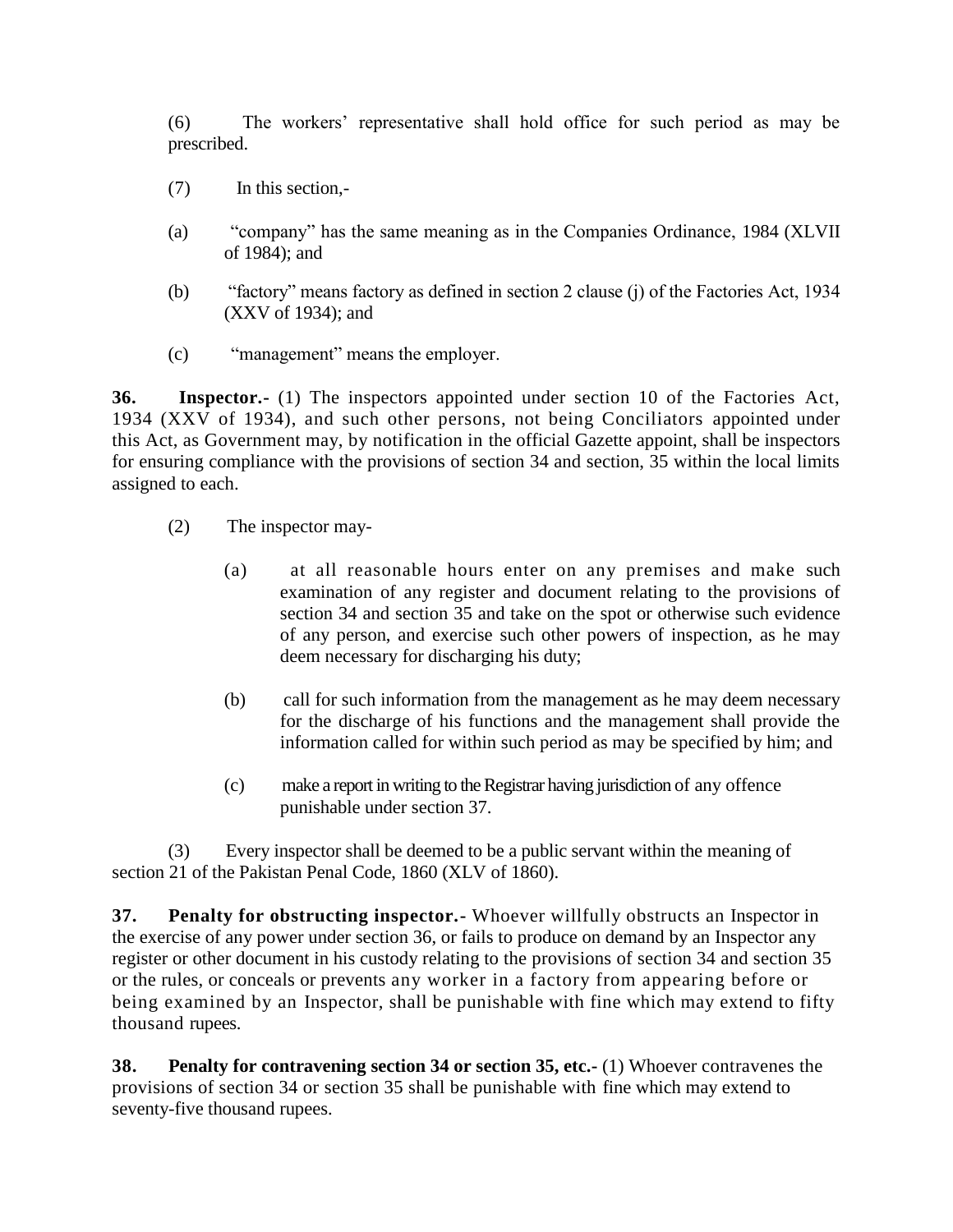(2) No Court shall take cognizance of any offence punishable under sub-section (1) except upon a complaint in writing made by the Registrar.

**39. Works Council.-** (1) In every establishment in which fifty or more workmen are employed or were employed on any day in the preceding twelve months, the employer shall constitute, in the prescribed manner, a Works Council consisting of representatives of the employer and the workmen so however that the number of the representatives of the workmen is not less than the number of the representatives of the employer in the Works Council.

(2) In the case of an establishment where there are one or more trade unions, the collective bargaining agent shall nominate the representatives of the workmen on such Works Council:

Provided that where there is no collective bargaining agent, representatives of workmen on Works Council shall be chosen in the prescribed manner from amongst the workmen engaged in the establishment for which the Works Council is constituted.

**40. Functions of Works Council.-** The functions of Works Council shall be to promote measures for securing and preserving good relations between an employer and his workmen and, in particular-

- (a) to endeavor to maintain continuous sympathy and understanding between the employer and the workmen;
- (b) to promote settlement of differences and disputes through bilateral negotiations;
- (c) to promote security of employment for the workmen and conditions of safety, health and job satisfaction in their work;
- (d) to take measures for facilitating good and harmonious working conditions in the establishment; to provide educational facilities for children of workmen in secretarial and accounting procedures and to promote their absorption in these departments of the establishment; and
- (e) to discuss any other matter of mutual interest with a view to promoting better labour-management relations.

41. **Redress of individual grievances.-** (1) A worker may bring his grievance in respect of any right guaranteed or secured to him by or under any law or any award or settlement for the time being in force to the notice of his employer in writing, either himself or through his shop steward or collective bargaining agent within three months of the day on which the cause of such grievance arises.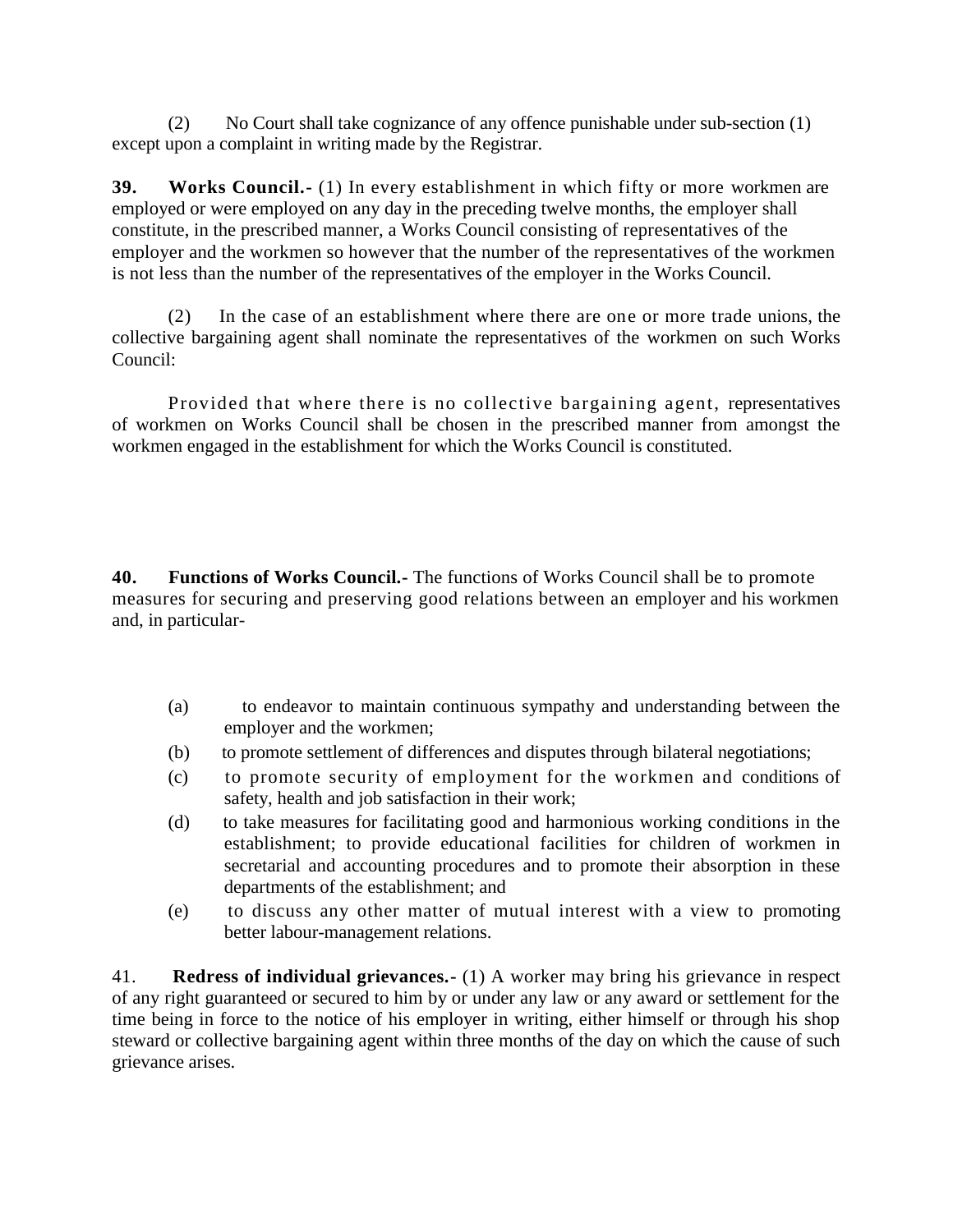(2) Where a worker himself brings his grievance to the notice of the employer, the employer shall, within fifteen days of the grievance being brought to his notice, communicate his decision in writing to the worker.

(3) Where a worker brings his grievance to the notice of his employer through his shop steward or collective bargaining agent, the employer shall, within seven days of the grievance being brought to his notice, communicate his decision in writing to the shop steward or as the case may be the collective bargaining agent.

(4) If the employer fails to communicate a decision within the period specified in subsection (2) or, as the case may be sub-section (3), or if the worker is dissatisfied with such decision, the worker or the shop steward may take the matter to his collective bargaining agent or the Labour Court or, as the case may be, the collective bargaining agent may take the matter to the Labour Court, and where the matter is taken to the Labour Court, it shall give a decision within seven days from the date of the matter being brought before it as if such matter were an industrial dispute:

Provided that a worker who desires to so take the matter to the Labour Court shall do so within a period of two months from the date of the communication of the employer or, as the case may be, from the expiry of the period mentioned in sub-section (2), or subsection (3), as the case may be.

(5) In adjudicating and determining a grievance under sub-section (4), the Labour Court shall go into all the facts of the case and pass such orders as may be just and proper in the circumstances of the case.

(6) If a decision under sub-section (4) or an order under sub-section (5) given by the Labour Court or a decision of the Tribunal in an appeal against such a decision or order is not given effect to or complied with within a week or within the period specified in such order or decision, the defaulter shall be punishable with imprisonment for a term which may extend to one year, or with fine which may extend to fifty thousand rupees, or with both.

(7) No person shall be prosecuted under sub-section (6) except on a complaint in writing-

- (a) by the workman if the order or decision in his favour is not implemented within the period specified therein; or
- (b) by the Labour Court or Tribunal, if an order or decision thereof is not complied with.

(8) For the purposes of this section, workers having common grievance arising out of a common cause of action may make a joint application to the Labour Court.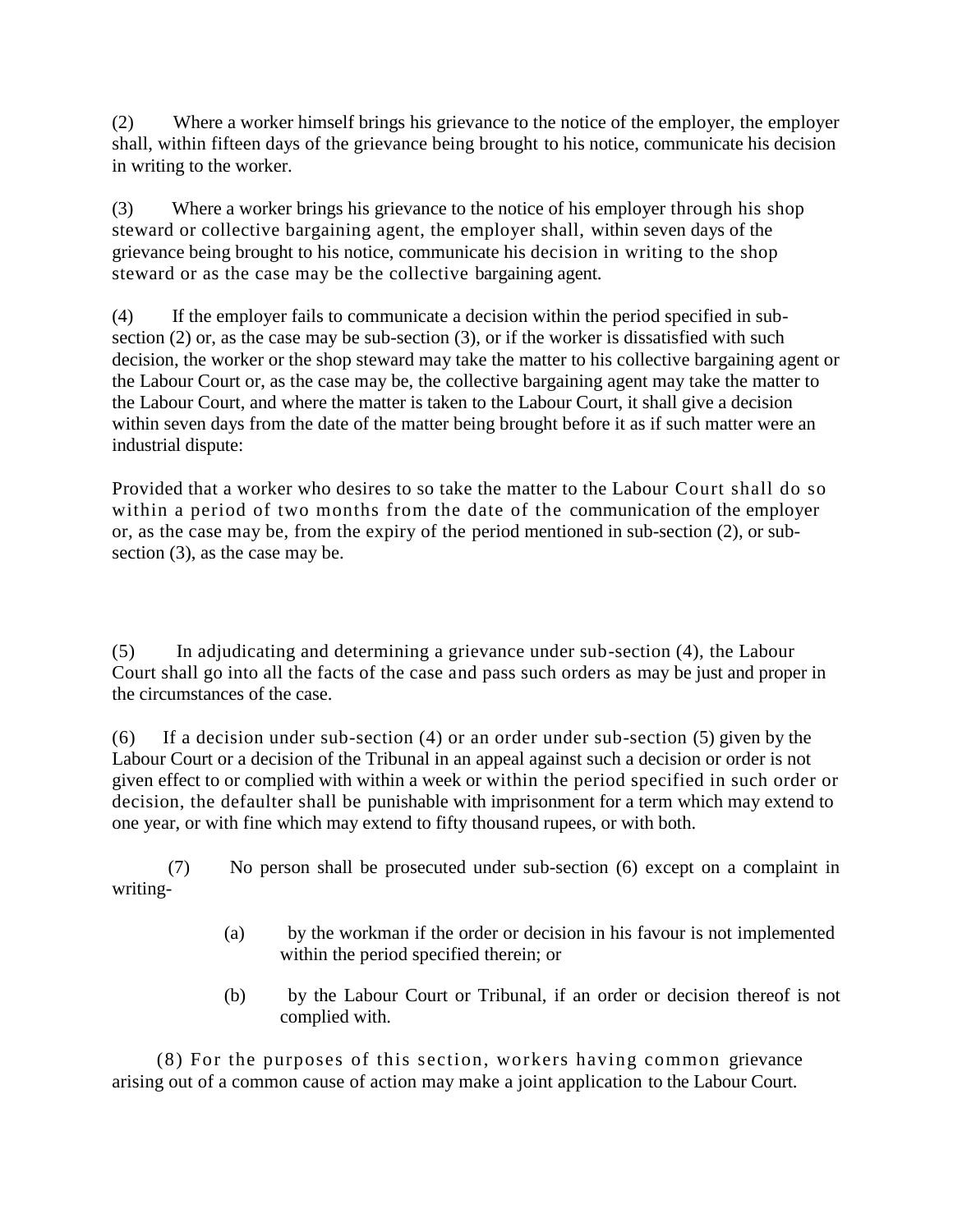**42. Negotiations relating to differences and disputes.-(1)** If at any time an employer or a collective bargaining agent finds that an industrial dispute has arisen or is likely to arise, the employer or, as the case may be, the collective bargaining agent, may communicate his or its views in writing either to the Works Council or to the other party so, however, that, where the views are so communicated to the Works Council, a copy of the communication shall also be sent to the other party.

(2) On receipt of the communication under sub-section (1) the Works Council or the party receiving it shall try to settle the dispute by bilateral negotiations within ten days of receipt of the communication or within such further period as may be agreed upon by the parties and, if the parties reach a settlement, a memorandum of settlement shall be recorded in writing and signed by both the parties and a copy thereof shall be forwarded to the Conciliator and the authorities mentioned in clause (z) of section 2.

(3) Where a settlement is not reached between the employer and the collective bargaining agent or, if the views of the employer or collective bargaining agent have been communicated under sub-section (1) to the Works Council, there is a failure of bilateral negotiations in the Works Council, the employer or the collective bargaining agent may, within seven days from the end of the period referred to in sub-section (2), serve on the other party to the dispute a notice of lock-out or strike, as the case may be, in accordance with the

provisions of this Act.

**43. Conciliator.-** (1) The Government shall, by notification in the official Gazette, appoint as many persons as it considers necessary to be Conciliators for the purposes of this Act and shall specify in the notification the area within which, or the class of establishments or industries in relation to which, each one of them shall perform his functions.

(2) The Government may, by notification in the official Gazette, appoint as many persons as it considers necessary to act as Conciliators in such disputes as the Industrial Relations Commission is competent to adjudicate and determine under this Act.

**44. Notice of strike or lock-out.-** The period of a notice of lock-out or strike given under sub-section (3) of section 42 shall be fourteen days.

**45. Conciliation after notice of strike or lock-out.-** Where a party to an industrial dispute serves a notice of strike or lock-out under section 42, it shall, simultaneously with the service of such notice, deliver a copy thereof to the Conciliator who shall proceed to conciliate in the dispute and to the Labour Court.

**46. Proceedings before Conciliator.-** (1) The Conciliator shall, as soon as possible, call a meeting of the parties to the dispute for the purpose of bringing about a settlement.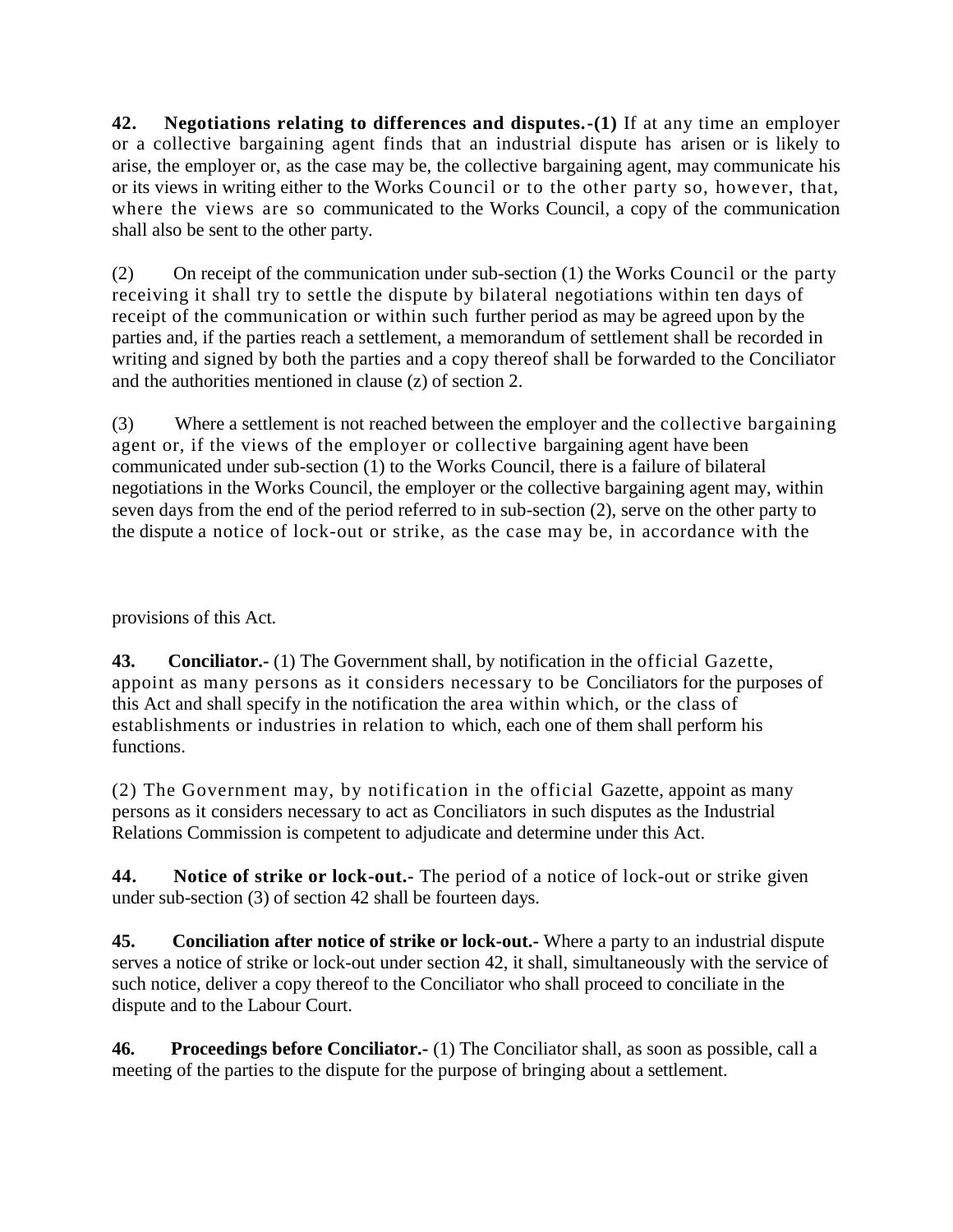(2) The parties to the dispute shall be represented before the Conciliator by persons nominated by them and authorized to negotiate and enter into an agreement binding on the parties:

Provided that if, in the opinion of the Conciliator, the presence of the employer or any officer of the trade union connected with the dispute is necessary in a meeting called by him, he shall give notice in writing requiring the employer or such officer to appear in person before him at the place, date and time, specified in the notice and it shall be the duty of the employer or the officer of the trade union to comply with the notice.

(3) The Conciliator shall perform such functions in relation to a dispute before him as may be prescribed and may, in particular, suggest to either party to the dispute such concessions or modifications in its demand as are in the opinion of the Conciliator likely to promote an amicable settlement of the dispute.

(4) If a settlement of the dispute or of any matter in dispute is arrived at in the course of the proceedings before him, the Conciliator shall send a report thereof to the Provincial Government together with a memorandum of settlement signed by the parties to the dispute.

(5) If no settlement is arrived at within the period of the notice

of strike or look-out, the conciliation proceedings may be continued for such further period as may be agreed upon by the parties.

**47. Arbitration.-** (1) If the conciliation fails, the Conciliator shall try to persuade the parties to agree to refer the dispute to an arbitrator. In case the parties agree, they shall make a joint request in writing for reference of the dispute to an arbitrator agreed upon by them.

(2) The arbitrator to whom a dispute is referred under sub-section (1) may be a person borne on a panel to be maintained by Government or any other person agreed upon by the parties.

(3) The arbitrator shall give his award within a period of thirty days from the date on which the dispute is referred to him under sub-section (1) or such further period as may be agreed upon by the parties to the dispute.

(4) After he has made an award, the arbitrator shall forward a copy thereof to the parties and to the Government who shall cause it to be published in the official Gazette.

(5) The award of the arbitrator shall be final and no appeal shall lie against it. It shall be valid for a period not exceeding two years, as may be fixed by the arbitrator.

**48. Strike and lock-out.-** (1) If no settlement is arrived at during the course of conciliation proceedings and the parties to the dispute do not agree to refer it to an arbitrator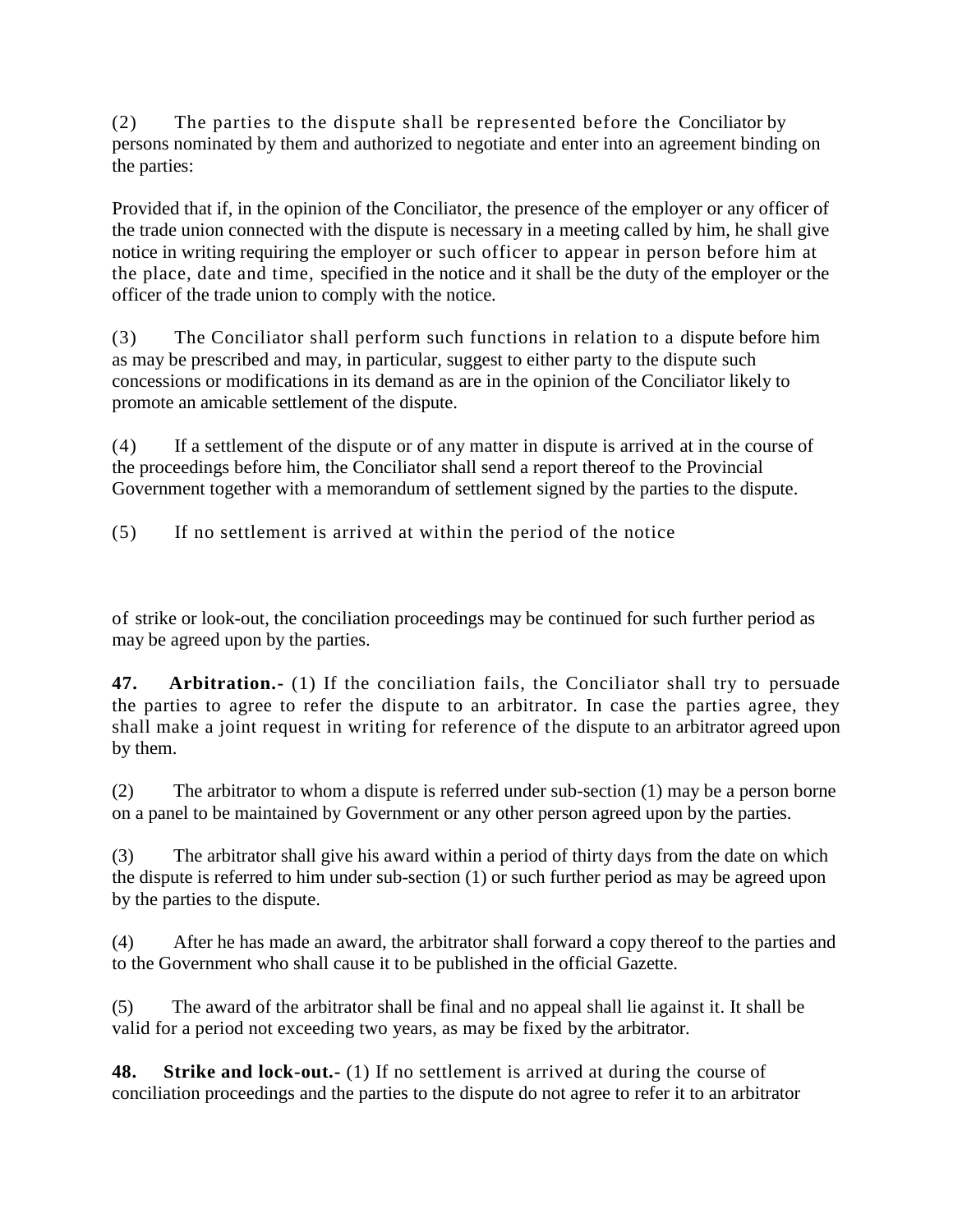under section 47, the workmen may go on strike or, as the case may be, the employer may declare a lock-out, on the expiration of the period of the notice under section 44 or upon a declaration by the Conciliator that the conciliation proceedings have failed, whichever is the later.

(2) The party raising a dispute may at any time either before or after the commencement of a strike or lock-out make an application to the Labour Court for adjudication of the dispute.

(3) Where a strike or lock-out lasts for more than thirty days, the Government may by order in writing, prohibit the strike or lock-out:

Provided that the Government with the consultation of Commission, may with respect to any other strike or lock-out, by order in writing, prohibit a strike or lock-out at any time before the expiry of thirty days, if it is satisfied that the continuance of such a strike or lock-out is causing serious hardship to the community or is prejudicial to the national interest.

(4) In any case in which the Government prohibits a strike or lock-out, it shall forthwith refer the dispute to the Commission or, as the case may be, to the Labour Court.

(5) The Commission or, as the case may be, the Labour Court shall, after giving both the parties to the dispute an opportunity of being heard, make such award as it deems fit as expeditiously as possible but not exceeding thirty days from the date on which the dispute referred to it:

Provided that the Commission or, as the case may be, the Labour Court may also make an interim award on any matter in dispute:

Provided further that any delay by the Commission or, as the case may be, the Labour Court in making an award shall not affect the validity of any award made by it.

(6) An award of the Commission or, as the case may be, the Labour Court shall be for such period as may be specified in the award which shall not be more than two years.

**49. Strike or lock-out in public utility services.-** (1) The Government, in the case of a strike or lock-out relating to-

- (a) an industrial dispute of national importance; or
- (b) an industrial dispute in respect of any of the public utility services,

which the Commission is competent to adjudicate and determine, and the Government in the case of a strike or lock-out relating to an industrial dispute in respect of any of the public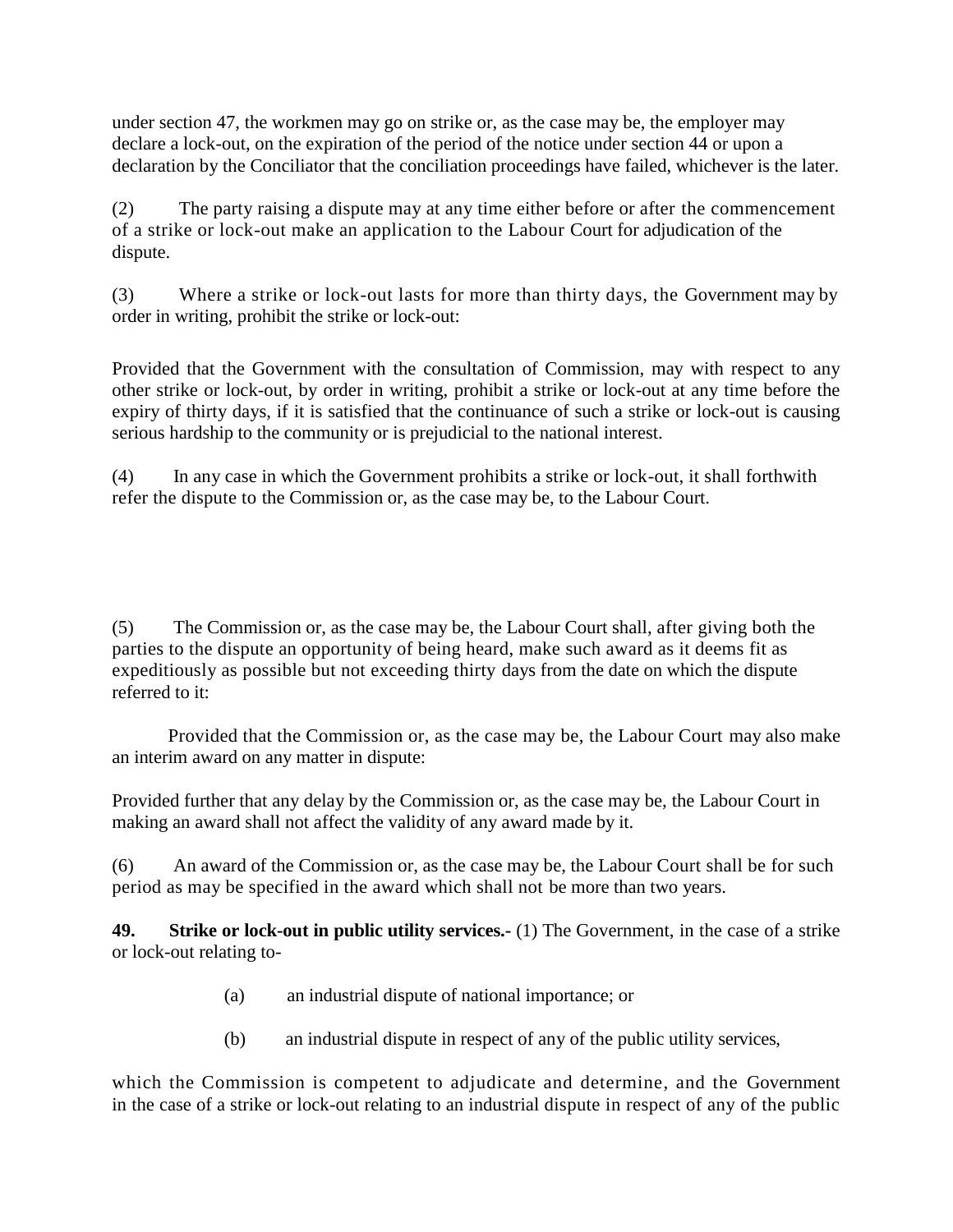utility services which the Commission is not competent to adjudicate and determine, may, by order in writing, prohibit a strike or lock-out at any time before or after the commencement of the strike or lock-out.

(2) The provisions of sub-sections (4), (5) and (6) of section 48 shall also apply to an order made under sub-section  $(1)$  above as they apply to an order made under sub-section  $(3)$  of that section.

**50.** Application to Labour Court.-Any collective bargaining agent or any employer may apply to the Labour Court for the enforcement of any right guaranteed or secured to it or him by or under any law or any award or settlement.

**51. Raising of industrial dispute by federation.-** (1) Notwithstanding anything contained in this Act, a federation of industry-wise trade unions or federation at the provincial level may, if it is a collective bargaining agent raise an industrial dispute affecting all employers or workers of the establishments represented by that federation and a decision of the Commission shall be binding on all such employers and workers.

(2) No collective bargaining agent shall, at any time when a decision of the Commission in respect of any matter is effective, be entitled to raise a demand relating to that matter.

**52. Labour Court.-** (1) The Government may, by notification in the official Gazette, establish as many Labour Courts as it considers necessary and, where it establishes more than one Labour Court, shall specify in the notification the territorial limits within which or the industries or classes of cases in respect of which, each one of them shall exercise jurisdiction under this Act.

(2) A Labour Court shall consist of one Presiding Officer appointed by the Government.

(3) A person shall not be qualified for appointment as Presiding Officer unless he has been or is, or is a District Judge or an Additional District Judge:

Provided that the Government, may in consultation with the High Court of Balochistan, appoint any person not so qualified to be the Presiding Officer of a Labour Court.

(4) A Labour Court shall-

(a) adjudicate and determine an industrial dispute which has been referred to, or brought before it under this Act;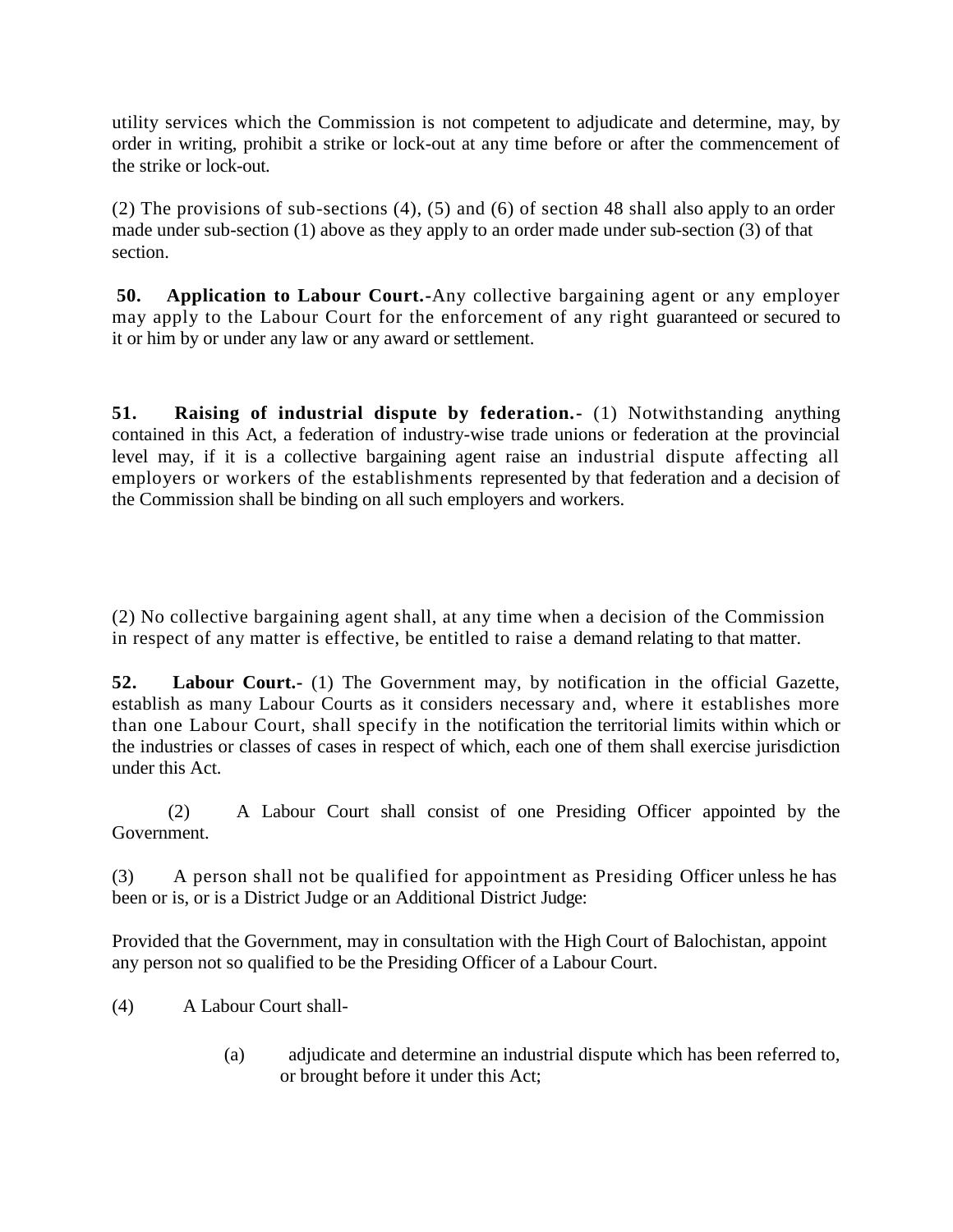(b) enquire into and adjudicate any matter relating to the implementation or violation of a settlement which is referred to it by the Government;

(c) try offences under this Act and such other offences under any other law as the Government may, by notification in the official Gazette, specify in this behalf; and

> (d) exercise and perform such other powers and functions as are or may be conferred upon or assigned to it by or under this Act or any other law.

**53. Procedure and powers of Labour Court.-** (1) Subject to the provisions of this Act, while trying an offence a Labour Court shall follow as nearly as possible summary procedure as prescribed under the Code of Criminal Procedure, 1898 (V of 1898).

(2) A Labour Court shall, for the purpose of adjudicating and determining any industrial dispute, be deemed to be a Civil Court and shall have the same powers as are vested in such Court under the Code of Civil

Procedure, 1908 (Act V of 1908), including the powers of-

- (a) enforcing the attendance of any person and examining him on oath;
- (b) compelling the production of documents and material objects; and
- (c) issuing commissions for the examination of witnesses or documents.

(3) A Labour Court shall, for the purpose of trying an offence under this Act or the Industrial and Commercial Employment (Standing Orders) Ordinance, 1968 (W.P. Ordinance VI of 1968) have the same powers as are vested in the Court of a Magistrate of the first class specially empowered under section 30 of the Code of Criminal Procedure, 1898 (V of 1898).

(4) No court fee shall be payable for filing, exhibiting or recording any document in, or obtaining any document from, a Labour Court.

(5) If the parties to a case, at any time before a final order is passed by the Labour Court satisfy the Labour Court that the matter has been resolved by them amicably and that there are sufficient grounds for withdrawing the case, it may allow such withdrawal.

**54. Awards and decisions of Labour Court.-** (1) An award or decision of a Labour Court shall be given in writing and delivered in open Court and two copies thereof shall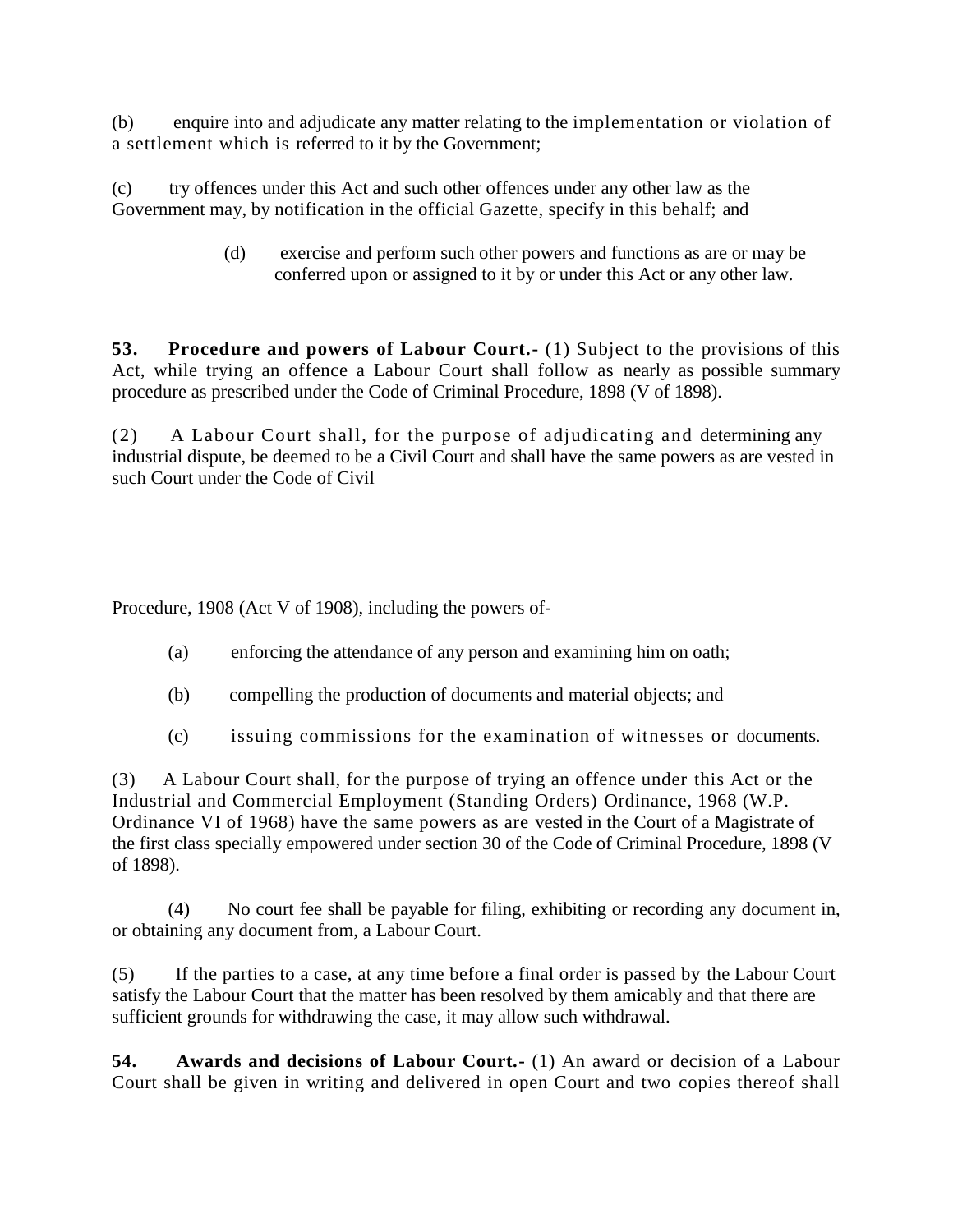be forwarded, forthwith to the Government, provided that if the Federal Government be a party, two copies of the award or decision shall be forwarded to that Government as well.

(2) Any party aggrieved by an award given under sub-section (1) or a decision given under section 41 or section 50 or a sentence passed under clause (c) of sub-section (4) of section 52 may prefer an appeal to the Labour Appellate Tribunal within thirty days of the delivery or passing thereof and the decision of the Tribunal in such appeal shall be final.

(3) Save as otherwise expressly provided in this Act, all decisions of, and all sentences passed by a Labour Court, shall be final and shall not be called in question in any manner by or before any Court or other authority.

**55. Labour Appellate Tribunal.-** (1) The Government may, by notification in the official Gazette, constitute as many Tribunals consisting of one member as it may consider necessary and, where it constitutes more than one Tribunal, shall specify in the notification the territorial limits within which or the class of cases in relation to which, each one of them shall exercise jurisdiction under this Act.

(2) The member of the Tribunal shall be a person who is qualified to be appointed a Judge of High Court and shall be appointed in consultation with the

High Court on such terms and conditions as Government may determine.

(3) The Tribunal may, on appeal, confirm, set aside, vary or modify the award or decision given under section 41 or section 51 or a sentence passed under clause (c) of sub-section (4) of section 52 and shall exercise all the powers conferred by this Act to the Court, save as otherwise provided. The decision of the Tribunal shall be delivered as expeditiously as possible, within a period of sixty days following the filing of the appeal, provided such decision shall not be rendered invalid by reason of any delay in its delivery.

(4) The Tribunal may, on its own motion at any time, call for the record of any case or proceedings under this Act in which a Labour Court within its jurisdiction has passed an order for the purpose of satisfying itself as to the correctness, legality, or propriety of such order, and may pass such order in relation thereto as it thinks fit:

Provided that no order under this sub-section shall be passed revising or modifying any order adversely affecting any person without giving such person a reasonable opportunity of being heard.

(5) The Tribunal shall follow such procedure as may be prescribed.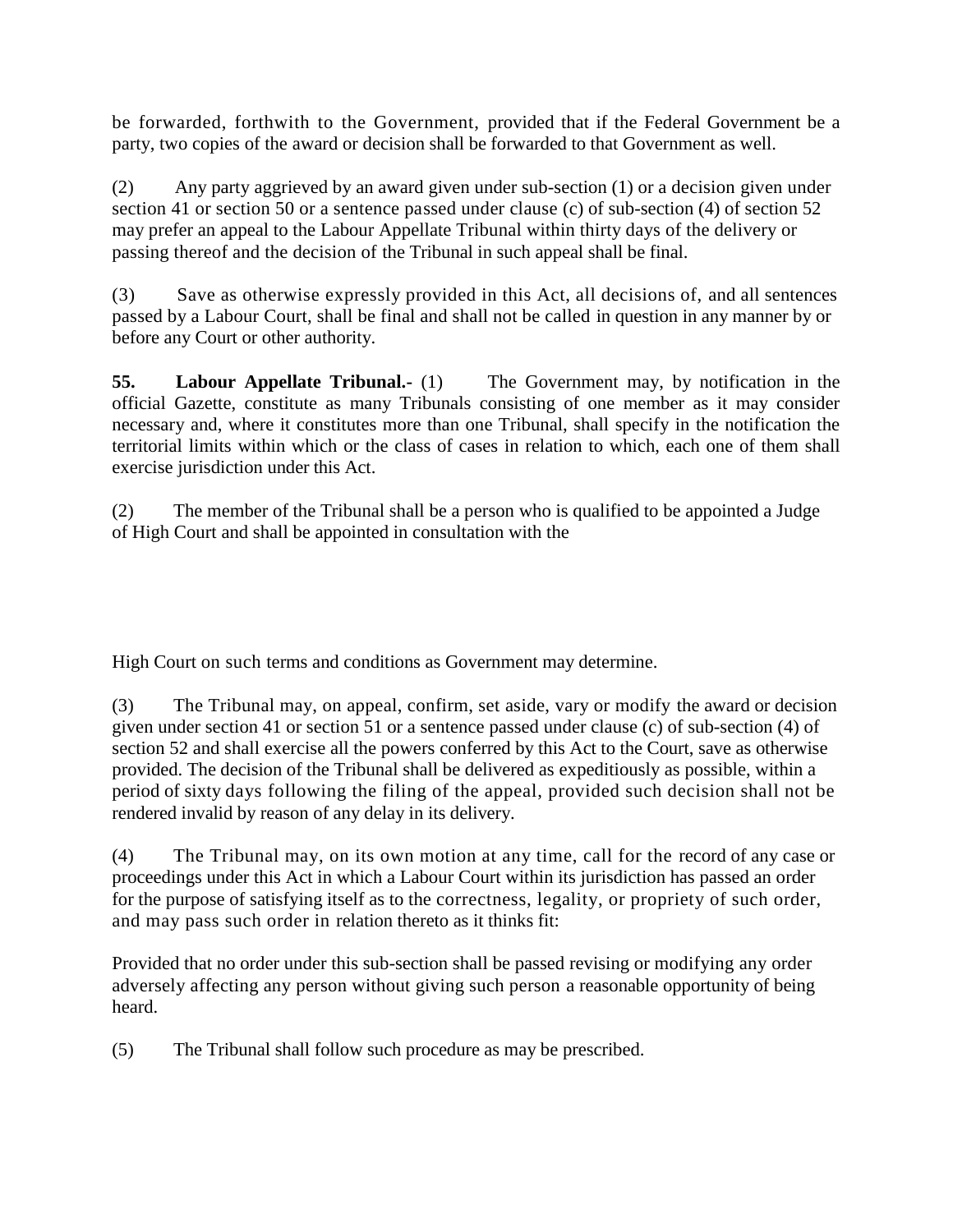(6) The Tribunal shall have authority to punish for contempt of its authority, or that of any Labour Court subject to its appellate jurisdiction, as if it were a High Court.

(7) Any person convicted and sentenced by the Tribunal under subsection (6) to imprisonment for any period, or to pay a fine exceeding fifteen thousand rupees, may prefer an appeal to the High Court.

(8) A Tribunal may, on its own motion or on the application of a party, transfer any application or proceeding from a Labour Court within its jurisdiction to any other such Labour Court.

(9) Notwithstanding anything contained in sub-section (3) if in an appeal preferred to it against the order of a Labour Court directing the reinstatement of a workman, the Tribunal makes an order staying the operation of the order of the Labour Court, the Tribunal shall decide such appeal within twenty days of its being preferred:

Provided that, if such appeal is not decided within the period aforesaid, the order of the Tribunal shall stand vacated on the expiry of that period.

**56. Settlements and awards on whom binding.-** (1) A settlement arrived at in the course of a conciliation proceedings, or otherwise between the employer and the collective bargaining agent or an award of an arbitrator prescribed under section 47, or an award or decision of a Labour Court delivered

under section 54 or the decision of the Tribunal under section 55 shall-

- (a) be binding on all parties to the industrial dispute;
	- (b) be binding on all other parties summoned to appear in any proceedings before a Labour Court as parties to the industrial dispute, unless the Court specifically otherwise directs in respect of any such party;

(c) be binding on the heirs, successors or assignees of the employer in respect of the establishment to which the industrial dispute relates where an employer is one of the parties to the dispute; and

(d) where a collective bargaining agent is one of the parties to the dispute, be binding on all workmen who were employed in the establishment or industry to which the industrial dispute relates on the date on which the dispute first arose or who are employed therein after that date:

Provided that, where a collective bargaining agent or a trade union performing the functions of a collective bargaining agent under section 71 exists, the employer shall not enter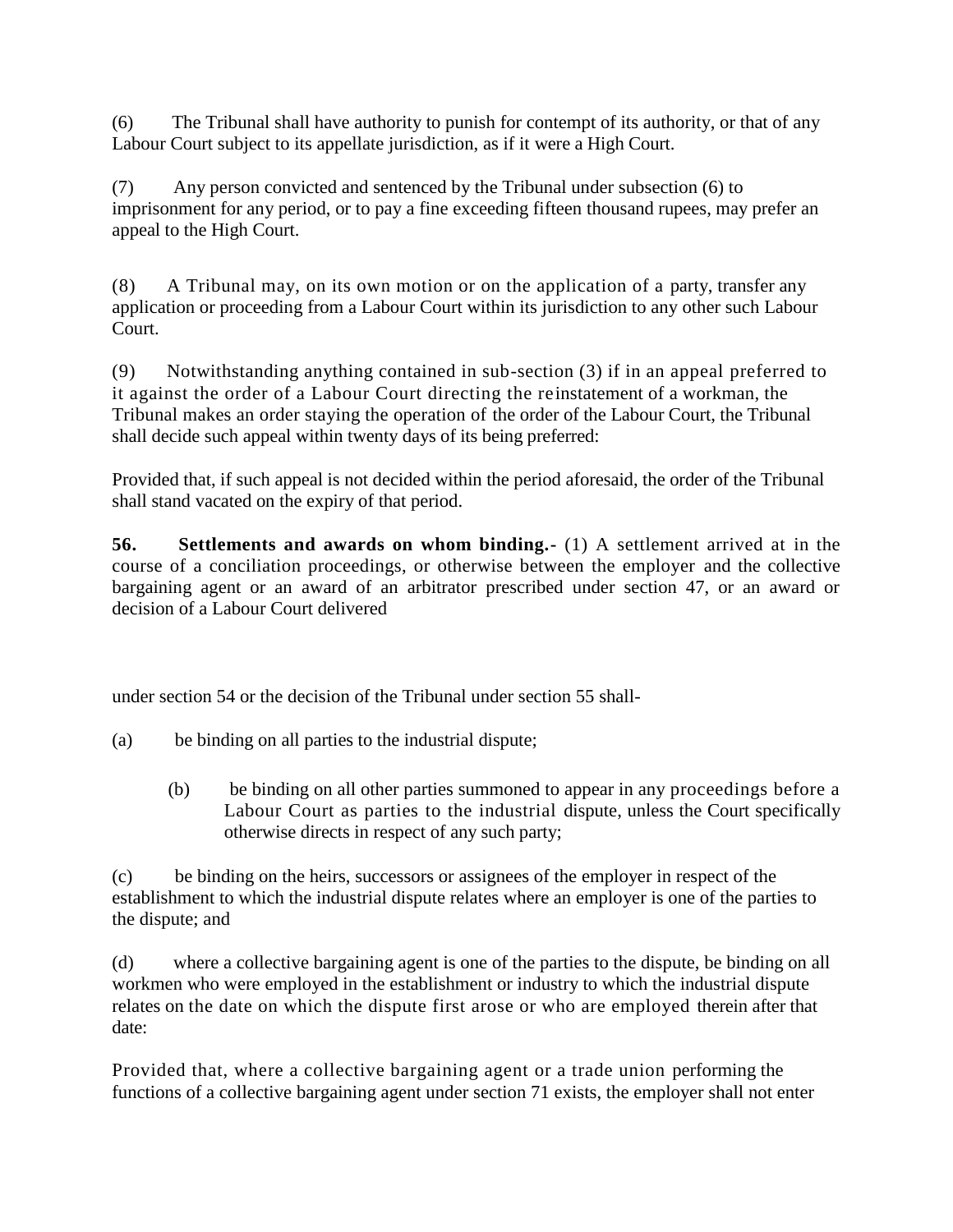into a settlement with any other trade union, and any contravention of this provision shall be deemed to be an unfair labour practice under section 17.

(2) A settlement arrived at by agreement between the employer and a trade union otherwise than in the course of conciliation proceedings shall be binding on the parties to the agreement.

## **57.** Effective date of settlement, award, etc..- (1) A settlement shall become effective-

- (a) if a date is agreed upon by the parties to the dispute to which it relates, on such date; and
- (b) if a date is not so agreed upon, on the date on which the memorandum of the settlement is signed by the parties.

(2) A settlement shall be binding for such period as is agreed upon by the parties but not exceeding two years, and if no such period is agreed upon for a period of one year from the date on which the memorandum of settlement is signed by the parties to the dispute and shall continue to be binding on the parties after the expiry of the aforesaid period until the expiry of two months from the date on which either party informs the other party in writing of its intention no longer to be bound by the settlement.

(3) An award given under sub-section (1) of section 54 shall, unless an

appeal against it is preferred to the Tribunal, become effective on such date and remain effective for such period, not exceeding two years, as may be specified therein. The Arbitrator, the Labour Court, or, as the case may be, the Tribunal, shall specify dates from which the award on various demands shall be effective and the time limit by which it shall be implemented in each case:

Provided that if, at any time before the expiry of the said period, any party bound by an award applies to the Labour Court which made the award for reduction of the said period on the ground that the circumstances in which the award was made have materially changed, the Labour Court may, by order made after giving to the other party an opportunity of being heard, terminate the said period on a date specified in the order.

(4) A decision of the Tribunal in appeal under sub-section (3) of section 55 shall be effective from the date of the award.

(5) Notwithstanding the expiry of the period for which an award is to be effective under subsection (3), the award shall continue to be binding on the parties until the expiry of two months from the date on which either party informs the other party in writing of its intention no longer to be bound by the award.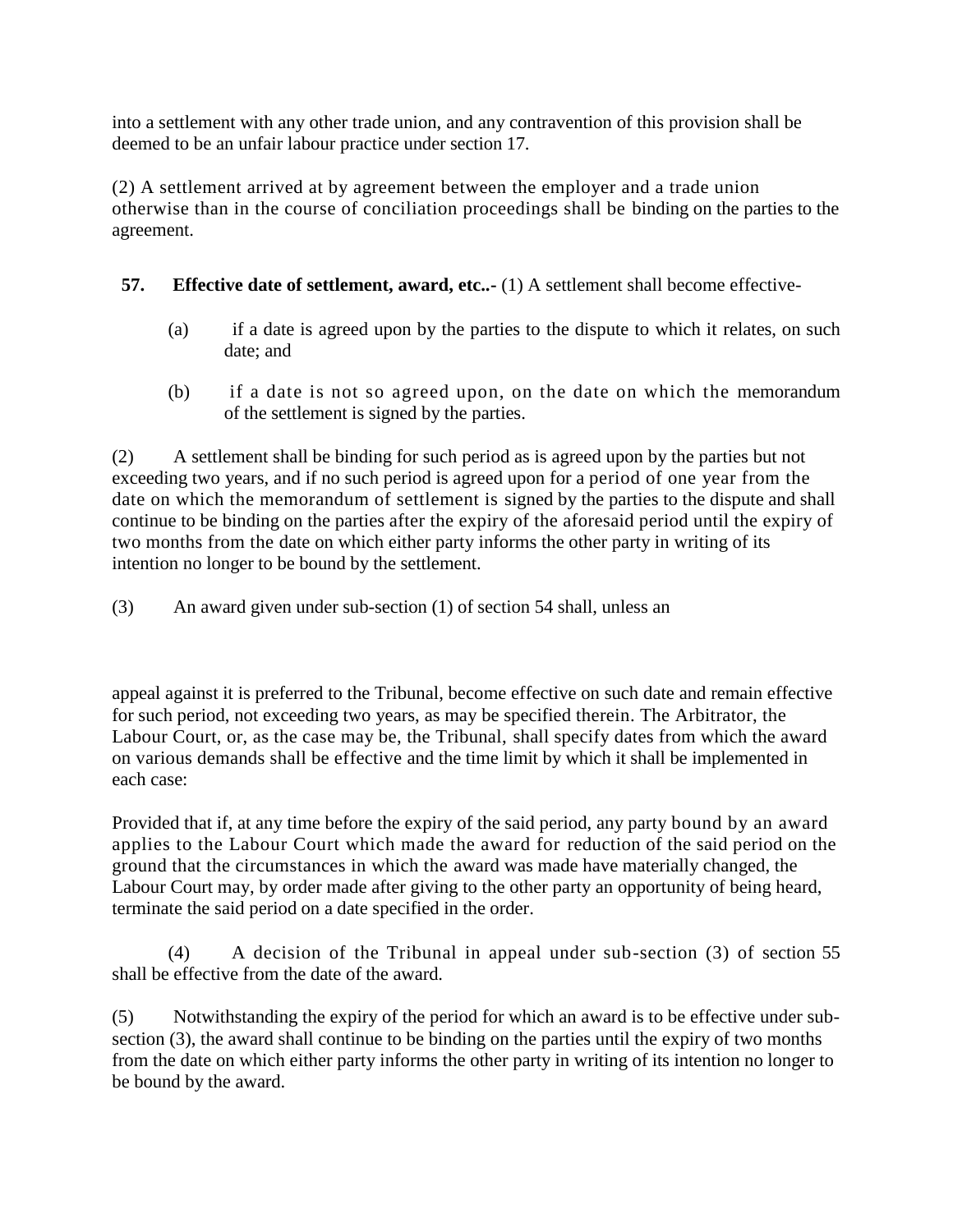**58. Commencement and conclusion of proceedings.-** (1) A conciliation proceeding shall be deemed to have commenced on the date on which a notice of strike or lock-out is received by the Conciliator under section 44.

- (2) A conciliation proceeding shall be deemed to have concluded-
	- (a) where a settlement is arrived at, on the date on which a memorandum of settlement is signed by the parties to the dispute; and
	- (b) where no settlement is arrived at
		- (i) if the dispute is refereed to an arbitrator under section 47 on the date on which the arbitrator has given his award or otherwise; or
		- (ii) on the date on which the period of the notice of strike or lockout expires.

(3) Proceedings before a Labour Court shall be deemed to have commenced;

- (a) in relation to an industrial dispute, on the date on which an application has been made under section 48 or section 50, or on the date on which it is referred to the Labour Court by the Government under section 48 or section 49; and
- (b) in relation to any other matter, on the date on which it is referred to the Labour Court.

(4) Proceedings before the Commission in relation to a dispute referred to it under section 48 or section 49 or to a dispute raised under section 51 shall be deemed to have commenced on the date on which the reference is made to it or, as the case may be, the dispute is raised before it.

(5) Proceedings before the Commission or a Labour Court shall be deemed to have concluded on the date on which the award or decision is delivered under sub-section (1) of section 54.

**59. Certain matters to be kept confidential.-** There shall not be included in any report, award or decision under this Act any information obtained by a Registrar, Conciliator, Labour Court, Arbitrator or Tribunal in the course of any investigation or inquiry as to a trade union or as to any individual business (whether carried on by a person, firm or company) which is not available otherwise than through the evidence given before such authority, if the trade union, person, firm, or company in question has made a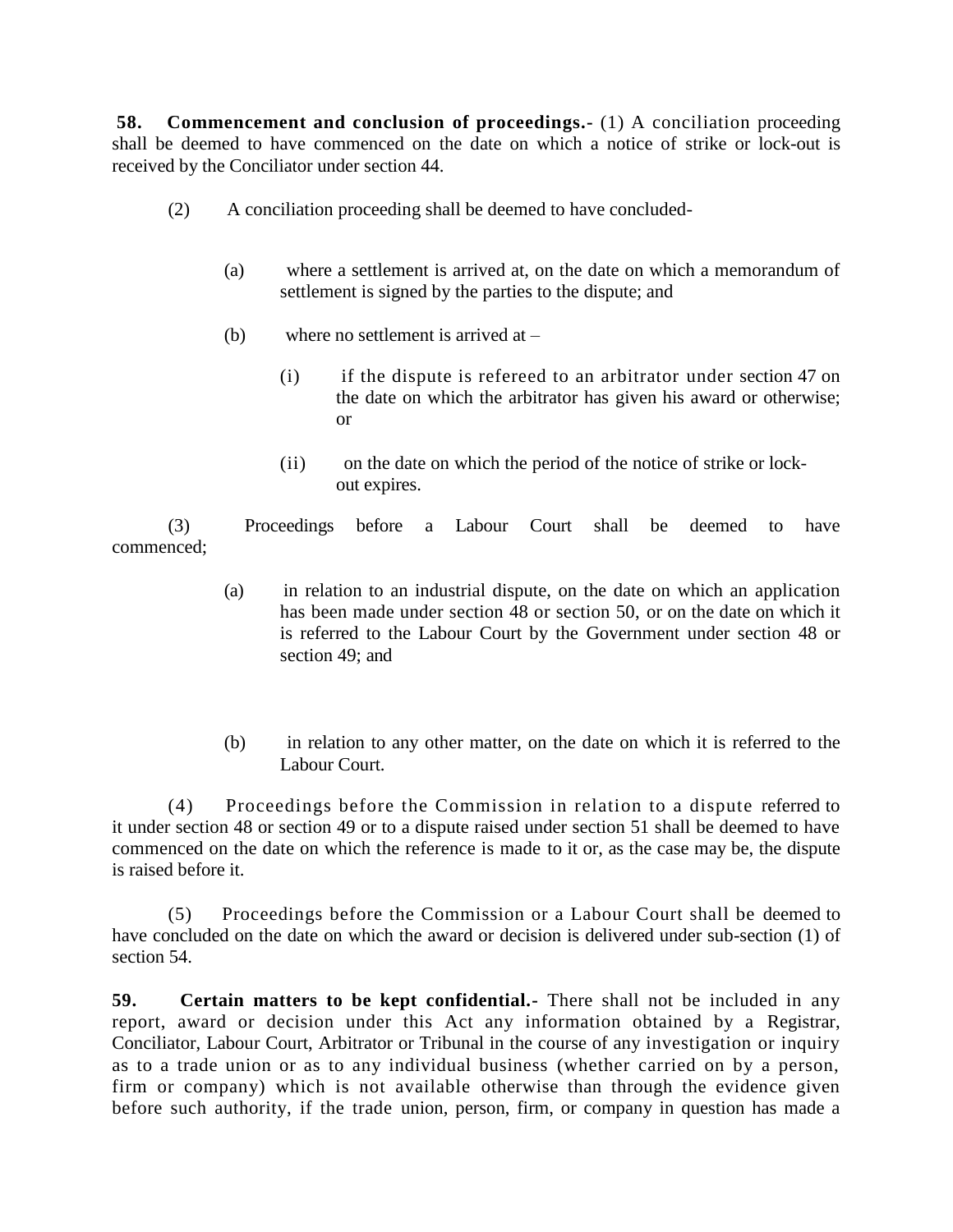request in writing to the authority that such information shall be treated as confidential, nor shall such proceedings disclose any such information without the consent in writing of the Secretary of the trade union or the person, firm or company in question, as the case may be:

Provided that nothing contained in this section shall apply to disclosure of any such information for the purpose of a prosecution under section 193 of the Pakistan Penal Code (Act No. XLV of 1860).

**60. Raising of industrial disputes.-** No industrial dispute shall be deemed to exist unless it has been raised in the prescribed manner by a collective bargaining agent or an employer.

**61. Prohibition of serving notice of strike or lock-out while proceedings pending.-** No notice of strike or lock-out shall be served by any party to an industrial dispute while any conciliation proceedings or proceedings before an Arbitrator or a Labour Court or an appeal to the Tribunal under sub-section (3) of section 55 are or is pending in respect of any matter constituting such industrial dispute.

**62. Powers of Labour Court and Tribunal to prohibit strike, etc..-** (1) When a strike or lock-out in pursuance of an industrial dispute has already commenced and is in existence at the time when, in respect of such industrial dispute, there is made to, or is pending before, a Labour Court an application, under section 50, the Labour Court may, by an order in writing prohibit continuance of the strike or lock-out.

(2) When an appeal in respect of any matter arising out of an industrial

dispute is preferred to a Tribunal under section 55, the Tribunal may, by an order in writing, prohibit continuance of any strike or lock-out in pursuance of such industrial dispute which had already commenced and was in existence on the date on which the appeal was preferred.

**63. Illegal strikes and lock-out.-** (1) A strike or lock-out shall be illegal if-

(a) it is declared, commenced or continued without giving to the other party to the dispute, in the prescribed manner, a notice of strike or lock-out or before the date of strike or lock-out specified in such notice, or in contravention of section 61;

(b) it is declared, commenced or continued in consequence of an industrial dispute raised in a manner other than that provided in section 60;

(c) it is continued in contravention of an order made under section 48, section 49, section 62 or sub-section (3) of section 64; or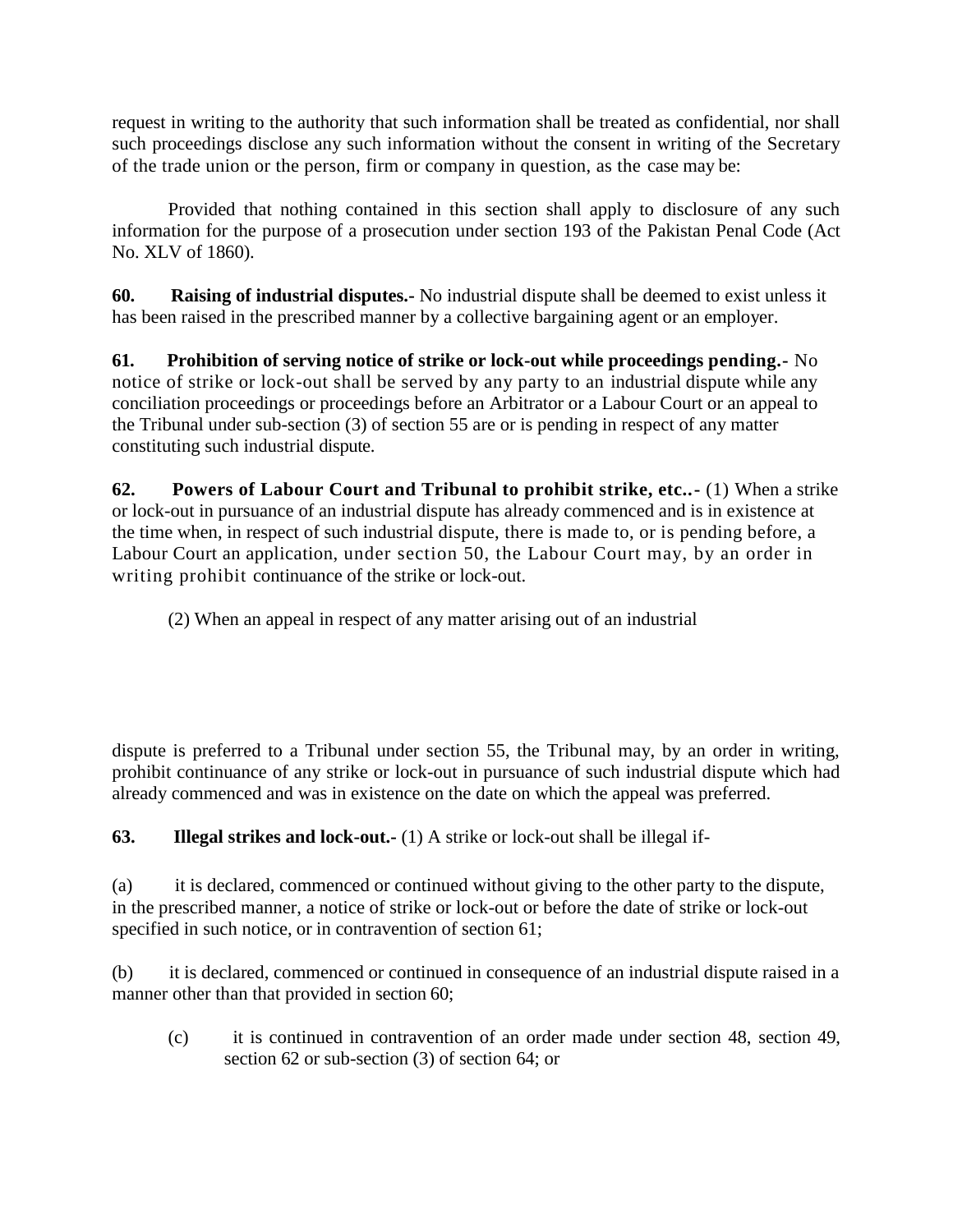(d) it is declared, commenced or continued during the period in which a settlement or award is in operation in respect of any of the matters covered by a settlement or award.

(2) A lock-out declared in consequence of an illegal strike and a strike declared in consequence of an illegal lockout shall not be deemed to be illegal.

**64. Procedure in cases of illegal strikes or lock-out.-**(1) Notwithstanding anything contained in any other provision of this Act or in any other law for the time being in force, an Officer of the Labour Department not below the rank of Assistant Director Labour Welfare hereinafter in this section referred to as the Officer, may make enquiries in such manner as he may deem fit into an illegal strike or illegal lock-out in a factory and make a report to the Labour Court.

(2) After completing the enquiry the Officer shall serve a notice on the employer and the collective bargaining agent or the registered trade union concerned with the dispute to appear before the Labour Court on a date to be fixed by that Court.

(3) The Labour Court may, within ten days following the day on which it receives a report under sub-section (1), after considering the report and hearing such of the parties as appear before it, order the strike to be called off or the lock-out to be lifted.

(4) If the employer contravenes the order of the Labour Court under sub-section (3) and the Court is satisfied that the continuance of the lock-out is causing serious hardship to the community or is prejudicial to the national

interest, it may issue an order for the attachment of the factory and for the appointment of an official receiver for such period as it deems fit, and such period as may be varied from time to time.

(5) The official receiver shall exercise the powers of management and may transact business, enter into contracts, give valid discharge of all moneys received and do or omit to do all such acts as are necessary for conducting the business of the factory, establishment or group of establishments.

(6) The Labour Court may, in appointing and regularizing the work of an official receiver exercise the powers of a Civil Court under the Code of Civil Procedure, 1908 (Act V of 1908).

(7) If the workers contravene the order of the Labour Court under subsection (3), the Court may pass orders of dismissal against all or any of the striking workers and, notwithstanding anything to the contrary contained in this Act, if the Court, after holding such inquiry as it deems fit, records its finding that any registered trade union has committed or abetted the commission of such contravention, the finding shall have the effect of cancellation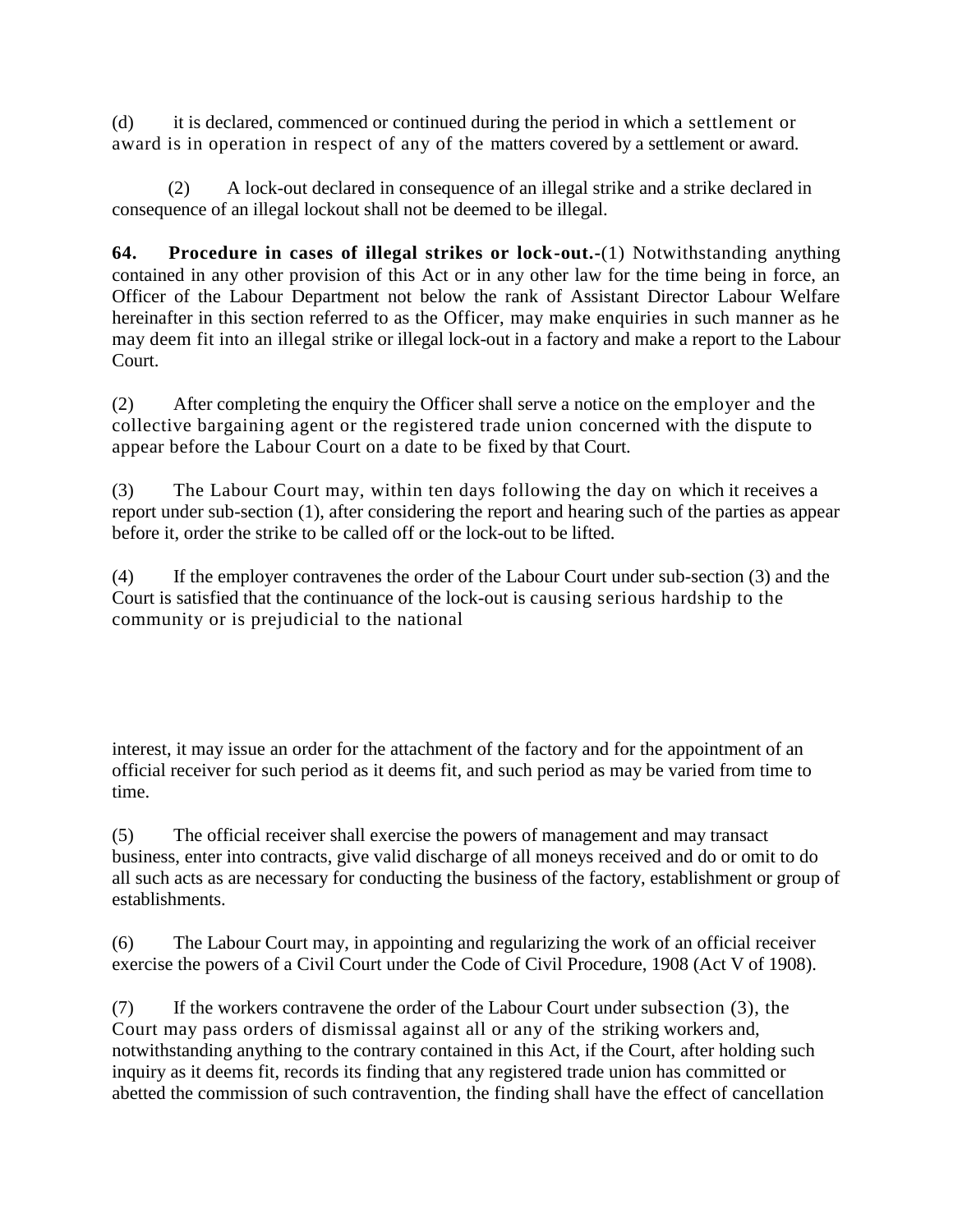of the registration of such trade union and debarring all officers of such trade union from holding office in that or in any other trade union for the un-expired term of their offices and for the term immediately following:

Provided that the Court may review its orders if good and sufficient cause is shown by an affected worker within seven days of such orders of dismissal.

(8) Subject to any rules made by the Government in this behalf, the officer may, for the purpose of enquiry under sub-section (1), within the local limits for which he is appointed, enter with such assistants, if any, being persons in the service of Pakistan, as he thinks fit, in a factory, establishment or group of establishments where he has reason to believe an illegal strike or lock-out to be in progress, and make such examination of the premises and plant and of any registers maintained therein and take on the spot or otherwise such evidence of persons and exercise such other powers as he may deem necessary for carrying out the purposes of this section.

(9) The officer shall have authority to call any party to such dispute to his office or secure his presence in the factory, establishment or group of establishments and shall also have the power to bind any party to the dispute to appear before the Labour Court.

(10) Where a party to an illegal strike or lock-out, on being required or bound under this section to appear before the officer or the Labour Court, does not so appear, the officer or Labour Court, as the case may be, may, besides taking such other action as may be admissible under this Act, proceed *ex parte*.

# **65. Conditions of service to remain unchanged while**

**proceedings pending.-**(1) No employer shall, while any conciliation proceedings or proceedings before an Arbitrator, a Labour Court or Tribunal in respect of an industrial dispute are pending, alter to the disadvantage of any workman concerned in such dispute, the conditions of service applicable to him before the commencement of the conciliation proceedings or of the proceedings before at the Arbitrator, the Labour Court or Tribunal, as the case may be, nor shall he-

- (a) save with the permission of the Conciliator, while any conciliation proceedings are pending; or
- (b) save with the permission of the Arbitrator, the Labour Court of Tribunal, while any proceedings before the Arbitrator, Labour Court or Tribunal are pending discharge, dismiss or otherwise punish any workman except for misconduct not connected with such dispute.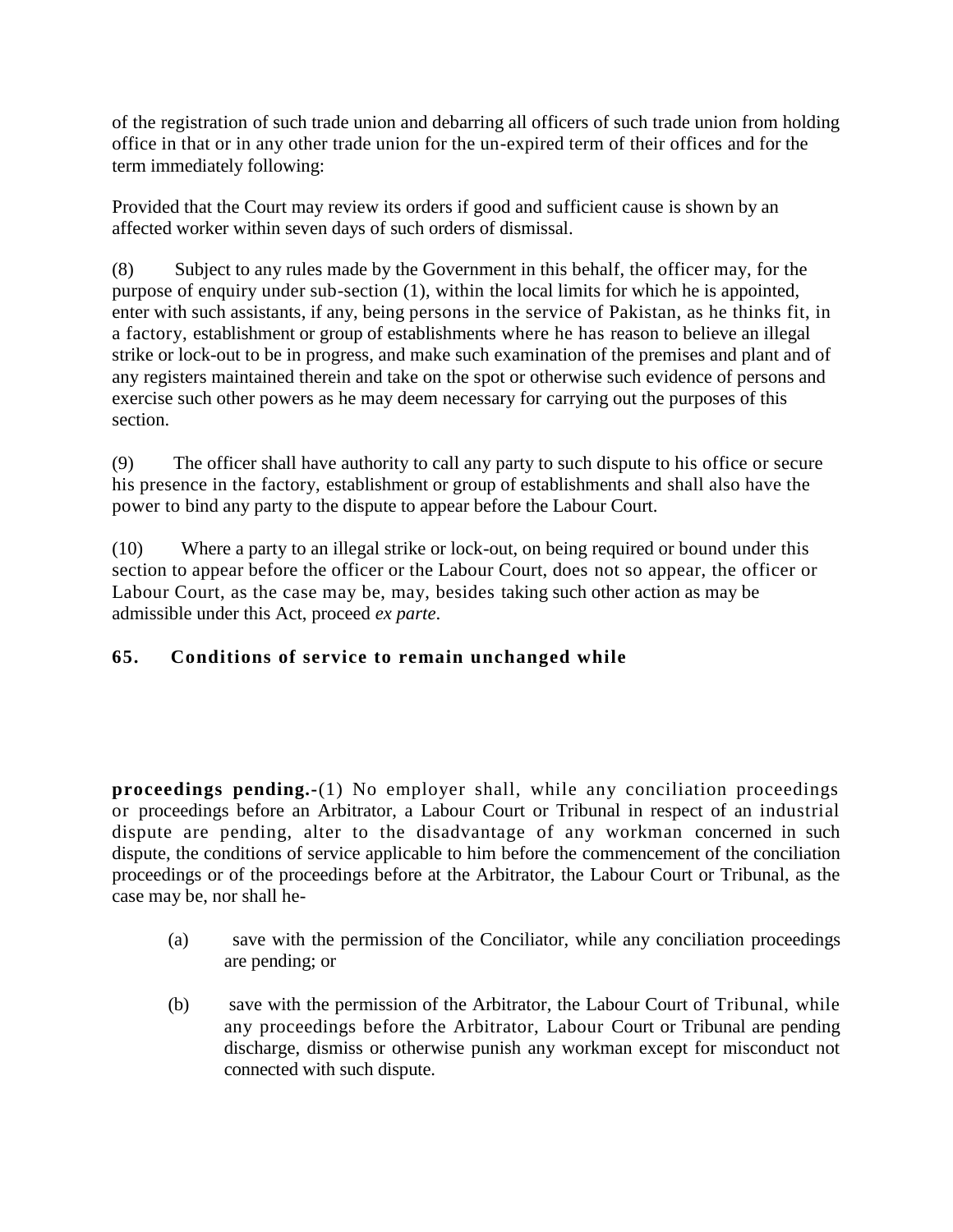(2) Notwithstanding anything contained in sub-section (1), an officer of a registered trade union shall not, during the pendency of any proceedings referred to in sub-section (1), be discharged, terminated, dismissed or otherwise punished for misconduct, except with the previous permission of the Labour Court. However, the terms and conditions of the employment secured by the workers through collective bargaining, agreements, settlements, awards and decisions of Courts shall continue to be binding upon the parties until revised for betterment of workers.

**66. Removal of fixed assets.-** No employer shall remove any fixed assets of the establishment during the currency of an illegal lockout or a strike which is not illegal:

Provided that Labour Court may, subject to such conditions as it may impose, cause to be removed any such fixed assets for safe custody to avoid damage to such assets due to flood, fire, catastrophe or civil commotion.

**67. Protection of certain persons.-** (1) No person refusing to take part or to continue to take part in any illegal strike or illegal lock-out shall, by reasons of such refusal, be subject to expulsion from any trade union or to any fine or penalty or to the deprivation of any right or benefit which he or his legal representatives would otherwise have been entitled, or be liable to be placed in any respect, either directly or indirectly, under any disability or disadvantage as compared with other members of the trade union.

(2) Any contravention of the provisions of sub-section (1) may be made the subject matter of an industrial dispute, and nothing in the constitution of a trade union providing the manner in which any dispute between its executive and members, shall be settled shall apply to any proceedings for enforcing any right or exemption granted by sub-section (1). In any such

proceeding, the Labour Court may, in lieu of ordering a person who has been expelled from membership of a trade union to be restored to membership, order that he be paid out of the funds of the trade union such sum by way of compensation or damages as the Court thinks just.

**68. Representation of parties.-** (1) A workman who is a party to an industrial dispute shall be entitled to be represented in any proceedings under this Act by an officer of a collective bargaining agent and subject to the provisions of sub-section (2) and sub-section (3) any employer who is a party to an industrial dispute shall be entitled to be represented in any such proceedings by a person duly authorized by him.

(2) No party to an industrial dispute shall be entitled to be represented by a legal practitioner in any conciliation proceedings under this Act.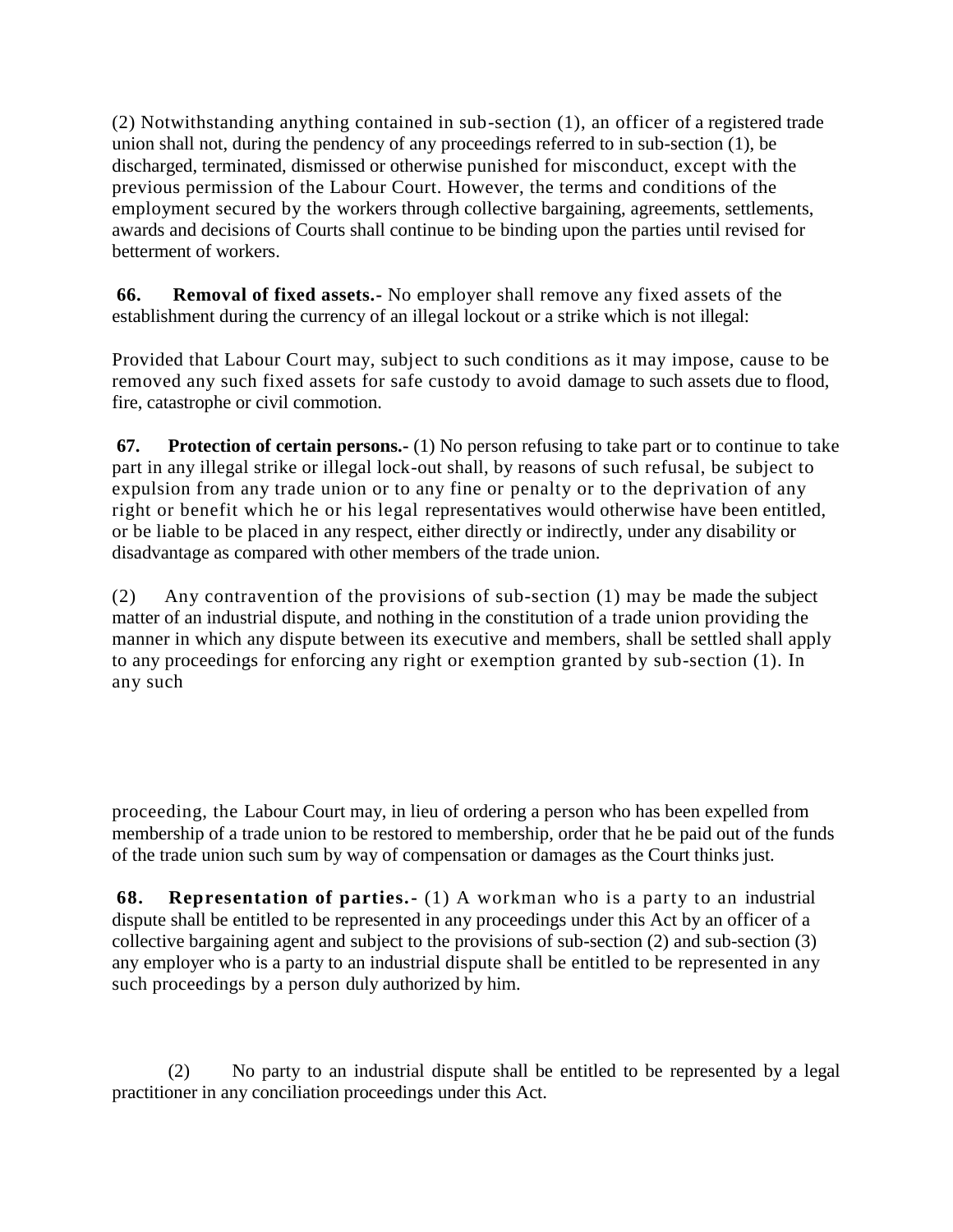(3) A party to an industrial dispute may be represented by a legal practitioner in any proceedings before the Labour Court, or before an Arbitrator, with the permission of the Court or the Arbitrator, as the case may be.

**69. Interpretation of settlement and awards.-** (1) If any difficulty or doubt arises as to the interpretation of any provisions of an award or settlement, it shall be referred to the Tribunal constituted under this Act.

(2) The Tribunal to which a matter is referred under sub-section (1) shall after giving the parties an opportunity of being heard, decide the matter, and its decision shall be final and binding on the parties.

**70. Recovery of money due from an employer under settlement or award.-** (1) Any money due from an employer under a settlement, or under an award or decision of the Arbitrator, Labour Court or Tribunal may be recovered as arrears of land revenue or as a public demand if, upon the application of the person entitled to the money, the Labour Court so directs.

(11) Where any workman is entitled to receive from the employer any benefit, under a settlement or under an award or decision of the Arbitrator, Labour Court or Tribunal, which is capable of being computed in terms of money, the amount at which such benefit shall be computed may, subject to the rule made under this Act, be determined and recovered as provided for in sub-section (1) and paid to the workman concerned within a specified date. Labour Court shall have the powers of Collector Grade-I and shall exercise such powers of recovery as determined by it.

**71. Performance of functions pending ascertainment of collective bargaining agent.** Any act or function which is by this Act required to be performed by or has been conferred upon a collective bargaining agent may, until a collective bargaining agent has been certified under the provisions of this Act, be performed by a registered trade union which has been recognized by the

employer or employers.

**72. Penalty for unfair labour practices.-** (1) Whoever contravenes the provisions of section 10 shall be liable to fine which may extend to twenty thousand rupees.

(2) Whoever contravenes the provisions of section 17 shall be liable to fine which may extend to thirty thousand rupees.

(3) Whoever contravenes the provisions of section 18, other than those of clause (d) of subsection (1) thereof, shall be liable to fine which may extend to twenty thousand rupees.

(4) An officer of a trade union, a workman or person other than a workman who contravenes or abets the contravention of the provisions of clause (d) of sub-section (1) of section 18 shall be liable to fine which may extend to thirty thousand rupees.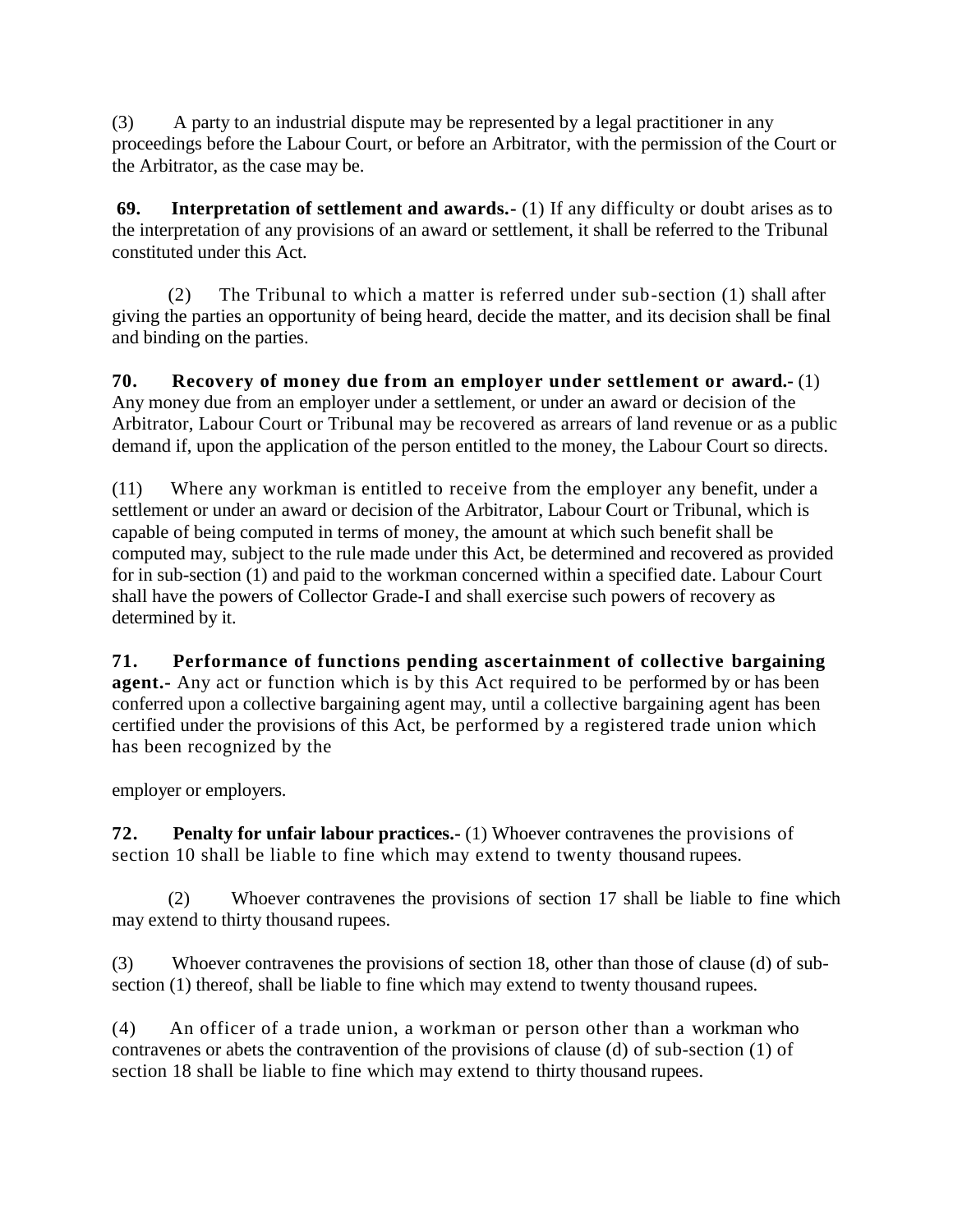(5) Where the person accused of an offence under sub-section (4) is an officer of a trade union, the Industrial Relations Commission may, in addition to any other punishment which it may award to such person under that sub-section, direct that he shall cease to hold the office of such officer and be disqualified from holding any office in any trade union during the term immediately following the term in which he so ceases to hold office.

(6) Whoever contravenes the provisions of section 66 shall be liable to fine which may extend to fifty thousand rupees.

(7) Nothing in this Act shall be deemed to exclude the jurisdiction of a Labour Court or the Court of a Magistrate to try a case under this section if it is authorized to do so by general or special order of the Commission.

**73. Penalty for committing breach of settlement.-** Whoever commits any breach of any term of any settlement, award or decision which is binding on him under this Act shall be punishable-

- (a) for the first offence, with fine which may extend to twenty thousand rupees; and
- (b) or each subsequent offence; with fine which may extend to fifty thousand rupees.

**74. Penalty for failing to implement settlement, etc.-** Whoever willfully fails to implement any term of any settlement, award or decision which it is his duty under this Act to implement shall be punishable with a fine which may extend to twenty thousand rupees, and, in the case of continuing failure, with a further fine which may extend to five thousand rupees for every day after the first during which the failure continues.

**75. Penalty for false statement, etc.-** Whoever willfully makes or causes to be made in any application or other document submitted under this Act or the rules made there under, any statement which he knows or has reason to believe to be false, or willfully neglects or fails to maintain or furnish any list, document or information he is required to maintain or furnish, under this Act or the rules made there under shall be punishable with fine which may extend to fifty thousand rupees.

**76. Penalty fo r discharging officer of trade union in certain circumstances, etc.-** Any employer who contravenes the provision of section 65 shall be punishable with fine which may extend to twenty thousand rupees.

**77. Penalty for embezzlement or misappropriation of funds.-** Any officer or any employee of a registered trade union, guilty of embezzlement or misappropriation of trade union funds, shall be liable to a fine, double the amount found by the Court to have been embezzled or misappropriated. Upon realization, the amount of fine may be reimbursed by the Court to the trade union concerned.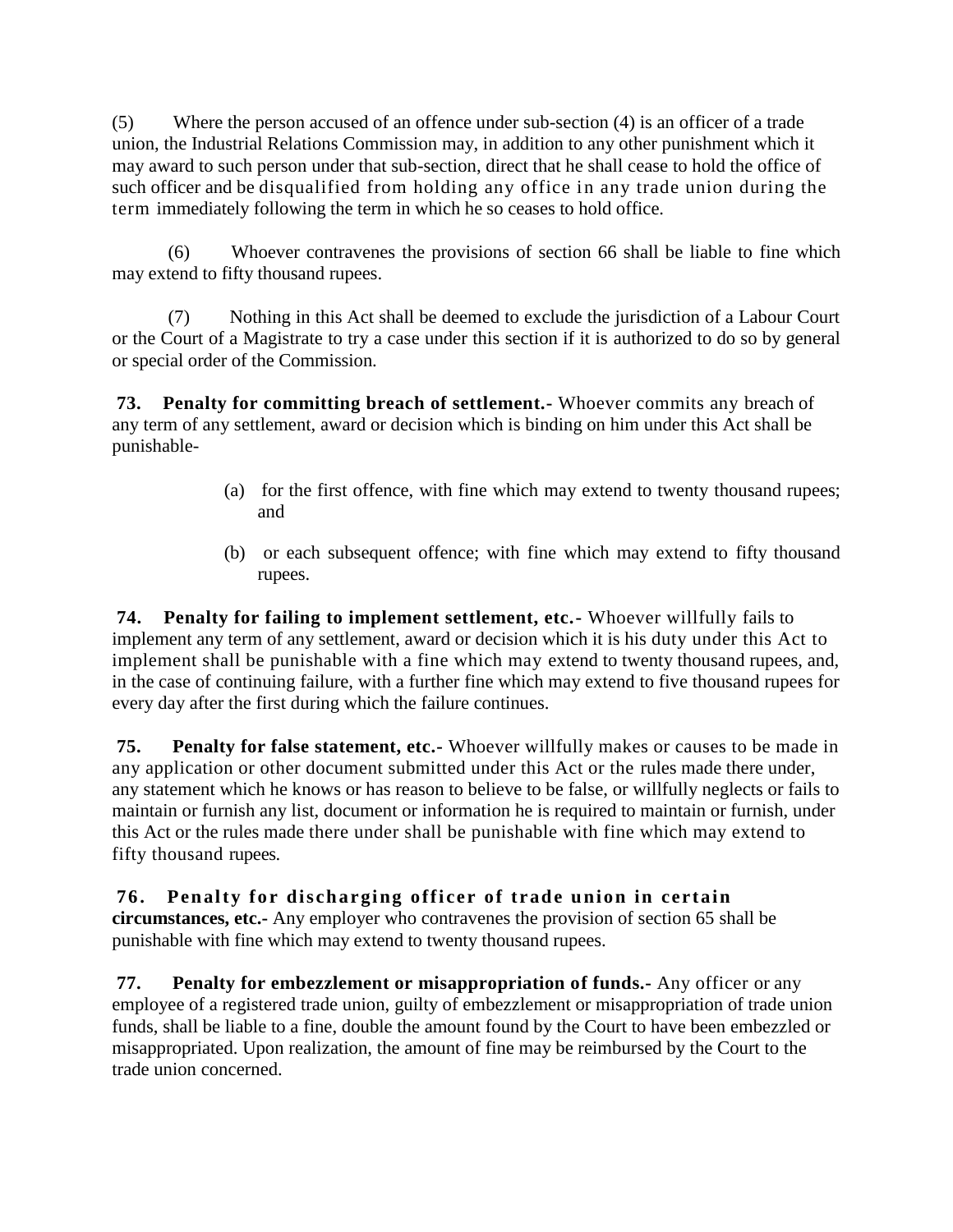**78. Penalty for other offences.-** Whoever contravenes, or fails to comply with, any of the provisions of this Act shall, if no other penalty is provided by this Act for such contravention or failure, be punishable with fine which may extend to five thousand rupees.

**79. Offence to be non-cognizable.-** Notwithstanding anything contained in the Code of Criminal Procedure, 1898 (Act V of 1898) no police officer shall be competent to arrest without warrant an employer or a worker for an offence under this Act other than the offence of illegal strike or illegal lock-out continued in contravention of an order made under sub-section (3) of section 64.

**80. Offences by corporation.-** Where the person guilty of any offence under this Act is a company or other body corporate, every director, manager, secretary or other officer or agent thereof shall, unless he proves that the offence was committed without his knowledge or consent or that he exercised all due diligence to prevent the commission of the offence, be deemed to be guilty of such offence:

Provided that, where a company has intimated to Government in writing the name of any of its directors resident in Pakistan whom it has nominated for the purpose of this section and the offence is committed while such director continues to be so nominated, only such director shall be so deemed to be guilty of such offence.

**81. Trial of offences.-** Save as provided in this Act, no Court other than a Labour Court or that of a Magistrate of the first class shall try any offence punishable under this Act.

**82. Indemnity.-** No suit, prosecution or other legal proceedings shall lie against any person for anything which is in good faith done or intended to be done in pursuance of this Act or any rules made under the Act.

**83. Registrar, etc., to be public servants.-** A Registrar, a Conciliator, the Presiding Officer of a Labour Court, the member of a Tribunal, and the Chairman and a member of the Commission shall be deemed to be a public servant within the meaning of section 21 of the Pakistan Penal Code (XLV of 1860).

**84. Limitation.-** The provisions of section 5 of the Limitation Act, 1908 (IX of 1908), shall apply in computing the period within which an application is to be made, or any other thing is to be done, under this Act.

**85. Power to make rules.-** (1) The Government may make rules for carrying out the purposes of this Act.

(2) Rules made under this section may provide that a contravention thereof shall be punishable with fine which may extend to five thousand rupees.

**86. Repeal and savings (1).-** The Balochistan Industrial Relations Ordinance, 2010 (Ordinance No.II of 2010) is hereby repealed.